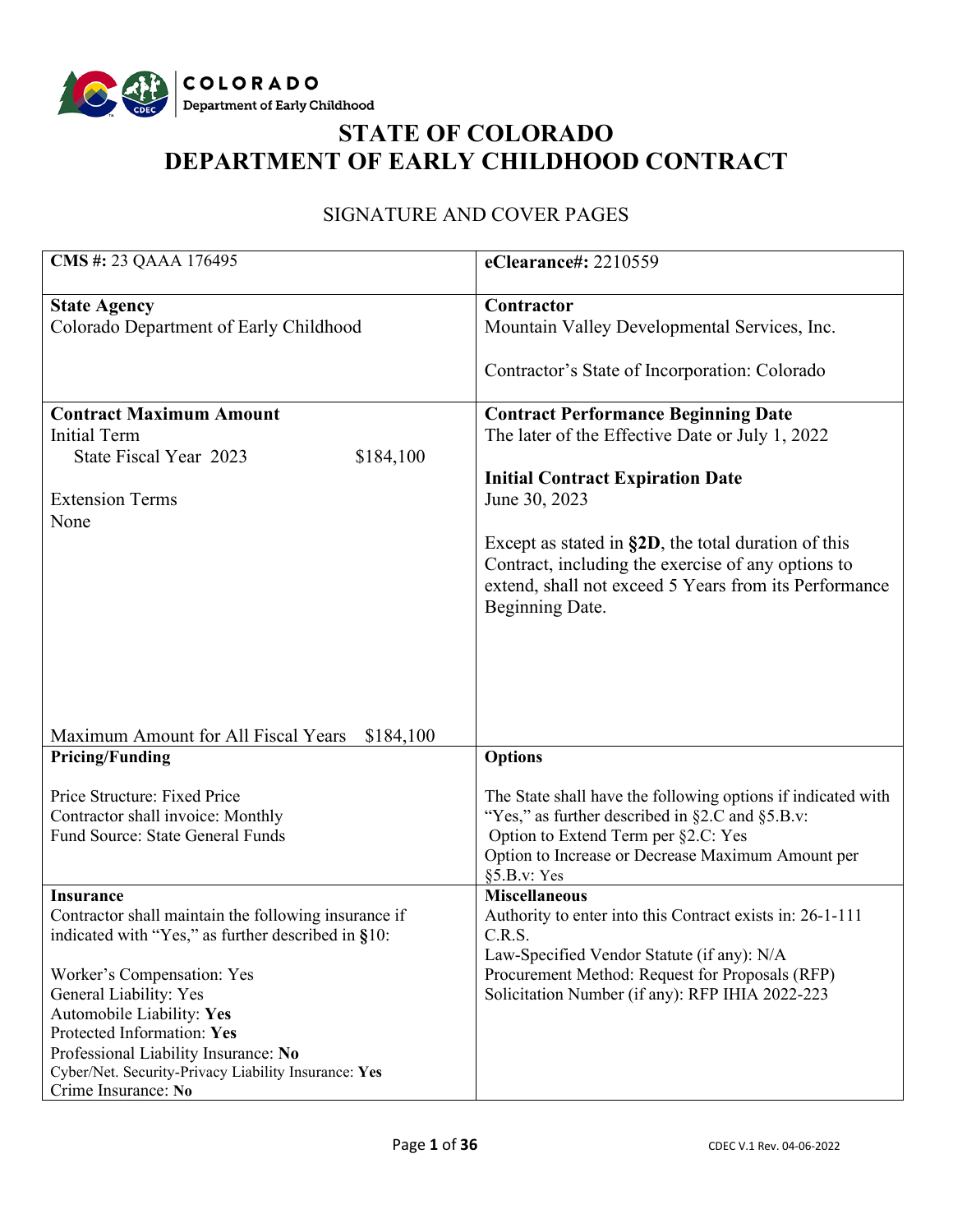

| <b>State Representative</b>                                                                                                                                                                                               | <b>Contractor Representative</b>                                                                                                                                                                  |  |  |  |
|---------------------------------------------------------------------------------------------------------------------------------------------------------------------------------------------------------------------------|---------------------------------------------------------------------------------------------------------------------------------------------------------------------------------------------------|--|--|--|
| Christy Scott, Early Intervention Program Director<br>Colorado Department of Early Childhood<br>1575 Sherman Street, 1 <sup>st</sup> Floor<br>Denver, CO 80203<br>Phone: 720.595.8903<br>Email: Christy.Scott@state.co.us | Sara Brotherson, Director of Child and Family<br><b>Services</b><br>P.O. BOX 338, 700 Mount Sopris Drive<br>Glenwood Springs, CO 81602<br>Phone: 970-230-9822<br>Email: Sbrotherson@mtnvalley.org |  |  |  |
| <b>Exhibits</b>                                                                                                                                                                                                           |                                                                                                                                                                                                   |  |  |  |
| The following Exhibits are attached and incorporated into this Contract:<br>Exhibit A - Statement of Work<br>Exhibit B - Additional Provisions<br>Exhibit C - HIPAA Business Associate Agreement                          |                                                                                                                                                                                                   |  |  |  |
| <b>Contract Purpose</b>                                                                                                                                                                                                   |                                                                                                                                                                                                   |  |  |  |
| The Contractor shall provide multidisciplinary evaluations within a specified geographic region to determine eligibility for                                                                                              |                                                                                                                                                                                                   |  |  |  |
| EI services, as defined in the state and federal statutes, regulations, and procedures.                                                                                                                                   |                                                                                                                                                                                                   |  |  |  |

# **Signature Page Begins On Next Page**

# **THE REST OF THIS PAGE IS INTENTIONALLY LEFT BLANK**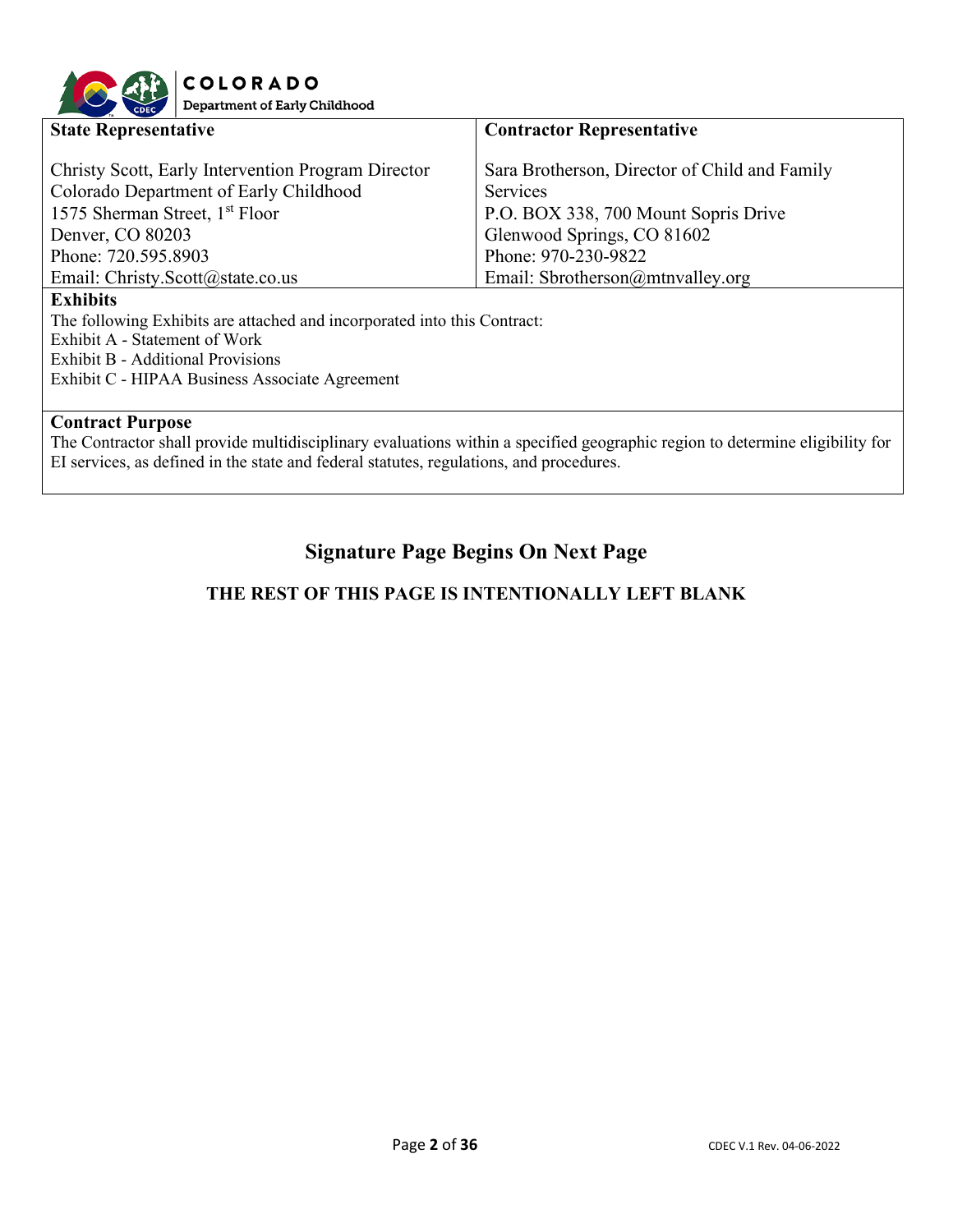# **COLORADO**<br>Department of Early Childhood

**THE PARTIES HERETO HAVE EXECUTED THIS CONTRACT**

Each person signing this Contract represents and warrants that he or she is duly authorized to execute this Contract and to bind the Party authorizing his or her signature.

| <b>CONTRACTOR</b>                                | <b>STATE OF COLORADO</b>                                                                                                 |
|--------------------------------------------------|--------------------------------------------------------------------------------------------------------------------------|
| Mountain Valley Developmental Services, Inc.     | Jared Polis, Governor                                                                                                    |
|                                                  | Colorado Department of Early Childhood                                                                                   |
|                                                  |                                                                                                                          |
|                                                  |                                                                                                                          |
|                                                  |                                                                                                                          |
| By: Sara Sims, Executive Director                |                                                                                                                          |
|                                                  |                                                                                                                          |
|                                                  |                                                                                                                          |
|                                                  |                                                                                                                          |
| Date:                                            |                                                                                                                          |
|                                                  |                                                                                                                          |
|                                                  |                                                                                                                          |
|                                                  |                                                                                                                          |
|                                                  |                                                                                                                          |
|                                                  |                                                                                                                          |
| 2nd State or Contractor Signature if Needed      | <b>LEGAL REVIEW</b>                                                                                                      |
|                                                  | Philip J. Weiser, Attorney General                                                                                       |
|                                                  |                                                                                                                          |
|                                                  |                                                                                                                          |
|                                                  | $\rm By:$                                                                                                                |
| By: Name & Title of Person Signing for Signatory | <b>Assistant Attorney General</b>                                                                                        |
|                                                  |                                                                                                                          |
|                                                  |                                                                                                                          |
| Date:                                            | Date:                                                                                                                    |
|                                                  |                                                                                                                          |
|                                                  | In accordance with §24-30-202 C.R.S., this Contract is not valid until signed and dated below by the State Controller or |
|                                                  | an authorized delegate.                                                                                                  |
|                                                  |                                                                                                                          |
|                                                  | <b>STATE CONTROLLER</b>                                                                                                  |
|                                                  | Robert Jaros, CPA, MBA, JD                                                                                               |
|                                                  |                                                                                                                          |
|                                                  |                                                                                                                          |
| By:                                              | Andrea Eurich / Janet Miks/Toni Williamson                                                                               |
|                                                  |                                                                                                                          |
|                                                  |                                                                                                                          |
|                                                  | Effective Date:                                                                                                          |
|                                                  |                                                                                                                          |

-- Signature and Cover Pages End --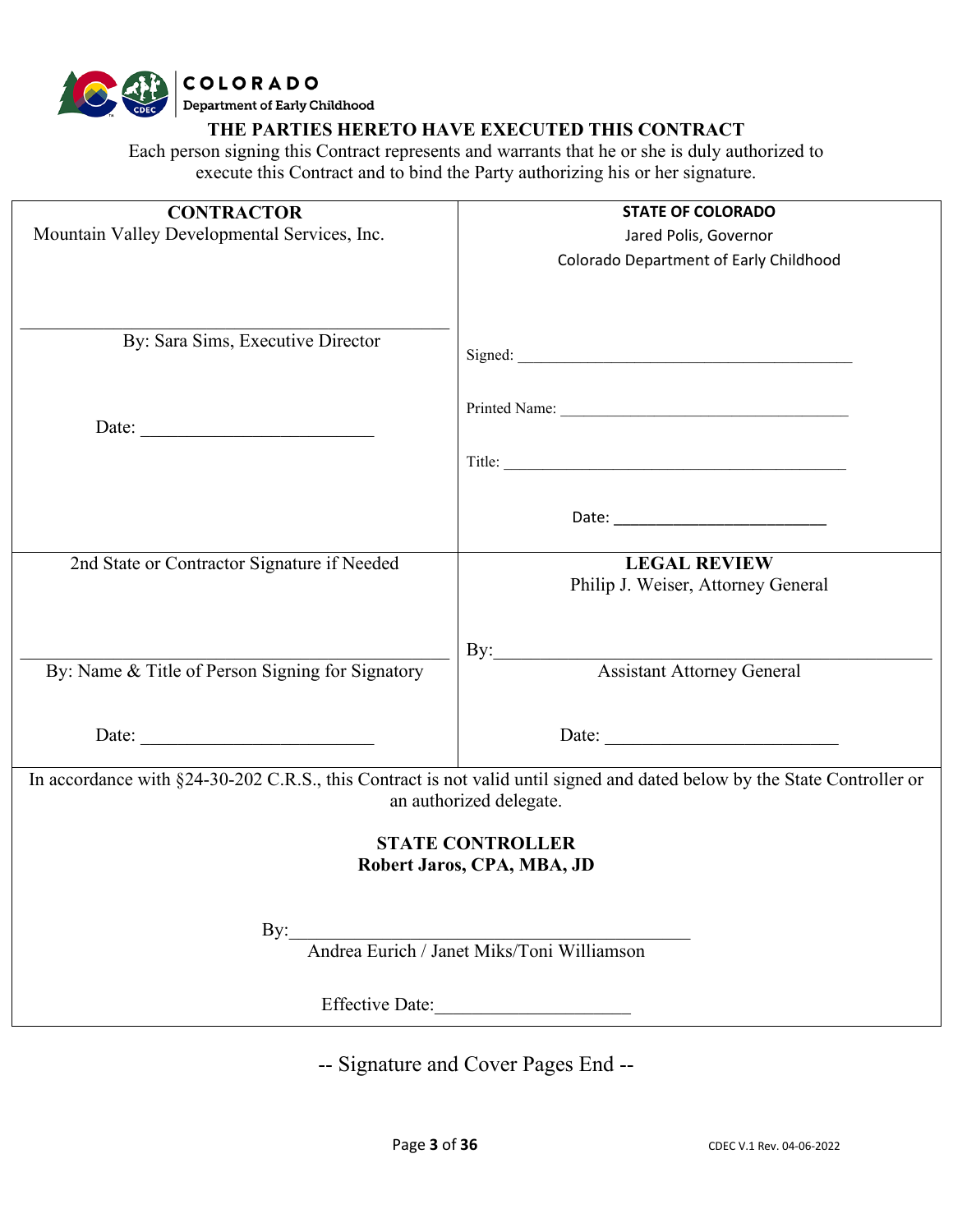

# **TABLE OF CONTENTS**

| 16. RIGHTS IN WORK PRODUCT AND OTHER INFORMATION22           |  |
|--------------------------------------------------------------|--|
|                                                              |  |
|                                                              |  |
| 19. COLORADO SPECIAL PROVISIONS (COLORADO FISCAL RULE 3-3)29 |  |
|                                                              |  |
|                                                              |  |
|                                                              |  |

#### **1. PARTIES**

This Contract is entered into by and between Contractor named on the Signature and Cover Pages for this Contract (the "Contractor"), and the STATE OF COLORADO acting by and through the Department of Early Childhood (the "State" or "CDEC"). Contractor and the State agree to the terms and conditions in this Contract.

#### **2. TERM AND EFFECTIVE DATE**

A. Effective Date

This Contract shall not be valid or enforceable until the Effective Date. The State shall not be bound by any provision of this Contract before the Effective Date, and shall have no obligation to pay Contractor for any Work performed or expense incurred before the Effective Date or after the expiration or sooner termination of this Contract.

B. Initial Term

The Parties' respective performances under this Contract shall commence on the Contract Performance Beginning Date shown on the Signature and Cover Pages for this Contract and shall terminate on the Initial Contract Expiration Date shown on the Signature and Cover Pages for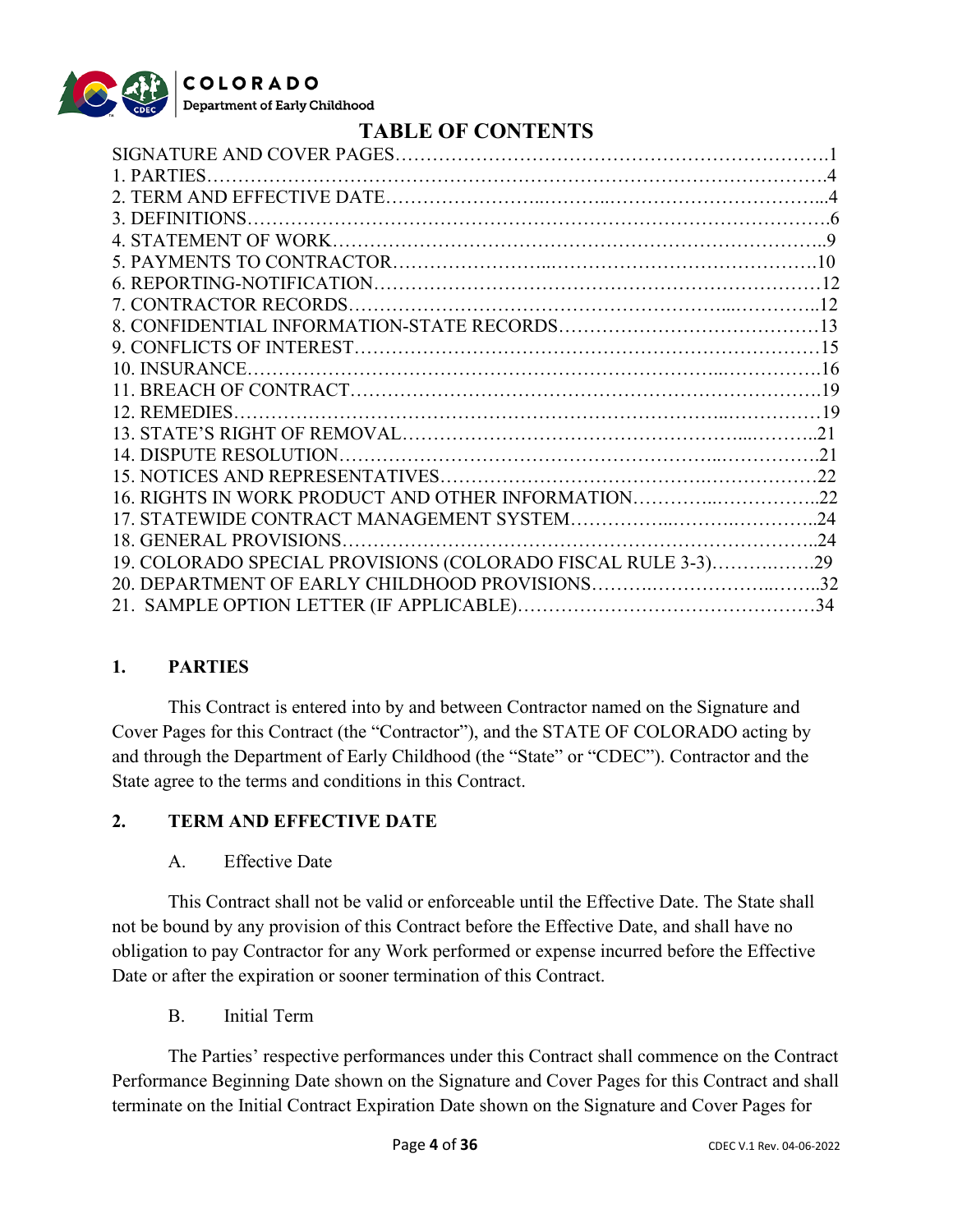

this Contract (the "Initial Term") unless sooner terminated or further extended in accordance with the terms of this Contract.

#### C. Extension Terms - State's Option

If the Signature and Cover Pages for this Contract shows that the State has the Option to Extend Term, then the State, at its discretion, shall have the option to extend the performance under this Contract beyond the Initial Term for a period, or for successive periods, at the same rates and under the same terms specified in the Contract (each such period an "Extension Term"). In order to exercise this option, the State shall provide written notice to Contractor in a form substantially equivalent to §21 "Sample Option Letter." The State may include and incorporate a revised budget with the option letter, as long as the revised budget does not unilaterally change rates or terms specified in the Contract. Except as stated in §2.D, the total duration of this Contract, including the exercise of any options to extend, shall not exceed 5 years from its Performance Beginning Date, or the number of years specified on the Signature and Cover Pages if such number is less than 5 years, absent prior approval from the Chief Procurement Officer in accordance with the Colorado Procurement Code.

#### D. End of Term Extension

If this Contract approaches the end of its Initial Term, or any Extension Term then in place, the State, at its discretion, upon written notice to Contractor as provided in §15, may unilaterally extend such Initial Term or Extension Term for a period not to exceed 2 months (an "End of Term Extension" or "Holdover"), regardless of whether additional Extension Terms are available or not. Any such extension shall be under the same terms and conditions of the operative Contract including, but not limited to, prices, rates, and service delivery requirements. The provisions of this Contract in effect when such notice is given shall remain in effect during the End of Term Extension. The End of Term Extension shall automatically terminate upon execution of a replacement contract or modification extending the total term of the Contract.

#### E. Early Termination in the Public Interest

The State is entering into this Contract to serve the public interest of the State of Colorado as determined by its Governor, General Assembly, or Courts. If this Contract ceases to further the public interest of the State, the State, in its discretion, may terminate this Contract in whole or in part. A determination that this Contract should be terminated in the public interest shall not be equivalent to a State right to terminate for convenience. This subsection shall not apply to a termination of this Contract by the State for breach by Contractor, which shall be governed by §12.A.i.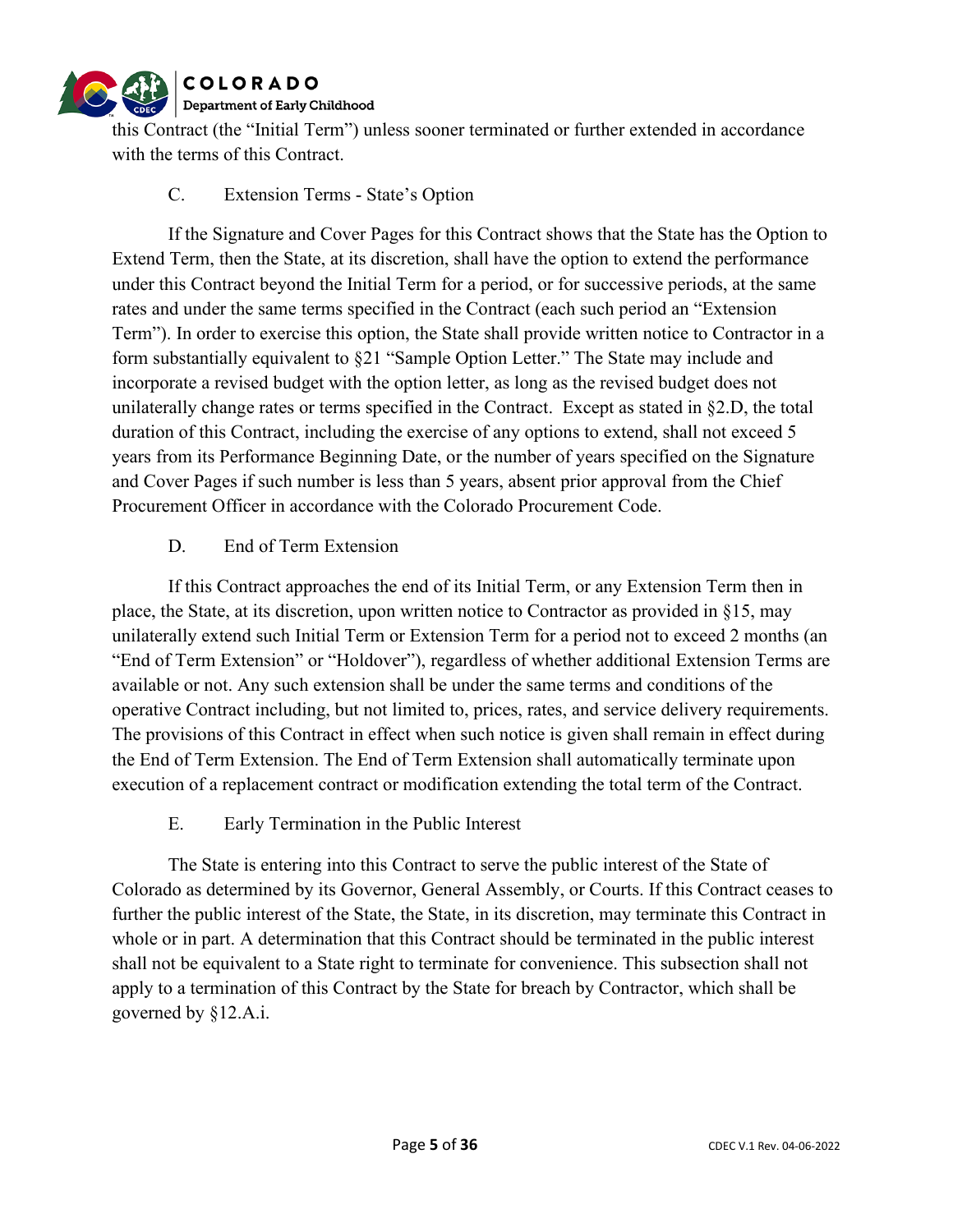

The State shall notify Contractor of such termination in accordance with §15. The notice shall specify the effective date of the termination and whether it affects all or a portion of this Contract, and shall include, to the extent practicable, the public interest justification for the termination.

ii. Obligations and Rights

Upon receipt of a termination notice for termination in the public interest, Contractor shall be subject to the rights and obligations set forth in §12.A.i.a.

iii. Payments

If the State terminates this Contract in the public interest, the State shall pay Contractor an amount equal to the percentage of the total reimbursement payable under this Contract that corresponds to the percentage of Work satisfactorily completed and accepted, as determined by the State, less payments previously made. Additionally, if this Contract is less than 60% completed, as determined by the State, the State may reimburse Contractor for a portion of actual out-of-pocket expenses, not otherwise reimbursed under this Contract, incurred by Contractor which are directly attributable to the uncompleted portion of Contractor's obligations, provided that the sum of any and all reimbursement shall not exceed the maximum amount payable to Contractor hereunder.

#### **3. DEFINITIONS**

The following terms shall be construed and interpreted as follows:

A. "Breach of Contract" means the failure of a Party to perform any of its obligations in accordance with this Contract, in whole or in part or in a timely or satisfactory manner. The institution of proceedings under any bankruptcy, insolvency, reorganization or similar law, by or against Contractor, or the appointment of a receiver or similar officer for Contractor or any of its property, which is not vacated or fully stayed within 30 days after the institution of such proceeding, shall also constitute a breach. If Contractor is debarred or suspended under §24-109- 105, C.R.S. at any time during the term of this Contract, then such debarment or suspension shall constitute a breach.

B. "Business Day" means any day other than Saturday, Sunday, or a Legal Holiday as listed in §24-11-101(1) C.R.S.

C. "Chief Procurement Officer" means the individual to whom the Executive Director has delegated his or her authority pursuant to  $\S24-102-202(6)$ , C.R.S. to procure or supervise the procurement of all supplies and services needed by the state.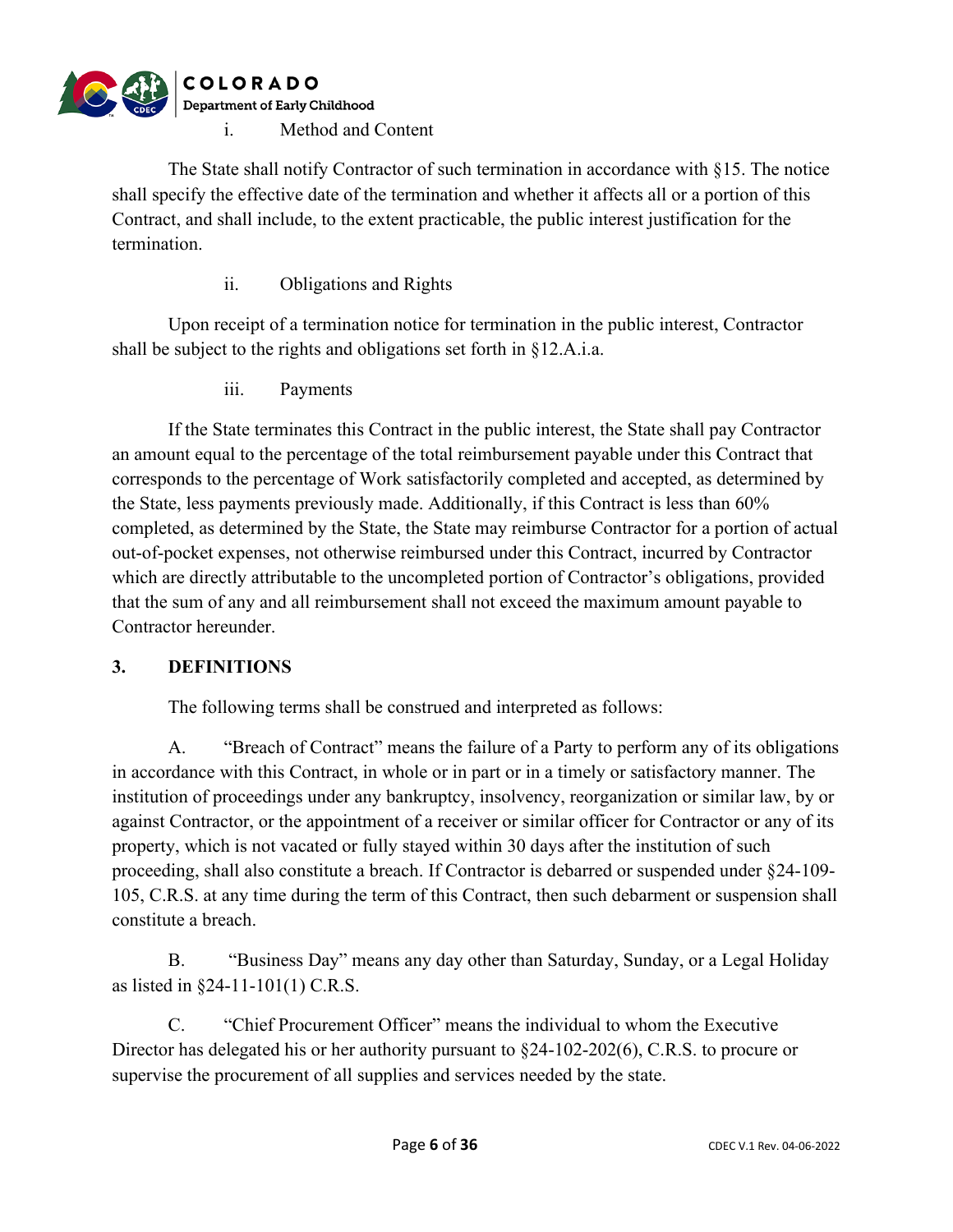

D. "CJI" means criminal justice information collected by criminal justice agencies needed for the performance of their authorized functions, including, without limitation, all information defined as criminal justice information by the U.S. Department of Justice, Federal Bureau of Investigation, Criminal Justice Information Services Security Policy, as amended and all Criminal Justice Records as defined under 24-72-302 C.R.S.

E. "Contract" means this agreement, including all attached Exhibits, all documents incorporated by reference, all referenced statutes, rules and cited authorities, and any future modifications thereto. For purposes of clarification and the removal of any doubt, subject to any future modifications thereto, the Signature and Cover Pages and Sections 1 through 21, as identified in the Table of Contents herein above, shall constitute the "main body" of this Contract exclusively.

F. "Contract Funds" means the funds that have been appropriated, designated, encumbered, or otherwise made available for payment by the State under this Contract.

G. "CORA" means the Colorado Open Records Act, §§24-72-200.1 et. seq., C.R.S.

H. "End of Term Extension" means the time period defined in §2.D.

I. "Effective Date" means the date on which this Contract is approved and signed by the Colorado State Controller or designee, as shown on the Signature Page for this Contract. If this Contract is for a Major Information Technology Project, as defined in §24-37.5-102(2.6), then Effective Date of this Contract shall be the later of the date on which this Contract is approved and signed by the State's Chief Information Officer or authorized delegate or the date on which this Contract is approved and signed by the State Controller or authorized delegate, as shown on the Signature and Cover Page for this Contract.

J. "Exhibits" means the exhibits and attachments included with this Contract as shown on the Signature and Cover Pages for this Contract..

K. "Extension Term" means the time period defined in §2.C.

L. "Goods" means any movable material acquired, produced, or delivered by Contractor as set forth in this Contract and shall include any movable material acquired, produced, or delivered by Contractor in connection with the Services.

M. "Incident" means any accidental or deliberate event that results in or constitutes an imminent threat of the unauthorized access, loss, disclosure, modification, disruption, or destruction of any communications or information resources of the State, which are included as part of the Work, as described in §§24-37.5-401, et. seq., C.R.S. Incidents include, without limitation, (i) successful attempts to gain unauthorized access to a State system or State Records regardless of where such information is located; (ii) unwanted disruption or denial of service;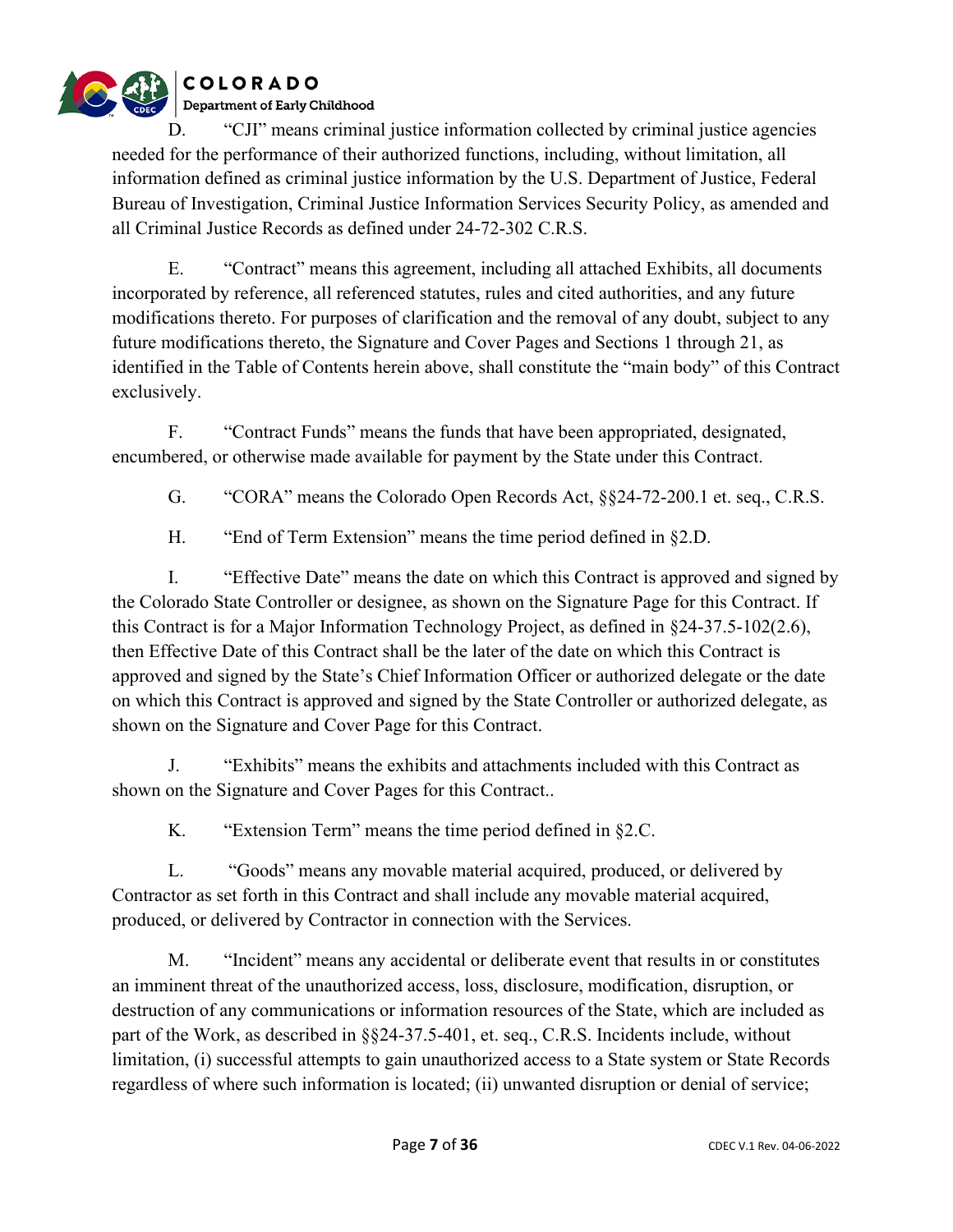

(iii) the unauthorized use of a State system for the processing or storage of data; or (iv) changes to State system hardware, firmware, or software characteristics without the State's knowledge, instruction, or consent.

N. "Initial Term" means the time period defined in §2.B.

O. "Party" means the State or Contractor, and "Parties" means both the State and Contractor.

P. "PCI" means payment card information including any data related to credit card holders' names, credit card numbers, or the other credit card information as may be protected by state or federal law.

Q. "PII" means personally identifiable information including, without limitation, any information maintained by the State about an individual that can be used to distinguish or trace an individual's identity, such as name, social security number, date and place of birth, mother's maiden name, or biometric records; and any other information that is linked or linkable to an individual, such as medical, educational, financial, and employment information. PII includes, but is not limited to, all information defined as personally identifiable information in §24-72-501 and 24-73-101, C.R.S.

R. "PHI" means any individually identifiable health information, transmitted or maintained in electronic or any form or medium, including but not limited to demographic information,, (i) that relates to the past, present or future physical or mental condition of an individual; the provision of health care to an individual; or the past, present or future payment for the provision of health care to an individual; and (ii) that identifies the individual or with respect to which there is a reasonable basis to believe the information can be used to identify the individual. PHI includes, but is not limited to, any information defined as Individually Identifiable Health Information by the federal Health Insurance Portability and Accountability Act.

S. "Services" means the services to be performed by Contractor as set forth in this Contract, and shall include any services to be rendered by Contractor in connection with the Goods.

T. "State Confidential Information" means any and all State Records not subject to disclosure under CORA. State Confidential Information shall include, but is not limited to, PII, PHI, PCI, Tax Information, CJI, Educational Records, Substance Use Disorder Information, and State personnel records not subject to disclosure under CORA. State Confidential Information shall not include information or data concerning individuals that is not deemed confidential but nevertheless belongs to the State, which has been communicated, furnished, or disclosed by the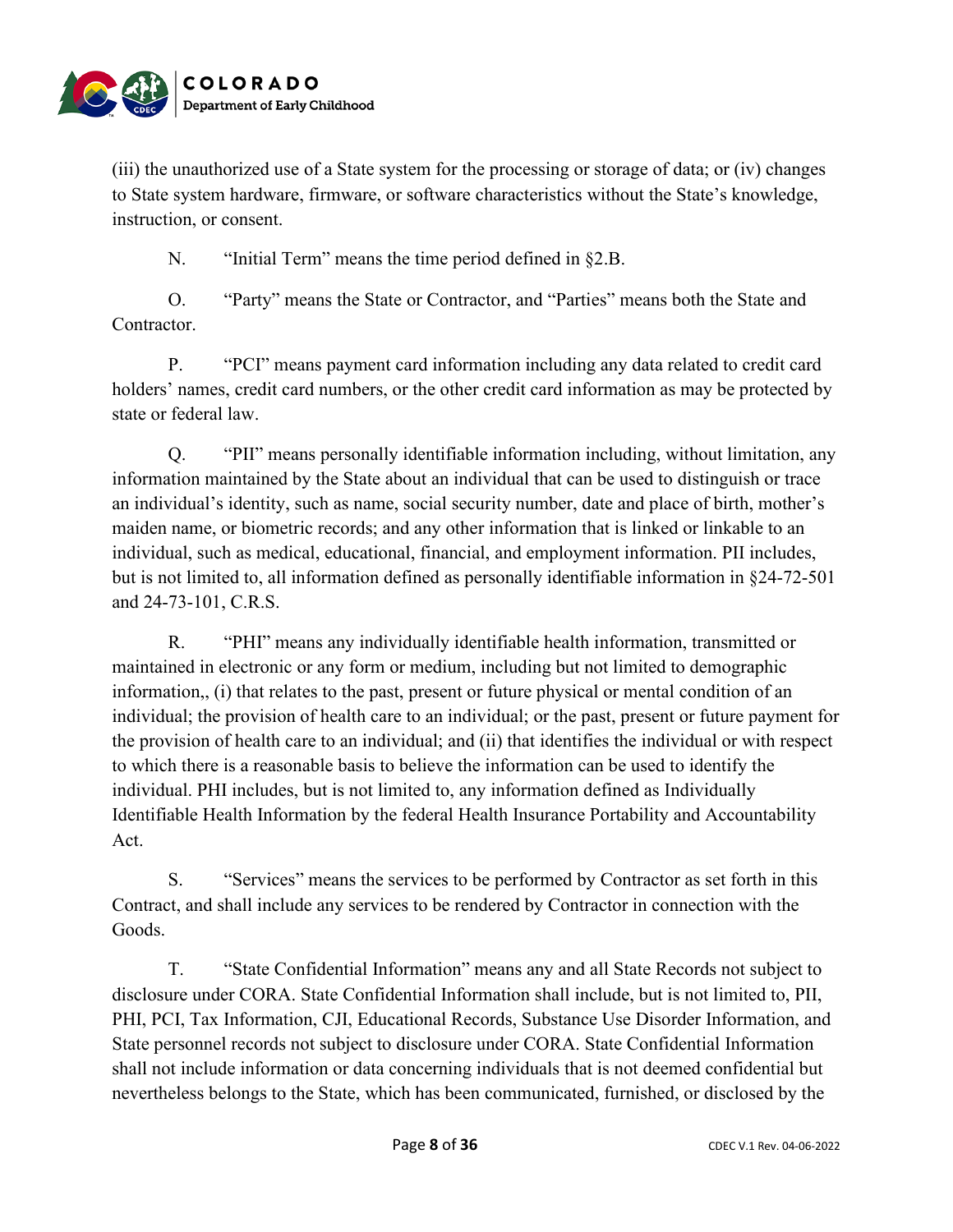

State to Contractor which (i) is subject to disclosure pursuant to CORA; (ii) is already known to Contractor without restrictions at the time of its disclosure to Contractor; (iii) is or subsequently becomes publicly available without breach of any obligation owed by Contractor to the State; (iv) is disclosed to Contractor, without confidentiality obligations, by a third party who has the right to disclose such information; or (v) was independently developed without reliance on any State Confidential Information.

U. "State Fiscal Rules" means that fiscal rules promulgated by the Colorado State Controller pursuant to §24-30-202(13)(a), C.R.S.

V. "State Fiscal Year" means a 12 month period beginning on July 1 of each calendar year and ending on June 30 of the following calendar year. If a single calendar year follows the term, then it means the State Fiscal Year ending in that calendar year.

W. "State Records" means any and all State data, information, and records, regardless of physical form, including, but not limited to, information subject to disclosure under CORA.

X. "Subcontractor" means third-parties, if any, engaged by Contractor to aid in performance of the Work.

Y. "Tax Information" means federal and State of Colorado tax information including, without limitation, federal and State tax returns, return information, and such other tax-related information as may be protected by federal and State law and regulation. Tax Information includes, but is not limited to all information defined as federal tax information in Internal Revenue Service Publication 1075.

Z. "Work" means the Goods delivered and Services performed pursuant to this Contract.

AA. "Work Product" means the tangible and intangible results of the Work, whether finished or unfinished, including drafts. Work Product includes, but is not limited to, documents, text, software (including source code), research, reports, proposals, specifications, plans, notes, studies, data, images, photographs, negatives, pictures, drawings, designs, models, surveys, maps, materials, ideas, concepts, know-how, and any other results of the Work. "Work Product" does not include any material that was developed prior to the Effective Date that is used, without modification, in the performance of the Work.

Any other term used in this Contract that is defined in an Exhibit shall be construed and interpreted as defined in that Exhibit.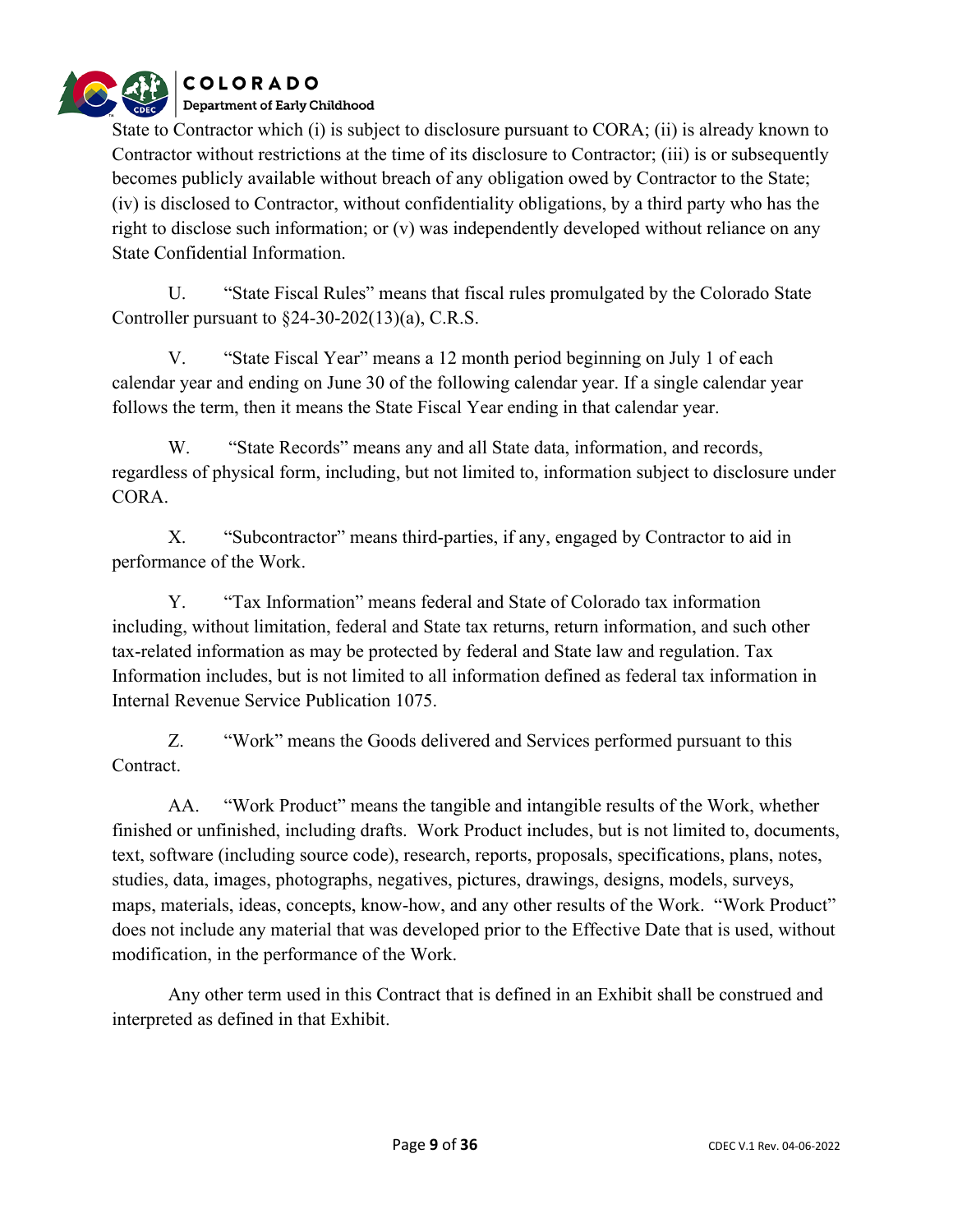

#### **4. STATEMENT OF WORK**

Contractor shall complete the Work as described in this Contract and in accordance with the provisions of the Exhibits. The State shall have no liability to compensate Contractor for the delivery of any goods or the performance of any services that are not specifically set forth in this Contract.

#### **5. PAYMENTS TO CONTRACTOR**

#### A. Maximum Amount

Payments to Contractor are limited to the unpaid, obligated balance of the Contract Funds. The State shall not pay Contractor any amount under this Contract that exceeds the Contract Maximum for that term shown on the Signature and Cover Pages for this Contract.

- B. Payment Procedures
	- i. Invoices and Payment

a. The State shall pay Contractor in the amounts and in accordance with the Exhibits.

b. Contractor shall initiate payment requests by invoice to the State, in a form and manner approved by the State. Invoicing is a material component of Contract performance and corresponding Deliverables. Invoices shall be due to the State within 45 days of work performed by the Contractor, unless otherwise stated in the Exhibits hereto. Invoicing shall be done accurately and per any specifications set forth in the Exhibits hereto. Time is of the essence in this regard. If Contractor fails to timely and/or properly invoice the State, the State may not be obligated to pay the bill resulting from said invoice. Failure to timely and/or properly invoice the State is a material breach of this Contract which would be cause for the State to refuse payment and/or terminate the contract on these grounds in whole or in part, at the State's discretion.

c. The State shall pay each invoice within 45 days following the State's receipt of that invoice, so long as the amount invoiced correctly represents Work completed by Contractor and previously accepted by the State during the term that the invoice covers. If the State determines that the amount of any invoice is not correct, then Contractor shall make all changes necessary to correct that invoice.

d. The acceptance of an invoice shall not constitute acceptance of any Work performed or deliverables provided under the Contract.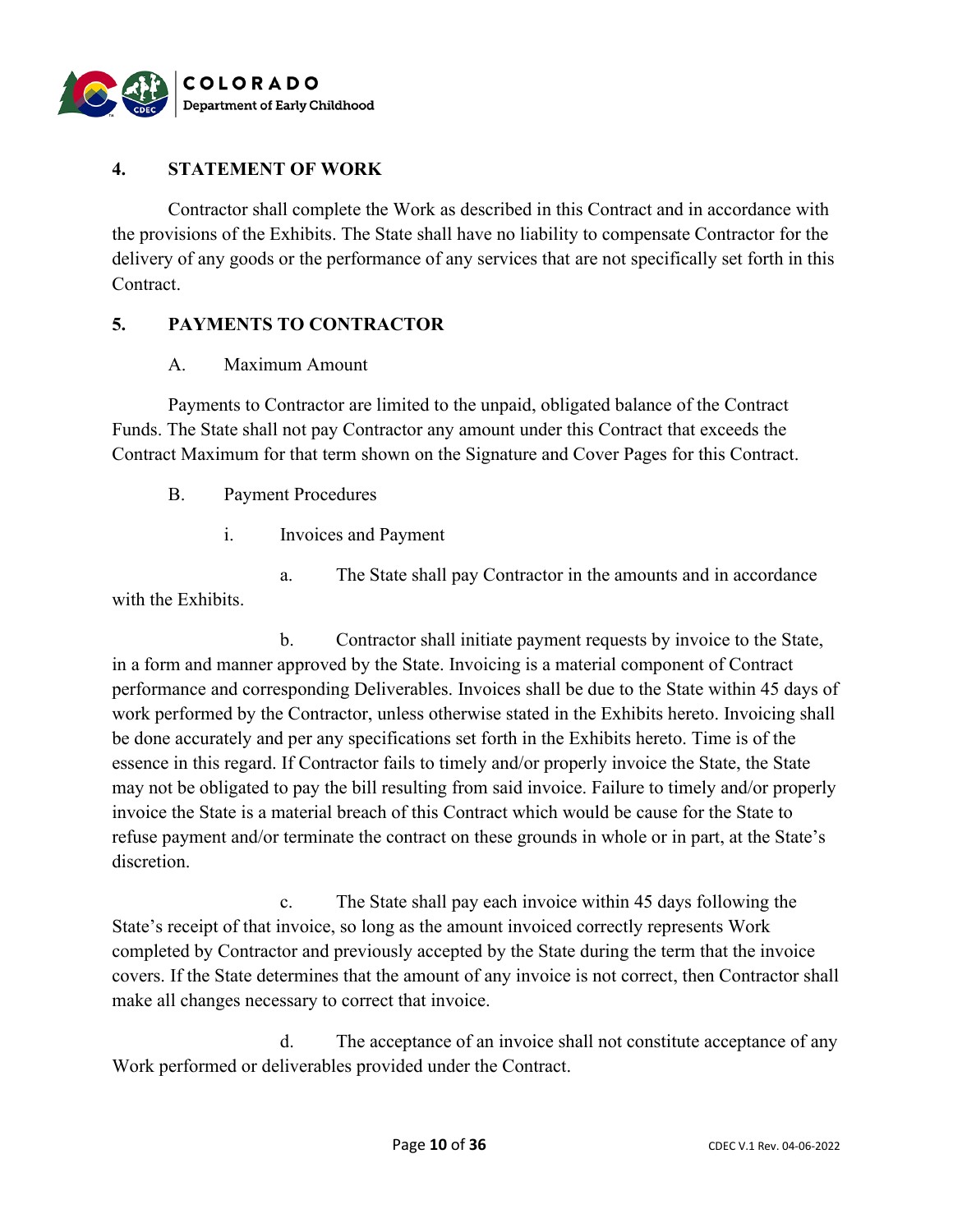

Amounts not paid by the State within 45 days of the State's acceptance of the invoice shall bear interest on the unpaid balance beginning on the 45th day at the rate of 1% per month, as required by §24-30-202(24)(a), C.R.S., until paid in full; provided, however, that interest shall not accrue on unpaid amounts that the State disputes in writing. Contractor shall invoice the State separately for accrued interest on delinquent amounts, and the invoice shall reference the delinquent payment, the number of day's interest to be paid and the interest rate.

#### iii. Payment Disputes

If Contractor disputes any calculation, determination or amount of any payment, Contractor shall notify the State in writing of its dispute within 30 days following the earlier to occur of Contractor's receipt of the payment or notification of the determination or calculation of the payment by the State. The State will review the information presented by Contractor and may make changes to its determination based on this review. The calculation, determination or payment amount that results from the State's review shall not be subject to additional dispute under this subsection. No payment subject to a dispute under this subsection shall be due until after the State has concluded its review, and the State shall not pay any interest on any amount during the period it is subject to dispute under this subsection.

iv. Available Funds-Contingency-Termination

The State is prohibited by law from making commitments beyond the term of the current State Fiscal Year. Payment to Contractor beyond the current State Fiscal Year is contingent on the appropriation and continuing availability of Contract Funds in any subsequent year (as provided in the Colorado Special Provisions). If federal funds or funds from any other non-State funds constitute all or some of the Contract Funds the State's obligation to pay Contractor shall be contingent upon such non-State funding continuing to be made available for payment. Payments to be made pursuant to this Contract shall be made only from Contract Funds, and the State's liability for such payments shall be limited to the amount remaining of such Contract Funds. If State, federal or other funds are not appropriated, or otherwise become unavailable to fund this Contract, the State may, upon written notice, terminate this Contract, in whole or in part, without incurring further liability. The State shall, however, remain obligated to pay for Services and Goods that are delivered and accepted prior to the effective date of notice of termination, and this termination shall otherwise be treated as if this Contract were terminated in the public interest as described in §2.E.

#### v. Option to Increase Maximum Amount

If the Signature and Cover Pages for this Contract show that the State has the Option to Increase or Decrease Maximum Amount, then the State, at its discretion, shall have the option to increase or decrease the statewide quantity of Goods and Services based upon the rates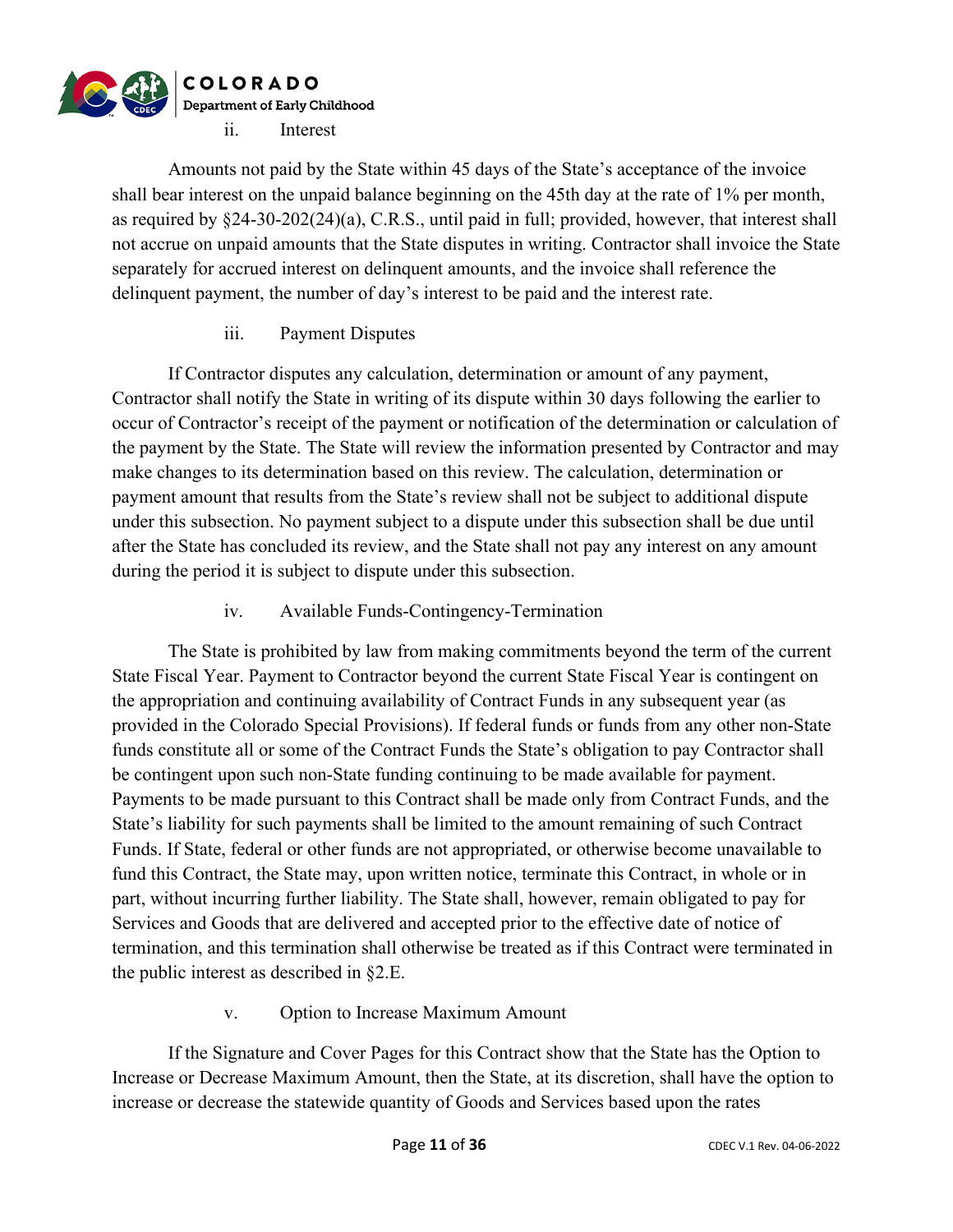

established in this Contract, and increase or decrease the maximum amount payable accordingly. In order to exercise this option, the State shall provide written notice to Contractor in a form substantially equivalent to §21 "Sample Option Letter." Delivery of Goods and performance of Services shall continue at the same rates and terms as described in this Contract. The State may include and incorporate a revised budget with the option letter, as long as the revised budget does not unilaterally change rates or terms specified in the Contract.

### **6. REPORTING - NOTIFICATION**

#### A. Quarterly Reports.

In addition to any reports required pursuant to  $\S17$  or pursuant to any other Exhibit, for any contract having a term longer than 3 months, Contractor shall submit, on a quarterly basis, a written report specifying progress made for each specified performance measure and standard in this Contract. Such progress report shall be in accordance with the procedures developed and prescribed by the State. Progress reports shall be submitted to the State at the time or times specified by the State in this Contract, or, if no time is specified in this Contract, not later than 5 Business Days following the end of each calendar quarter.

### B. Litigation Reporting

If Contractor is served with a pleading or other document in connection with an action before a court or other administrative decision making body, and such pleading or document relates to this Contract or may affect Contractor's ability to perform its obligations under this Contract, Contractor shall, within 5 days after being served, notify the State of such action and deliver copies of such pleading or document to the State's principal representative identified on the Signature and Cover Pages as provided in §15.

C. Performance Outside the State of Colorado or the United States, §24-102-206 C.R.S.

To the extent not previously disclosed in accordance with §24-102-206, C.R.S., Contractor shall provide written notice to the State, in accordance with §15 and in a form designated by the State, within 20 days following the earlier to occur of Contractor's decision to perform Services outside of the State of Colorado or the United States, or its execution of an agreement with a Subcontractor to perform, Services outside the State of Colorado or the United States. Such notice shall specify the type of Services to be performed outside the State of Colorado or the United States and the reason why it is necessary or advantageous to perform such Services at such location or locations, and such notice shall be a public record. Knowing failure by Contractor to provide notice to the State under this section shall constitute a breach of this Contract. This section shall not apply if the Contract Funds include any federal funds.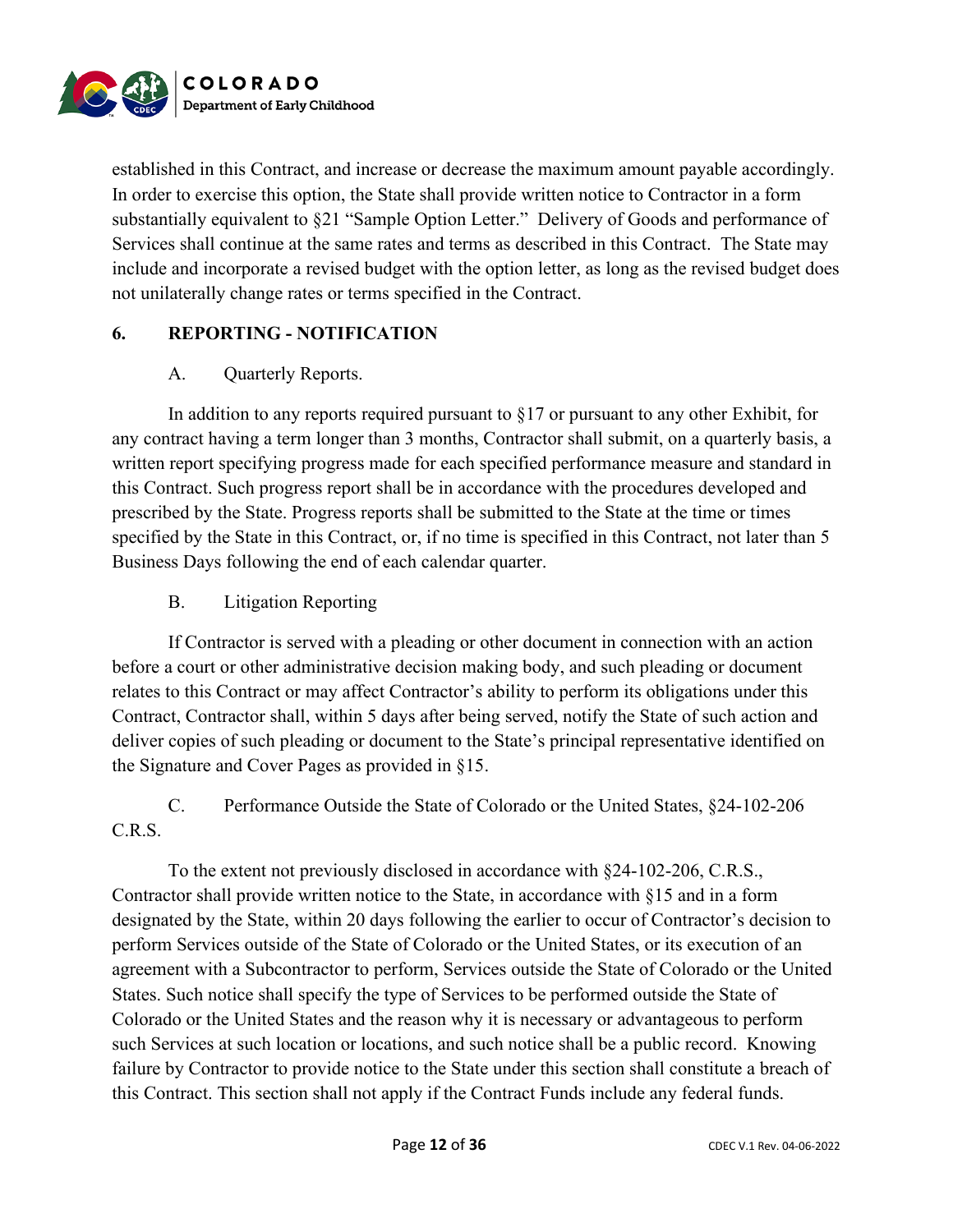

#### A. Maintenance

Contractor shall maintain a file of all documents, records, communications, notes and other materials relating to the Work (the "Contractor Records"). Contractor Records shall include all documents, records, communications, notes and other materials maintained by Contractor that relate to any Work performed by Subcontractors, and Contractor shall maintain all records related to the Work performed by Subcontractors required to ensure proper performance of that Work. Contractor shall maintain Contractor Records until the last to occur of: (i) the date 3 years after the date this Contract expires or is terminated, (ii) final payment under this Contract is made, (iii) the resolution of any pending Contract matters, or (iv) if an audit is occurring, or Contractor has received notice that an audit is pending, the date such audit is completed and its findings have been resolved (the "Record Retention Period").

B. Inspection

Contractor shall permit the State, the federal government, and any duly authorized agent of a governmental entity, to audit, inspect, examine, excerpt, copy and transcribe Contractor Records during the Record Retention Period. Contractor shall make Contractor Records available during normal business hours at Contractor's office or place of business, or at other mutually agreed upon times or locations, upon no fewer than 2 Business Days' notice from the State, unless the State determines that a shorter period of notice, or no notice, is necessary to protect the interests of the State.

#### C. Monitoring

The State, in its discretion, may monitor Contractor's performance of its obligations under this Contract using procedures as determined by the State. The State shall monitor Contractor's performance in a manner that does not unduly interfere with Contractor's performance of the Work.

#### D. Final Audit Report

Contractor shall promptly submit to the State a copy of any final audit report of an audit performed on Contractor's records that relates to or affects this Contract or the Work, whether the audit is conducted by Contractor or a third party.

#### **8. CONFIDENTIAL INFORMATION-STATE RECORDS**

#### A. Confidentiality

Contractor shall keep confidential, and cause all Subcontractors to keep confidential, all State Records, unless those State Records are publicly available. Contractor shall not, without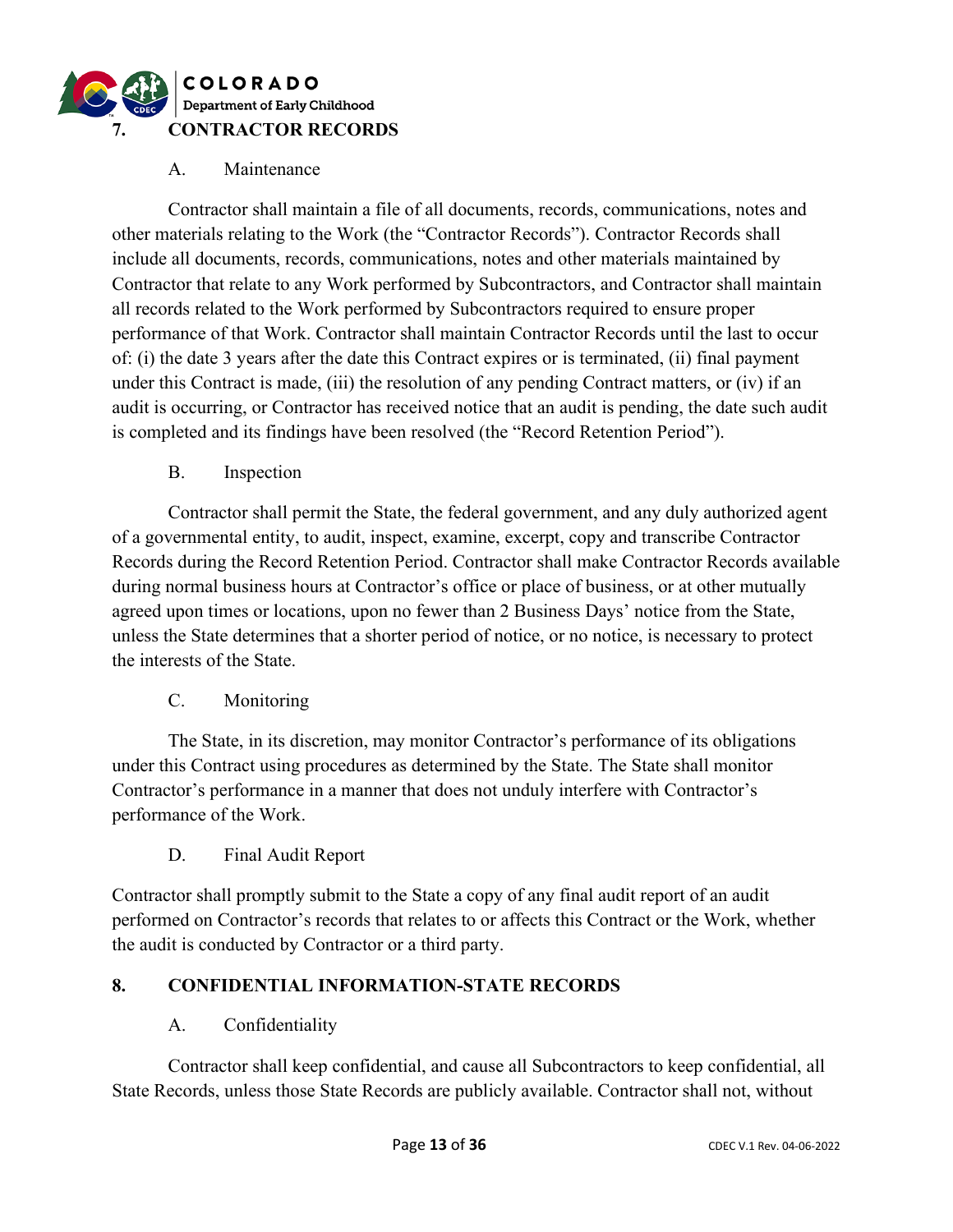

prior written approval of the State, use, publish, copy, disclose to any third party, or permit the use by any third party of any State Records, except as otherwise stated in this Contract, permitted by law, or approved in writing by the State. Contractor shall provide for the security of all State Confidential Information in accordance with all policies promulgated by the Colorado Office of Information Security and all applicable laws, rules, policies, publications, and guidelines. If Contractor or any of its Subcontractors will or may receive the following types of data, Contractor or its Subcontractors shall provide for the security of such data according to the following: (i) the most recently promulgated IRS Publication 1075 for all Tax Information and in accordance with the Safeguarding Requirements for Federal Tax Information attached to this Contract as an Exhibit, if applicable, (ii) the most recently updated PCI Data Security Standard from the PCI Security Standards Council for all PCI, (iii) the most recently issued version of the U.S. Department of Justice, Federal Bureau of Investigation, Criminal Justice Information Services Security Policy for all CJI, (iv) the federal Health Insurance Portability and Accountability Act for all PHI and the HIPAA Business Associate Agreement attached to this Contract, if applicable. Contractor shall immediately forward any request or demand for State Records to the State's principal representative, and (v) the federal 42 Part2 for all substance use disorder information and the HIPAA Business Associate\Qualified Service Organization Agreement attached to this Contract, if applicable. Contractor shall immediately forward any request or demand for State Records to the State's principal representative.

#### B. Other Entity Access and Nondisclosure Agreements

Contractor may provide State Records to its agents, employees, assigns and Subcontractors as necessary to perform the Work, but shall restrict access to State Confidential Information to those agents, employees, assigns and Subcontractors who require access to perform their obligations under this Contract. Contractor shall ensure all such agents, employees, assigns, and Subcontractors sign agreements containing nondisclosure provisions at least as protective as those in this Contract, and that the nondisclosure provisions are in force at all times the agent, employee, assign or Subcontractor has access to any State Confidential Information. Contractor shall provide copies of those signed nondisclosure provisions to the State upon execution of the nondisclosure provisions.

#### C. Use, Security, and Retention

Contractor shall use, hold and maintain State Confidential Information in compliance with any and all applicable laws and regulations in facilities located within the United States, and shall maintain a secure environment that ensures confidentiality of all State Confidential Information wherever located. Contractor shall provide the State with access, subject to Contractor's reasonable security requirements, for purposes of inspecting and monitoring access and use of State Confidential Information and evaluating security control effectiveness. Upon the expiration or termination of this Contract, Contractor shall return State Records provided to Contractor or destroy such State Records and certify to the State that it has done so, as directed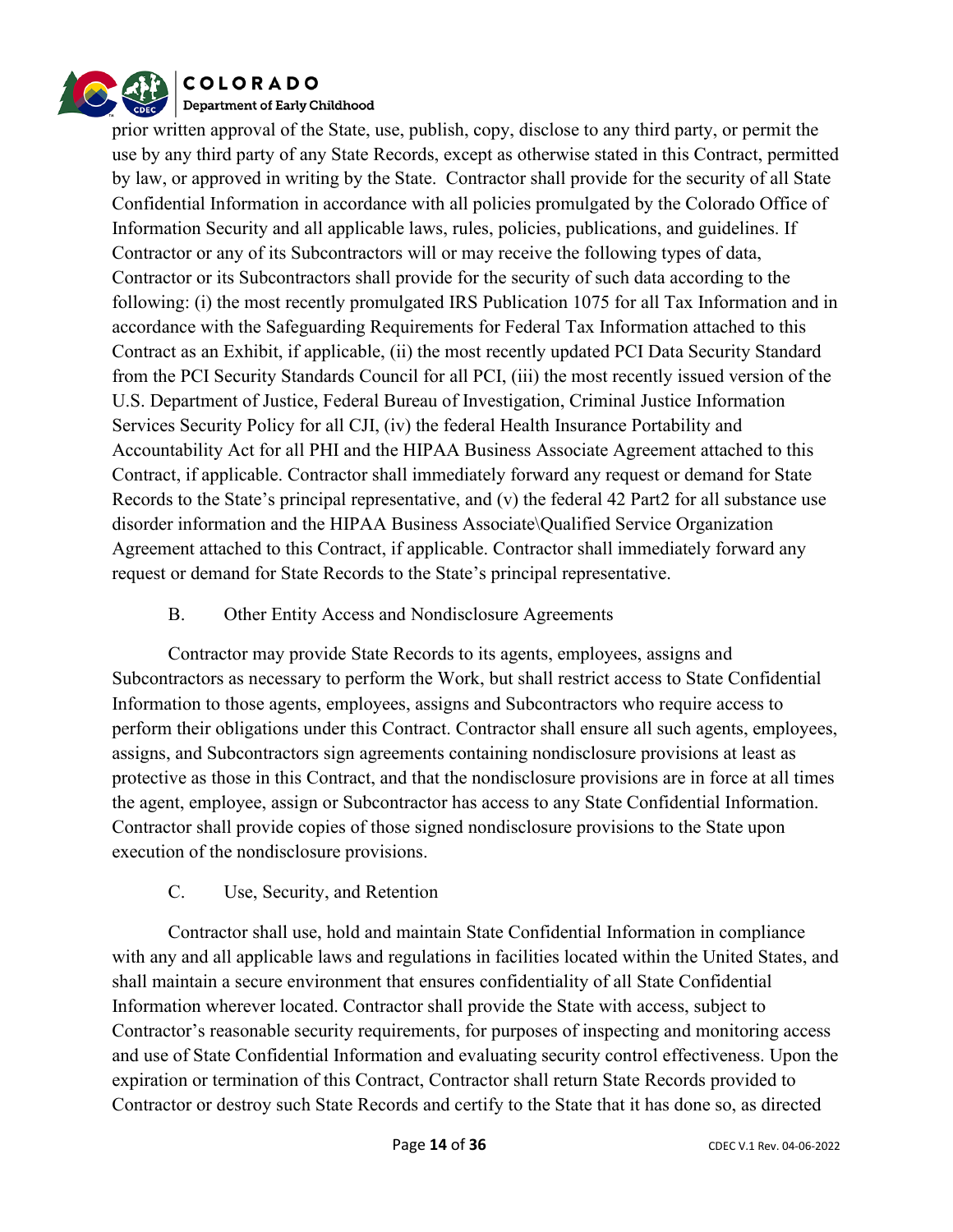

by the State. If Contractor is prevented by law or regulation from returning or destroying State Confidential Information, Contractor warrants it will guarantee the confidentiality of, and cease to use, such State Confidential Information.

D. Incident Notice and Remediation

If Contractor becomes aware of any Incident, it shall notify the State immediately and cooperate with the State regarding recovery, remediation, and the necessity to involve law enforcement, as determined by the State. Unless Contractor can establish that none of Contractor or any of its agents, employees, assigns or Subcontractors are the cause or source of the Incident, Contractor shall be responsible for the cost of notifying each person who may have been impacted by the Incident. After an Incident, Contractor shall take steps to reduce the risk of incurring a similar type of Incident in the future as directed by the State, which may include, but is not limited to, developing and implementing a remediation plan that is approved by the State, at no additional cost to the State. The State may, in its sole discretion and at Contractor's sole expense, require Contractor to engage the services of an independent, qualified, State-approved third party to conduct a security audit. Contractor shall provide the State with the results of such audit and evidence of Contractor's planned remediation in response to any negative findings.

E. Data Protection and Handling

Contractor shall ensure that all State Records and Work Product in the possession of Contractor or any Subcontractors are protected and handled in accordance with the requirements of this Contract, including the requirements of any Exhibits hereto, at all times.

F. Safeguarding PII

If Contractor or any of its Subcontractors will or may receive PII under this Contract, Contractor shall provide for the security of such PII, in a manner and form acceptable to the State, including, without limitation, State non-disclosure requirements, use of appropriate technology, security practices, computer access security, data access security, data storage encryption, data transmission encryption, security inspections, and audits. Contractor shall be a "Third-Party Service Provider" as defined in §24-73-103(1)(i), C.R.S. and shall maintain security procedures and practices consistent with  $\S$ §24-73-101 et seq., C.R.S.

## **9. CONFLICTS OF INTEREST**

#### A. Actual Conflicts of Interest

Contractor shall not engage in any business or activities, or maintain any relationships that conflict in any way with the full performance of the obligations of Contractor under this Contract. Such a conflict of interest would arise when a Contractor or Subcontractor's employee,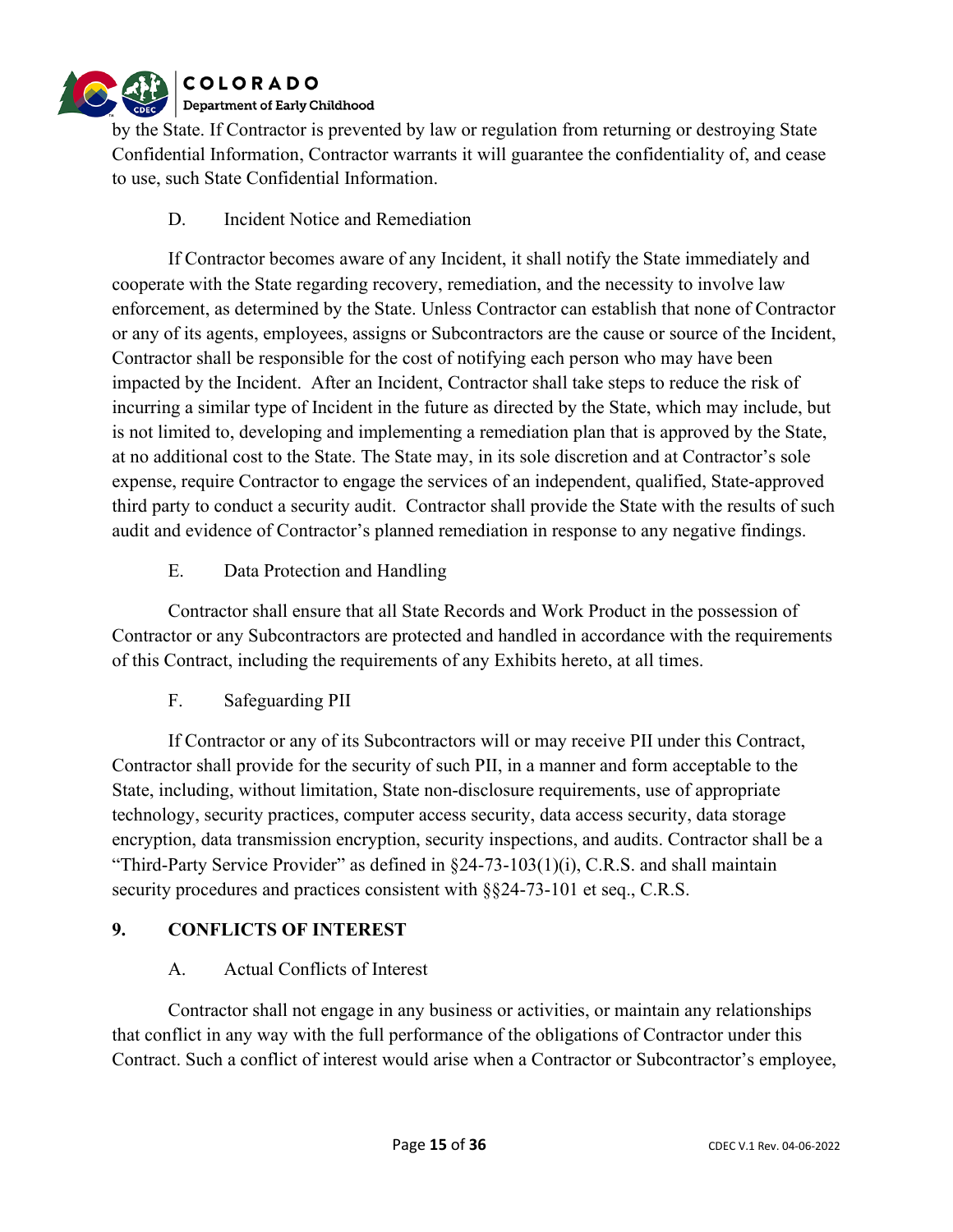

officer or agent were to offer or provide any tangible personal benefit to an employee of the State, or any member of his or her immediate family or his or her partner, related to the award of, entry into or management or oversight of this Contract.

#### B. Apparent Conflicts of Interest

Contractor acknowledges that, with respect to this Contract, even the appearance of a conflict of interest shall be harmful to the State's interests. Absent the State's prior written approval, Contractor shall refrain from any practices, activities or relationships that reasonably appear to be in conflict with the full performance of Contractor's obligations under this Contract.

#### C. Disclosure to the State

If a conflict or the appearance of a conflict arises, or if Contractor is uncertain whether a conflict or the appearance of a conflict has arisen, Contractor shall submit to the State a disclosure statement setting forth the relevant details for the State's consideration. Failure to promptly submit a disclosure statement or to follow the State's direction in regard to the actual or apparent conflict constitutes a breach of this Contract.

D. Contractor shall maintain a written conflict of interest policy. Contractor shall provide the written conflict of interest policy to the State upon request.

#### **10. INSURANCE**

Contractor shall obtain and maintain, and ensure that each Subcontractor shall obtain and maintain, insurance as specified in this section at all times during the term of this Contract to the extent that such insurance policies are required as shown on the Signature and Cover Page for this Contract. All insurance policies required by this Contract shall be issued by insurance companies as approved by the State. These insurance requirements shall not be construed as caps or limitations on liability.

#### A. Workers' Compensation

Workers' compensation insurance as required by state statute, and employers' liability insurance covering all Contractor or Subcontractor employees acting within the course and scope of their employment.

#### B. General Liability

Commercial general liability insurance covering premises operations, fire damage, independent contractors, products and completed operations, blanket contractual liability, personal injury, and advertising liability with minimum limits as follows: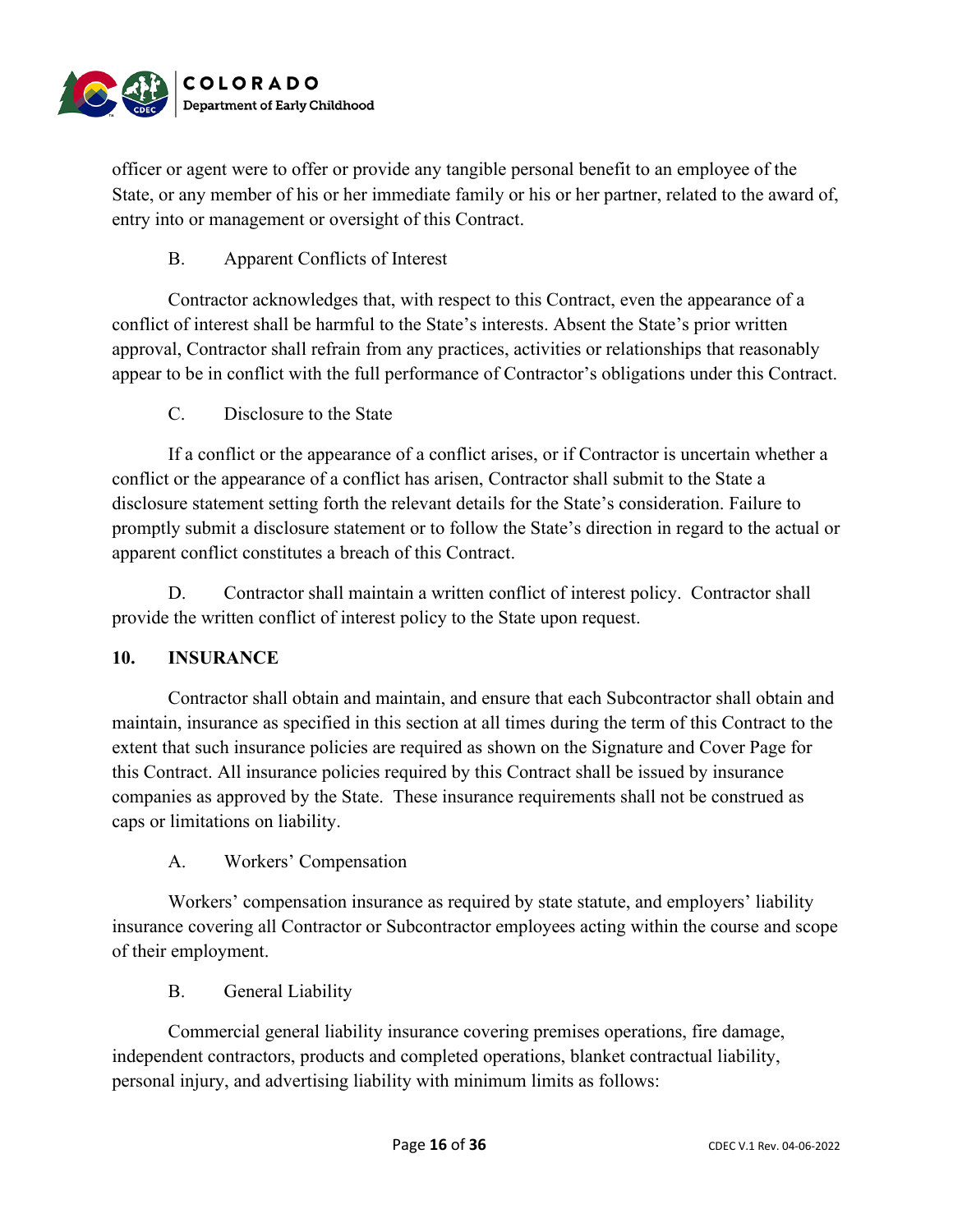

- i. \$1,000,000 each occurrence;
- ii. \$1,000,000 general aggregate;
- iii. \$1,000,000 products and completed operations aggregate; and
- iv. \$50,000 any 1 fire.
- C. Automobile Liability

Automobile liability insurance covering any auto (including owned, hired and non-owned autos) with a minimum limit of \$1,000,000 each accident combined single limit.

D. Protected Information

Liability insurance covering all loss of State Confidential Information, such as PII, PHI, PCI, Tax Information, and CJI, and claims based on alleged violations of privacy rights through improper use or disclosure of protected information with minimum limits as follows:

- i. \$1,000,000 each occurrence; and
- ii. \$2,000,000 general aggregate.

iii. Notwithstanding sections D(i) and (ii) above, if Contractor has State Confidential Information for 10 or fewer individuals or revenues of \$250,000 or less, Contractor shall maintain limits of not less than \$50,000.

iv. Notwithstanding sections D(i) and (ii) above, if Contractor has State Confidential Information for 25 or fewer individuals or revenues of \$500,000 or less, Contractor shall maintain limits of not less than \$100,000.

E. Professional Liability Insurance

Professional liability insurance covering any damages caused by an error, omission or any negligent act with minimum limits as follows:

- i. \$1,000,000 each occurrence; and
- ii. \$1,000,000 general aggregate.
- F. Crime Insurance

Crime insurance including employee dishonesty coverage with minimum limits as follows:

- i. \$1,000,000 each occurrence; and
- ii. \$1,000,000 general aggregate.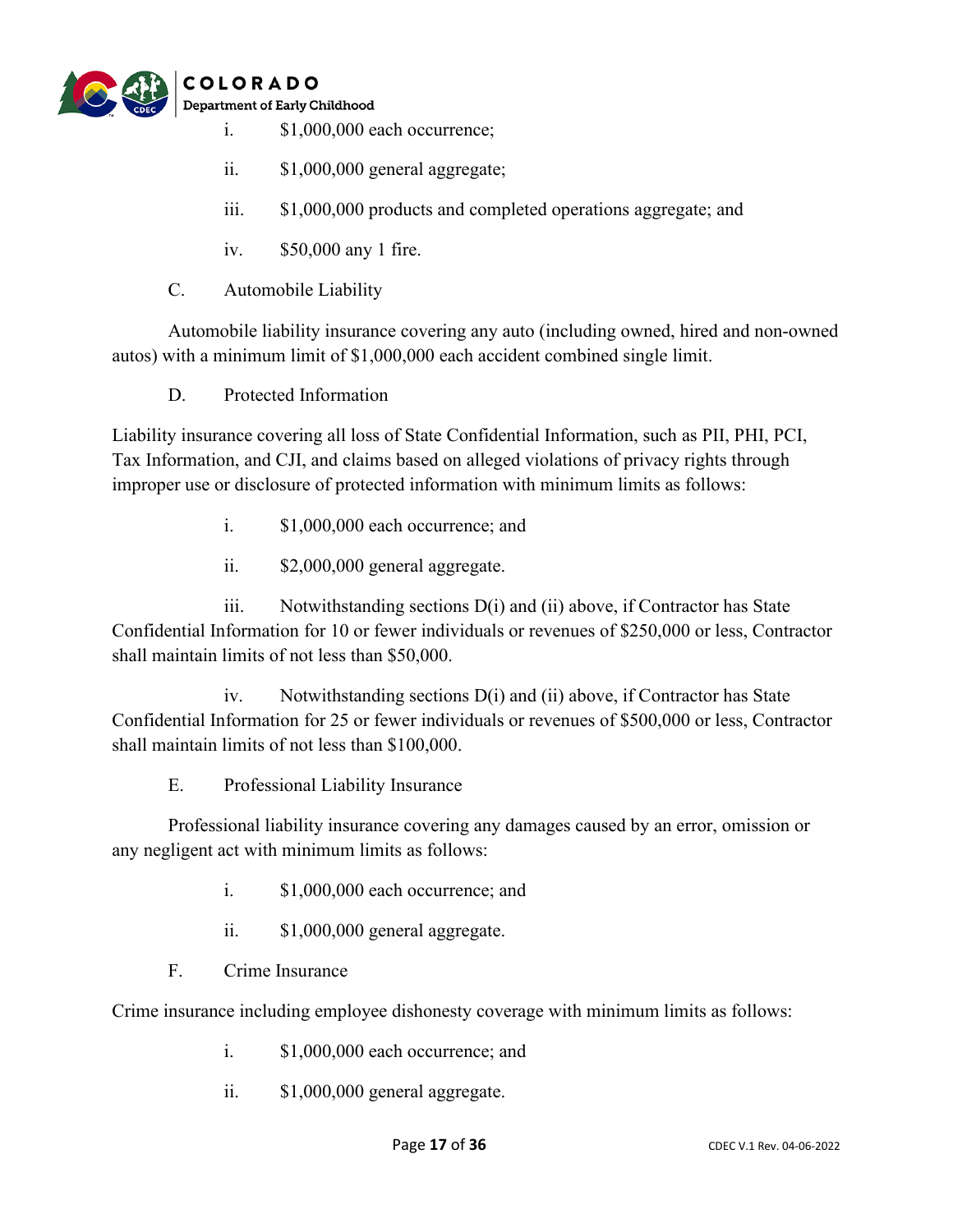

#### G. Cyber/Network Security and Privacy Liability

Liability insurance covering civil, regulatory, and statutory damages, contractual damages, data breach management exposure, and any loss of income or extra expense as a result of actual or alleged breach, violation or infringement of right to privacy, consumer data protection law, confidentiality or other legal protection for personal information, as well as State Confidential Information with minimum limits as follows:

- i. \$1,000,000 each occurrence; and
- ii. \$2,000,000 general aggregate.
- H. Additional Insured

The State shall be named as additional insured on all commercial general liability policies (leases and construction contracts require additional insured coverage for completed operations) required of Contractor and Subcontractors.

I. Primacy of Coverage

Coverage required of Contractor and each Subcontractor shall be primary and noncontributory over any insurance or self-insurance program carried by Contractor or the State.

J. Cancellation

The above insurance policies shall include provisions preventing cancellation or nonrenewal, except for cancellation based on non-payment of premiums, without at least 30 days prior notice to Contractor and Contractor shall forward such notice to the State in accordance with §15 within 7 days of Contractor's receipt of such notice.

K. Subrogation Waiver

All insurance policies secured or maintained by Contractor or its Subcontractors in relation to this Contract shall include clauses stating that each carrier shall waive all rights of recovery under subrogation or otherwise against Contractor or the State, its agencies, institutions, organizations, officers, agents, employees, and volunteers.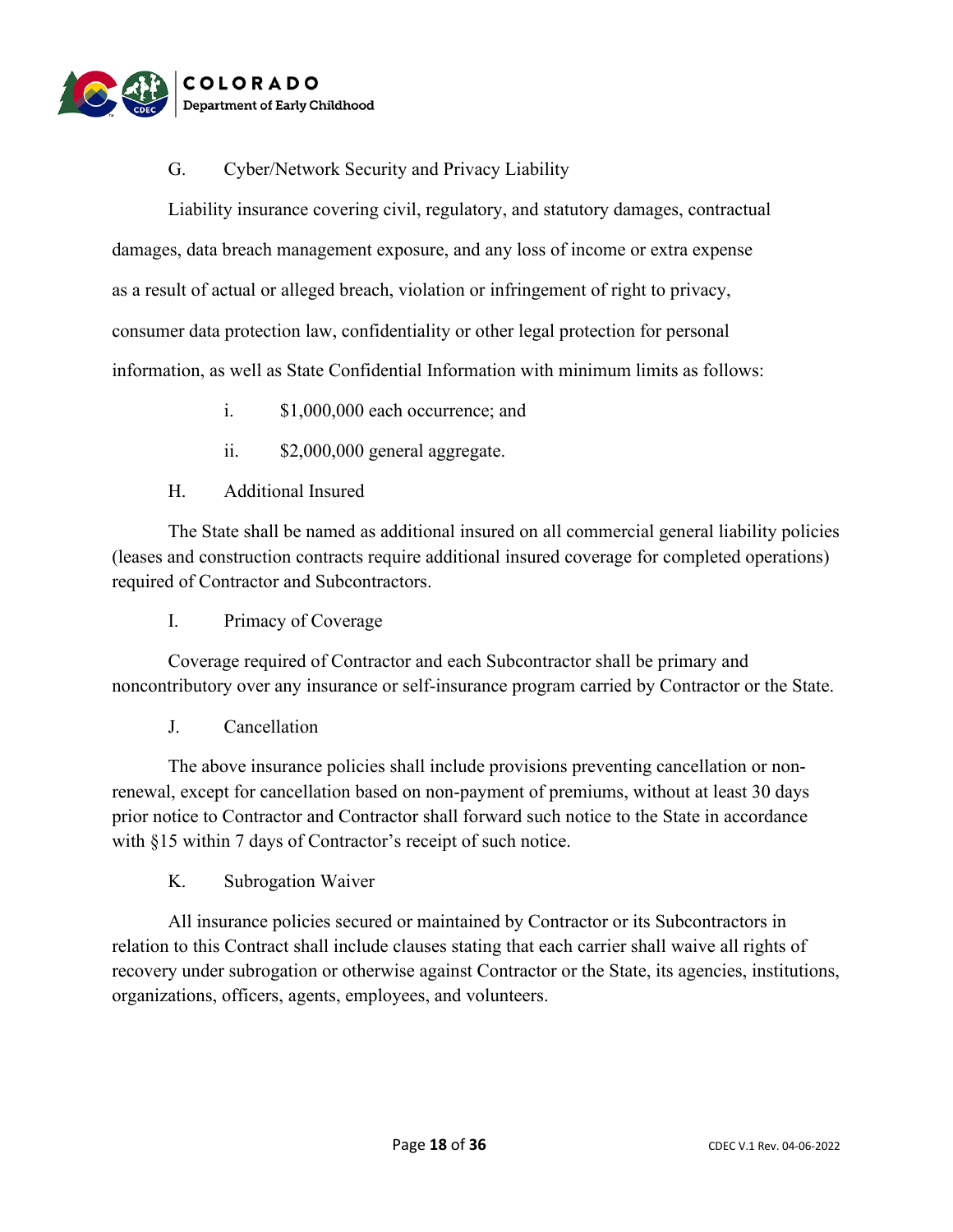

If Contractor is a "public entity" within the meaning of the Colorado Governmental Immunity Act, §24-10-101, et seq., C.R.S. (the "GIA"), Contractor shall maintain, in lieu of the liability insurance requirements stated above, at all times during the term of this Contract such liability insurance, by commercial policy or self-insurance, as is necessary to meet its liabilities under the GIA. If a Subcontractor is a public entity within the meaning of the GIA, Contractor shall ensure that the Subcontractor maintain at all times during the terms of this Contract, in lieu of the liability insurance requirements stated above, such liability insurance, by commercial policy or self-insurance, as is necessary to meet the Subcontractor's obligations under the GIA.

#### M. Certificates

Contractor shall provide to the State certificates evidencing Contractor's insurance coverage required in this Contract within 7 Business Days following the Effective Date. Contractor shall provide to the State certificates evidencing Subcontractor insurance coverage required under this Contract within 7 Business Days following the Effective Date, except that, if Contractor's subcontract is not in effect as of the Effective Date, Contractor shall provide to the State certificates showing Subcontractor insurance coverage required under this Contract within 7 Business Days following Contractor's execution of the subcontract. No later than 15 days before the expiration date of Contractor's or any Subcontractor's coverage, Contractor shall deliver to the State certificates of insurance evidencing renewals of coverage. At any other time during the term of this Contract, upon request by the State, Contractor shall, within 7 Business Days following the request by the State, supply to the State evidence satisfactory to the State of compliance with the provisions of this section.

#### **11. BREACH OF CONTRACT**

In the event of a Breach of Contract, the aggrieved Party shall give written notice of breach to the other Party. If the notified Party does not cure the Breach of Contract, at its sole expense, within 30 days after the delivery of written notice, the Party may exercise any of the remedies as described in §12 for that Party. Notwithstanding any provision of this Contract to the contrary, the State, in its discretion, need not provide notice or a cure period and may immediately terminate this Contract in whole or in part or institute any other remedy in the Contract in order to protect the public interest of the State; or if Contractor is debarred or suspended under §24-109-105, C.R.S., the State, in its discretion, need not provide notice or cure period and may terminate this Contract in whole or in part or institute any other remedy in this Contract as of the date that the debarment or suspension takes effect.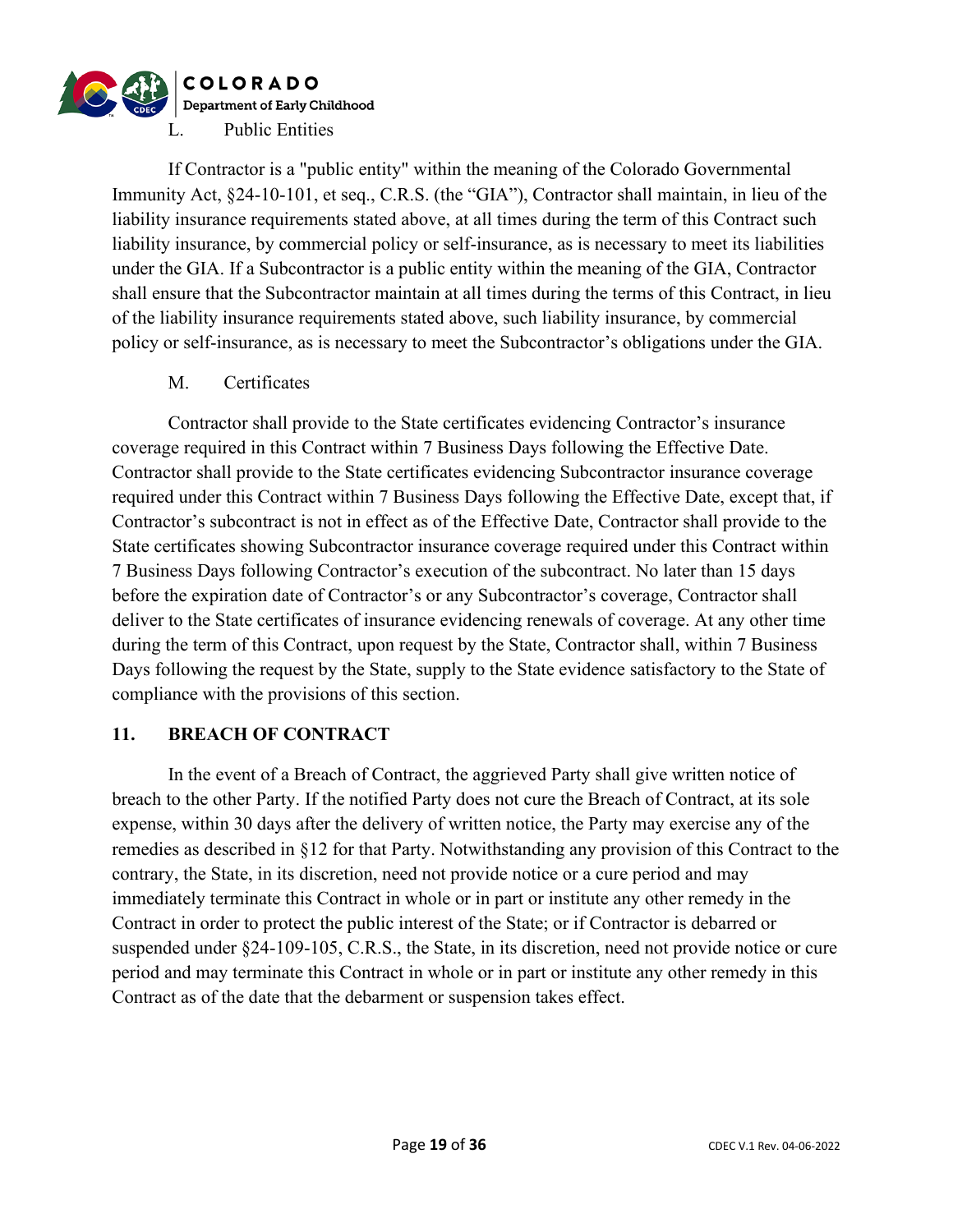

#### A. State's Remedies

If Contractor is in breach under any provision of this Contract and fails to cure such breach, the State, following the notice and cure period set forth in §11, shall have all of the remedies listed in this section in addition to all other remedies set forth in this Contract or at law. The State may exercise any or all of the remedies available to it, in its discretion, concurrently or consecutively.

#### i. Termination for Breach

In the event of Contractor's uncured breach, the State may terminate this entire Contract or any part of this Contract. Contractor shall continue performance of this Contract to the extent not terminated, if any.

a. Obligations and Rights

To the extent specified in any termination notice, Contractor shall not incur further obligations or render further performance past the effective date of such notice, and shall terminate outstanding orders and subcontracts with third parties. However, Contractor shall complete and deliver to the State all Work not cancelled by the termination notice, and may incur obligations as necessary to do so within this Contract's terms. At the request of the State, Contractor shall assign to the State all of Contractor's rights, title, and interest in and to such terminated orders or subcontracts. Upon termination, Contractor shall take timely, reasonable and necessary action to protect and preserve property in the possession of Contractor but in which the State has an interest. At the State's request, Contractor shall return materials owned by the State in Contractor's possession at the time of any termination. Contractor shall deliver all completed Work Product and all Work Product that was in the process of completion to the State at the State's request.

b. Payments

Notwithstanding anything to the contrary, the State shall only pay Contractor for accepted Work received as of the date of termination. If, after termination by the State, the State agrees that Contractor was not in breach or that Contractor's action or inaction was excusable, such termination shall be treated as a termination in the public interest, and the rights and obligations of the Parties shall be as if this Contract had been terminated in the public interest under §2.E.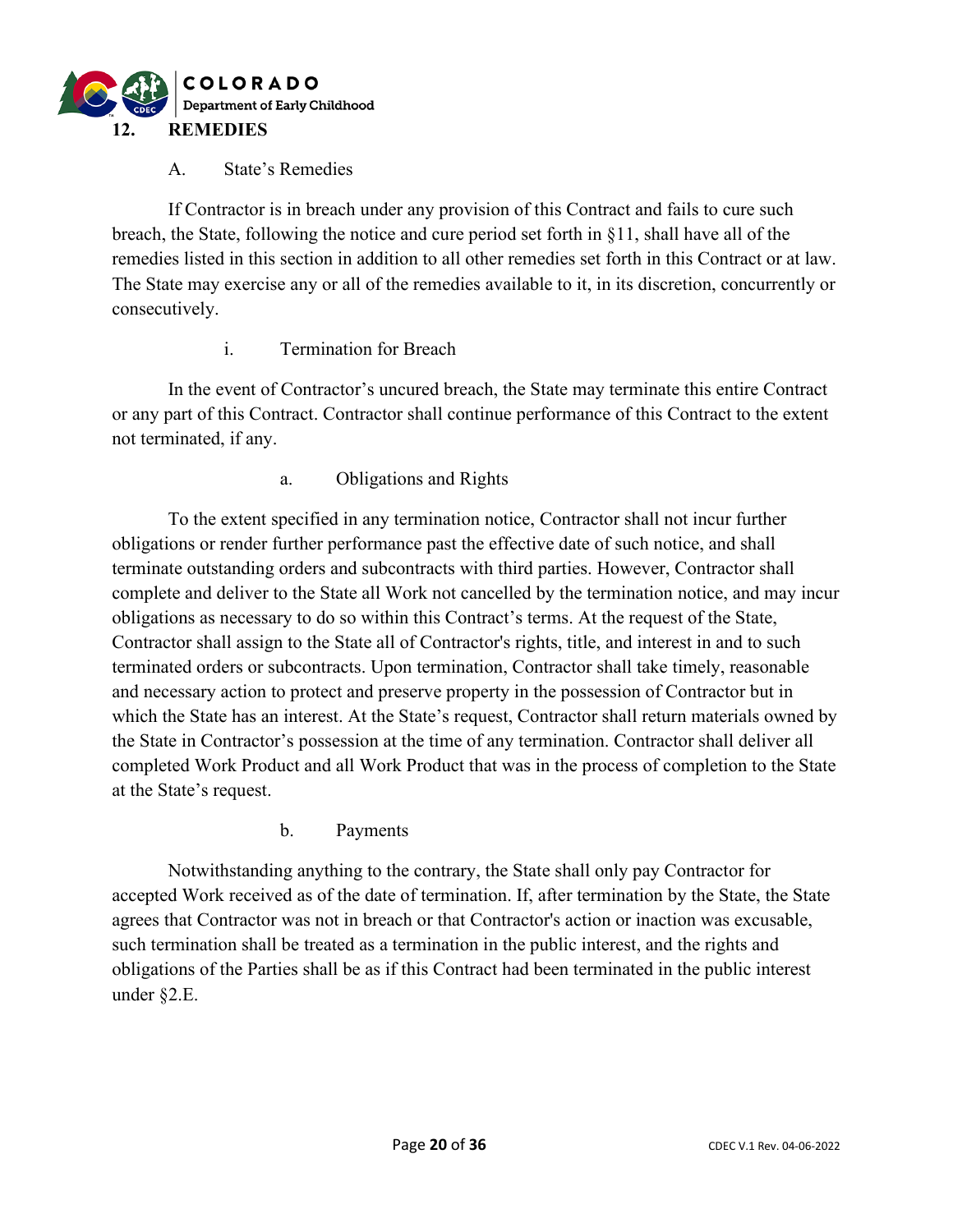

Damages and Withholding

Notwithstanding any other remedial action by the State, Contractor shall remain liable to the State for any damages sustained by the State in connection with any breach by Contractor, and the State may withhold payment to Contractor for the purpose of mitigating the State's damages until such time as the exact amount of damages due to the State from Contractor is determined. The State may withhold any amount that may be due Contractor as the State deems necessary to protect the State against loss including, without limitation, loss as a result of outstanding liens and excess costs incurred by the State in procuring from third parties replacement Work as cover.

#### ii. Remedies Not Involving Termination

The State, in its discretion, may exercise one or more of the following additional remedies:

a. Suspend Performance

Suspend Contractor's performance with respect to all or any portion of the Work pending corrective action as specified by the State without entitling Contractor to an adjustment in price or cost or an adjustment in the performance schedule. Contractor shall promptly cease performing Work and incurring costs in accordance with the State's directive, and the State shall not be liable for costs incurred by Contractor after the suspension of performance.

b. Withhold Payment

Withhold payment to Contractor until Contractor corrects its Work.

c. Deny Payment

Deny payment for Work not performed, or that due to Contractor's actions or inactions, cannot be performed or if they were performed are reasonably of no value to the state; provided, that any denial of payment shall be equal to the value of the obligations not performed.

d. Intellectual Property

If any Work infringes, or if the State in its sole discretion determines that any Work is likely to infringe, a patent, copyright, trademark, trade secret or other intellectual property right, Contractor shall, as approved by the State, (i) secure that right to use such Work for the State and Contractor; (ii) replace the Work with noninfringing Work or modify the Work so that it becomes noninfringing; or, (iii) remove any infringing Work and refund the amount paid for such Work to the State.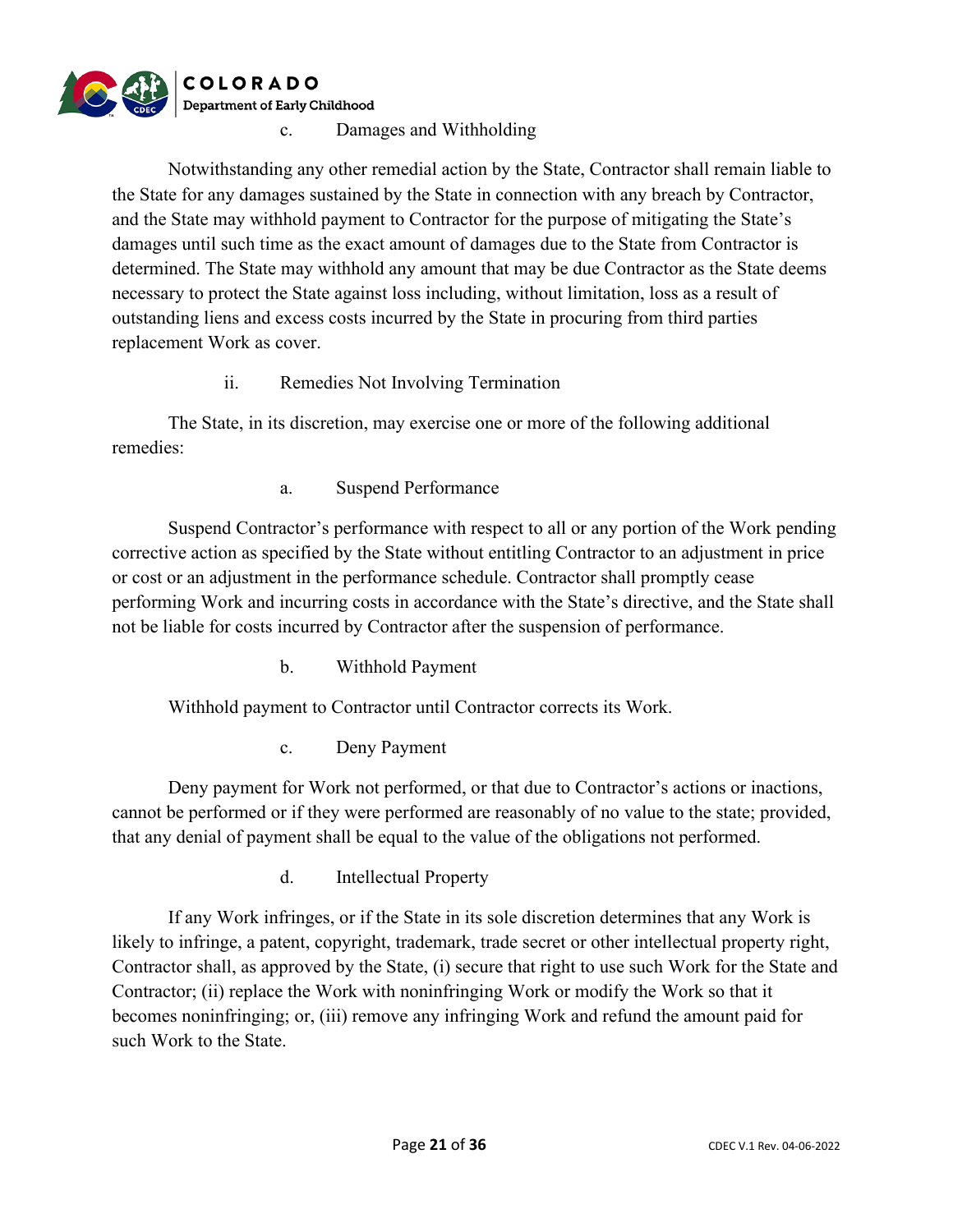

If the State is in breach of any provision of this Contract and does not cure such breach, Contractor, following the notice and cure period in  $\S11$  and the dispute resolution process in  $\S14$ , shall have all remedies available at law and equity.

#### **13. STATE'S RIGHT OF REMOVAL**

The State retains the right to demand, at any time, regardless of whether Contractor is in breach, the immediate removal of any of Contractor's employees, agents, or subcontractors from the work whom the State, in its sole discretion, deems incompetent, careless, insubordinate, unsuitable, or otherwise unacceptable or whose continued relation to this Contract is deemed by the State to be contrary to the public interest or the State's best interest.

#### **14. DISPUTE RESOLUTION**

#### A. Initial Resolution

Except as herein specifically provided otherwise, disputes concerning the performance of this Contract which cannot be resolved by the designated Contract representatives shall be referred in writing to a senior departmental management staff member designated by the State and a senior manager designated by Contractor for resolution.

#### B. Resolution of Controversies

If the initial resolution described in §14.A fails to resolve the dispute within 10 Business Days, Contractor shall submit any alleged breach of this Contract by the State to the Procurement Official of CDEC as described in §24-101-301(30), C.R.S. for resolution in accordance with the provisions of §§24-106-109 and 24-109-101.1 through 24-109-505, C.R.S., (the "Resolution Statutes"), except that if Contractor wishes to challenge any decision rendered by the Procurement Official, Contractor's challenge shall be an appeal to the Executive Director of the Department of Personnel and Administration, or their delegate, under the Resolution Statutes before Contractor pursues any further action as permitted by such statutes. Except as otherwise stated in this Section, all requirements of the Resolution Statutes shall apply including, without limitation, time limitations.

#### **15. NOTICES AND REPRESENTATIVES**

Each individual identified on the Signature and Cover Pages shall be the principal representative of the designating Party. All notices required or permitted to be given under this Contract shall be in writing, and shall be delivered (A) by hand with receipt required, (B) by certified or registered mail to such Party's principal representative at the address set forth on the Signature and Cover Pages for this Contract or (C) as an email with read receipt requested to the principal representative at the email address, if any, set forth on the Signature and Cover Pages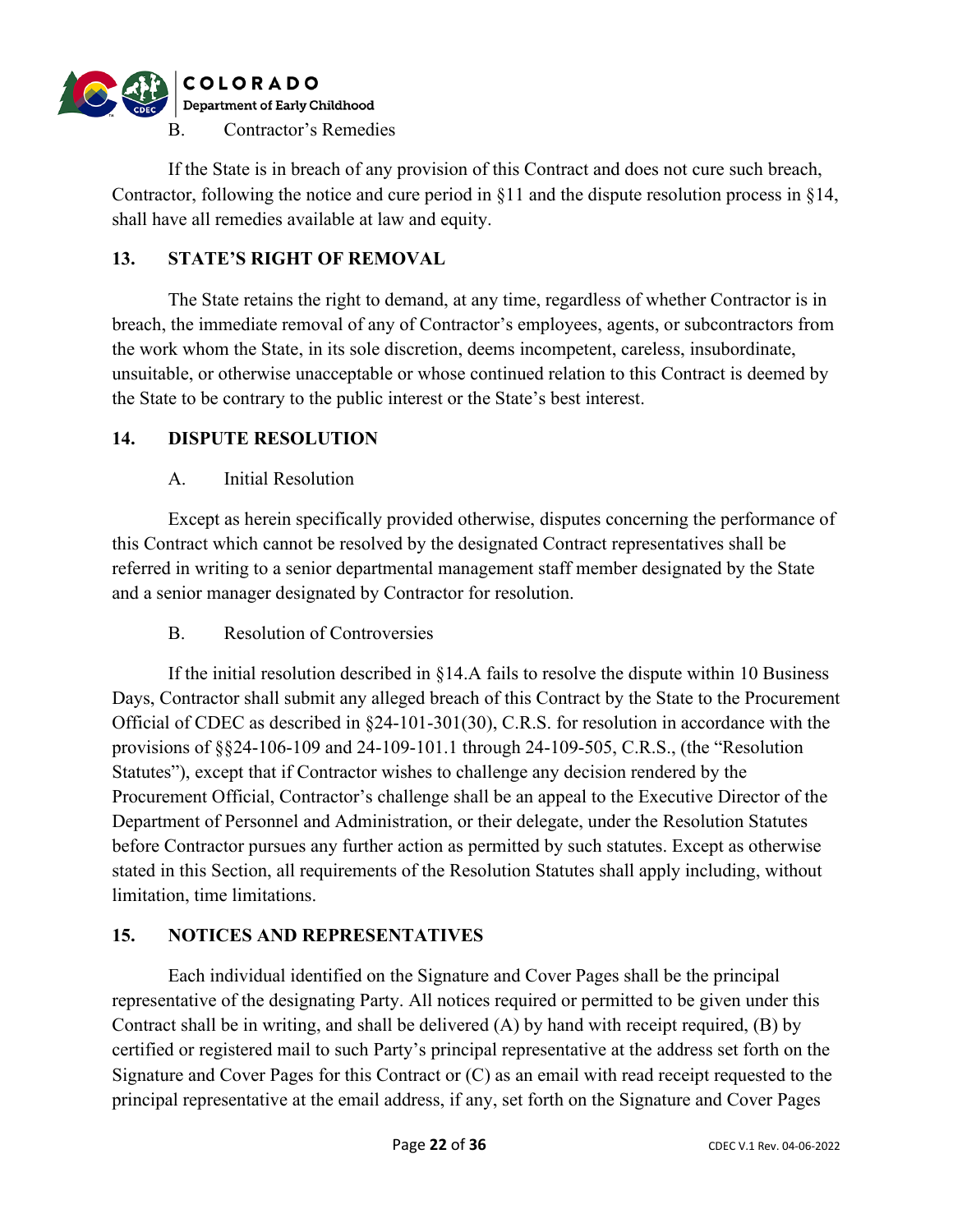

for this Contract. If a Party delivers a notice to another through email and the email is undeliverable, then, unless the Party has been provided with an alternate email contact, the Party delivering the notice shall deliver the notice by hand with receipt required or by certified or registered mail to such Party's principal representative at the address set forth below. Either Party may change its principal representative or principal representative contact information by notice submitted in accordance with this section without a formal amendment to this Contract. Unless otherwise provided in this Contract, notices shall be effective upon delivery of the written notice.

#### **16. RIGHTS IN WORK PRODUCT AND OTHER INFORMATION**

#### A. Work Product

Contractor assigns to the State and its successors and assigns, the entire right, title, and interest in and to all causes of action, either in law or in equity, for past, present, or future infringement of intellectual property rights related to the Work Product and all works based on, derived from, or incorporating the Work Product. Whether or not Contractor is under contract with the State at the time, Contractor shall execute applications, assignments, and other documents, and shall render all other reasonable assistance requested by the State, to enable the State to secure patents, copyrights, licenses and other intellectual property rights related to the Work Product. To the extent that Work Product would fall under the definition of "works made for hire" under 17 U.S.C.S. §101, the Parties intend the Work Product to be a work made for hire.

i. Copyrights

To the extent that the Work Product (or any portion of the Work Product) would not be considered works made for hire under applicable law, Contractor hereby assigns to the State, the entire right, title, and interest in and to copyrights in all Work Product and all works based upon, derived from, or incorporating the Work Product; all copyright applications, registrations, extensions, or renewals relating to all Work Product and all works based upon, derived from, or incorporating the Work Product; and all moral rights or similar rights with respect to the Work Product throughout the world. To the extent that Contractor cannot make any of the assignments required by this section, Contractor hereby grants to the State a perpetual, irrevocable, royaltyfree license to use, modify, copy, publish, display, perform, transfer, distribute, sell, and create derivative works of the Work Product and all works based upon, derived from, or incorporating the Work Product by all means and methods and in any format now known or invented in the future. The State may assign and license its rights under this license.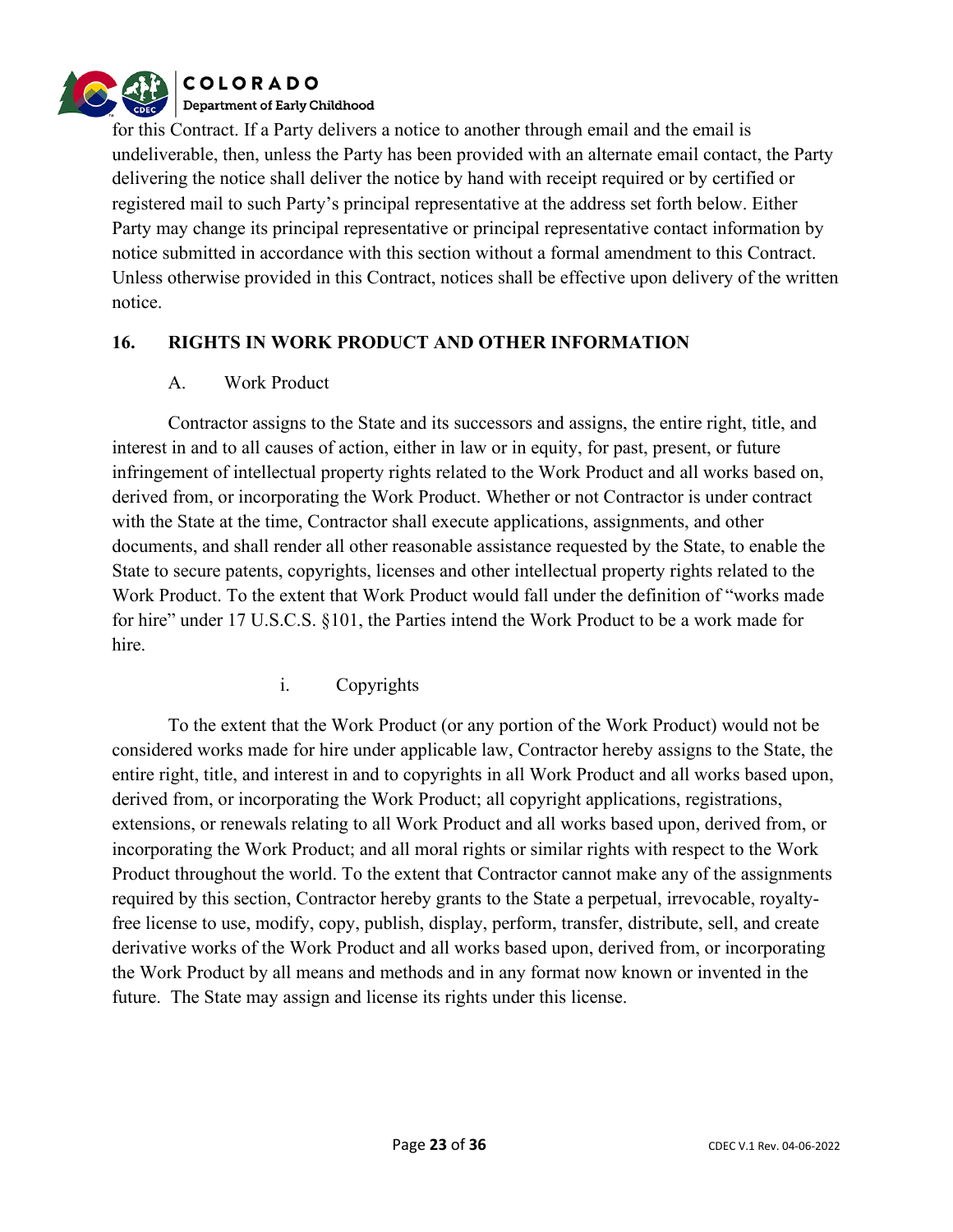

In addition, Contractor grants to the State (and to recipients of Work Product distributed by or on behalf of the State) a perpetual, worldwide, no-charge, royalty-free, irrevocable patent license to make, have made, use, distribute, sell, offer for sale, import, transfer, and otherwise utilize, operate, modify and propagate the contents of the Work Product. Such license applies only to those patent claims licensable by Contractor that are necessarily infringed by the Work Product alone, or by the combination of the Work Product with anything else used by the State.

#### B. Exclusive Property of the State

Except to the extent specifically provided elsewhere in this Contract, any pre-existing State Records, State software, research, reports, studies, photographs, negatives or other documents, drawings, models, materials, data and information shall be the exclusive property of the State (collectively, "State Materials"). Contractor shall not use, willingly allow, cause or permit Work Product or State Materials to be used for any purpose other than the performance of Contractor's obligations in this Contract without the prior written consent of the State. Upon termination of this Contract for any reason, Contractor shall provide all Work Product and State Materials to the State in a form and manner as directed by the State.

C. Exclusive Property of Contractor

Contractor retains the exclusive rights, title, and ownership to any and all pre-existing materials owned or licensed to Contractor including, but not limited to, all pre-existing software, licensed products, associated source code, machine code, text images, audio and/or video, and third-party materials, delivered by Contractor under the Contract, whether incorporated in a Deliverable or necessary to use a Deliverable (collectively, "Contractor Property"). Contractor Property shall be licensed to the State as set forth in this Contract or a State approved license agreement: (i) entered into as exhibits to this Contract; (ii) obtained by the State from the applicable third-party vendor; or (iii) in the case of open source software, the license terms set forth in the applicable open source license agreement.

#### **17. STATEWIDE CONTRACT MANAGEMENT SYSTEM**

If the maximum amount payable to Contractor under this Contract is \$100,000 or greater, either on the Effective Date or at any time thereafter, this section shall apply. Contractor agrees to be governed by and comply with the provisions of  $\S$ §24-106-103, 24-102-206, 24-106-106, and 24-106-107, C.R.S. regarding the monitoring of vendor performance and the reporting of contract performance information in the State's contract management system ("Contract Management System" or "CMS"). Contractor's performance shall be subject to evaluation and review in accordance with the terms and conditions of this Contract, Colorado statutes governing CMS, and State Fiscal Rules and State Controller Policies.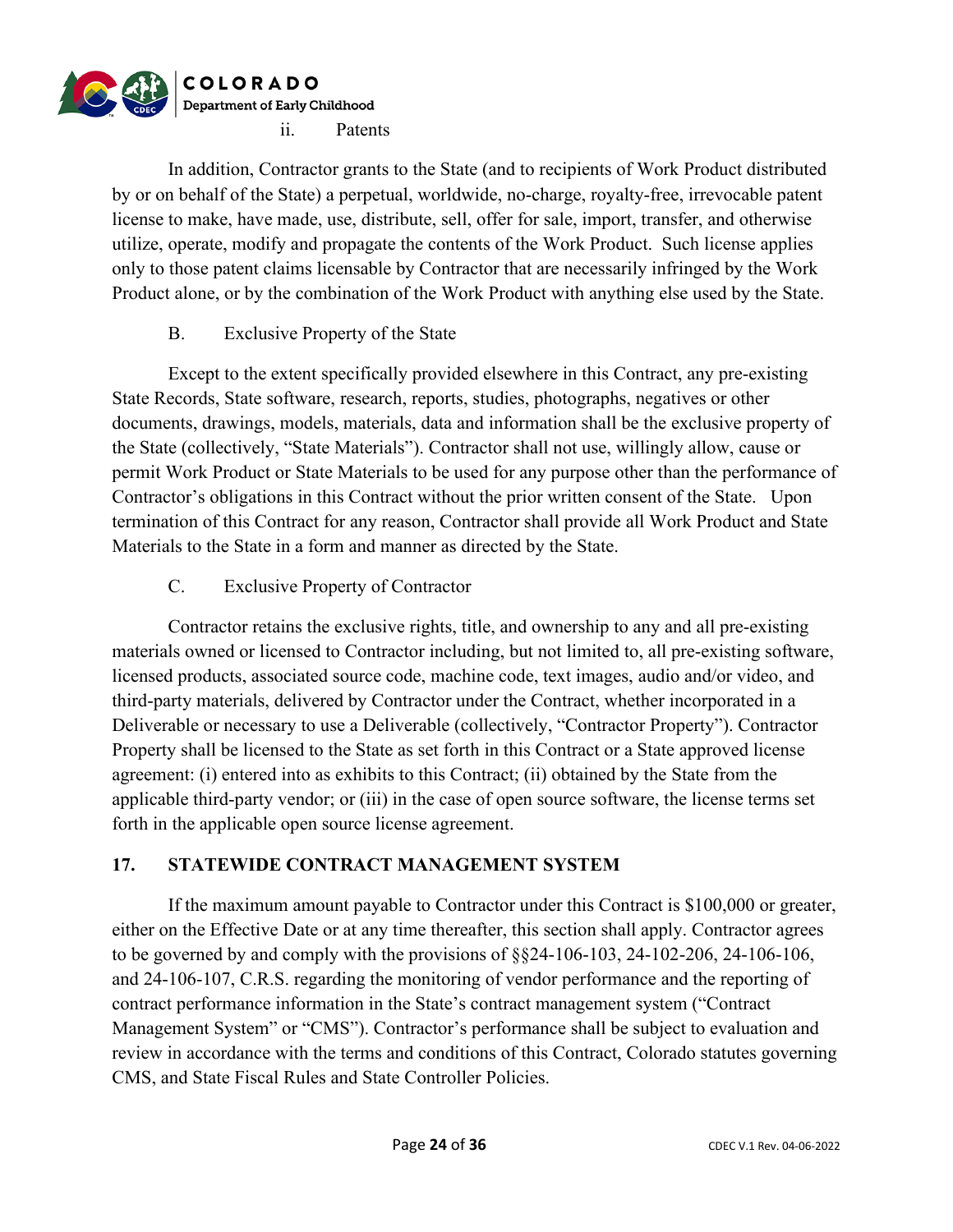

#### **18. GENERAL PROVISIONS**

#### A. Assignment

Contractor's rights and obligations under this Contract are personal and may not be transferred or assigned without the prior, written consent of the State. Any attempt at assignment or transfer without such consent shall be void. Any assignment or transfer of Contractor's rights and obligations approved by the State shall be subject to the provisions of this Contract

#### B. Subcontracts

Unless other restrictions are required elsewhere in this Contract, Contractor shall not enter into any subcontract in connection with its obligations under this Contract without providing notice to the State. The State may reject any such subcontract, and Contractor shall terminate any subcontract that is rejected by the State and shall not allow any Subcontractor to perform any Work after that Subcontractor's subcontract has been rejected by the State. Contractor shall submit to the State a copy of each such subcontract upon request by the State. All subcontracts entered into by Contractor in connection with this Contract shall comply with all applicable federal and state laws and regulations, shall provide that they are governed by the laws of the State of Colorado, and shall be subject to all provisions of this Contract.

#### C. Binding Effect

Except as otherwise provided in §18.A., all provisions of this Contract, including the benefits and burdens, shall extend to and be binding upon the Parties' respective successors and assigns.

#### D. Authority

Each Party represents and warrants to the other that the execution and delivery of this Contract and the performance of such Party's obligations have been duly authorized.

#### E. Captions and References

The captions and headings in this Contract are for convenience of reference only, and shall not be used to interpret, define, or limit its provisions. All references in this Contract to sections (whether spelled out or using the § symbol), subsections, exhibits or other attachments, are references to sections, subsections, exhibits or other attachments contained herein or incorporated as a part hereof, unless otherwise noted.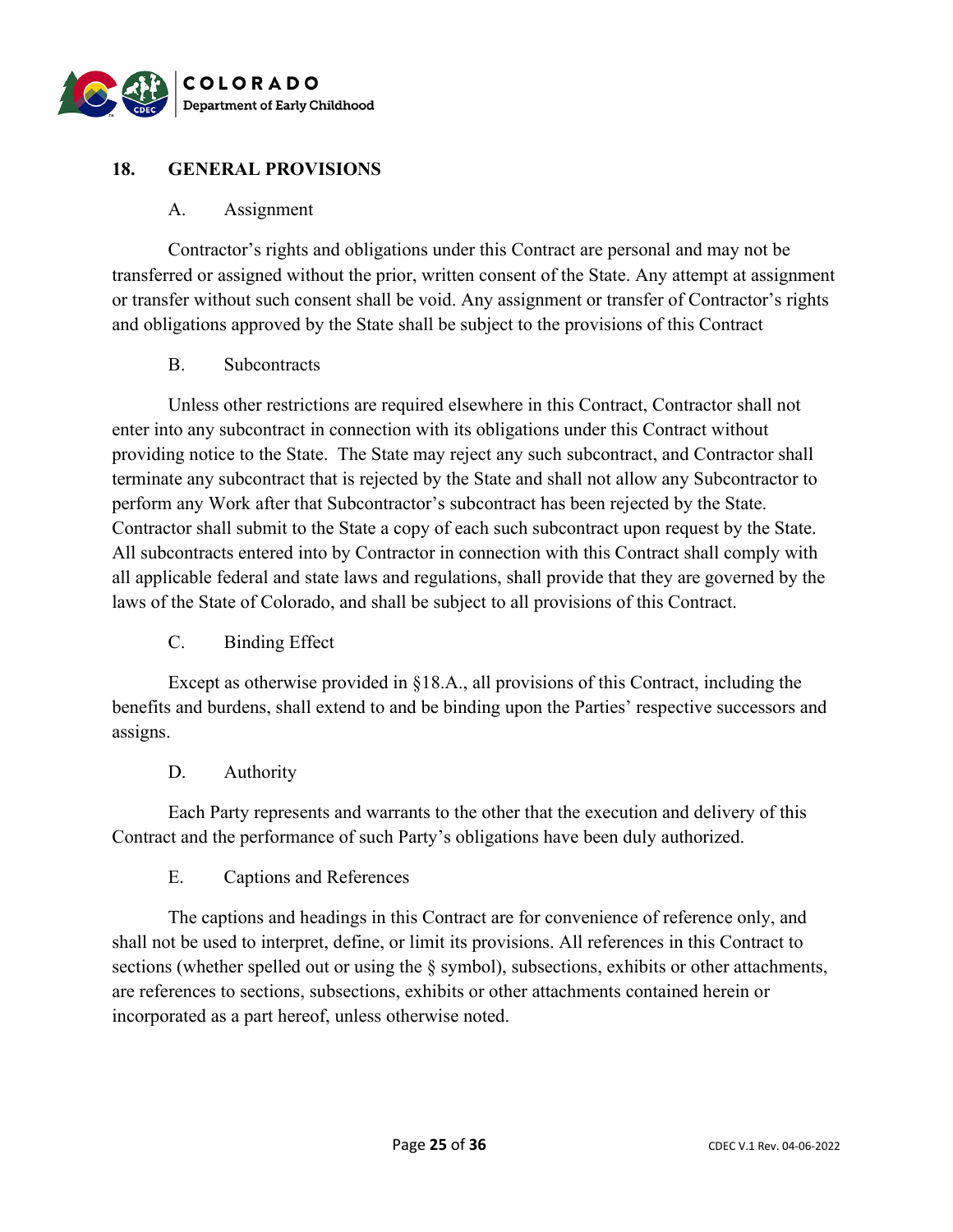

This Contract may be executed in multiple, identical, original counterparts, each of which shall be deemed to be an original, but all of which, taken together, shall constitute one and the same agreement.

### G. Entire Understanding

This Contract represents the complete integration of all understandings between the Parties related to the Work, and all prior representations and understandings related to the Work, oral or written, are merged into this Contract. Prior or contemporaneous additions, deletions, or other changes to this Contract shall not have any force or effect whatsoever, unless embodied herein.

#### H. Digital Signatures

If any signatory signs this Contract using a digital signature in accordance with the Colorado State Controller Contract, Grant and Purchase Order Policies regarding the use of digital signatures issued under the State Fiscal Rules, then any agreement or consent to use digital signatures within the electronic system through which that signatory signed shall be incorporated into this Contract by reference.

#### I. Modification

Except as otherwise provided in this Contract, any modification to this Contract shall only be effective if agreed to in a formal amendment to this Contract, properly executed and approved in accordance with applicable Colorado State law and State Fiscal Rules. Modifications permitted under this Contract, other than contract amendments, shall conform to the policies issued by the Colorado State Controller.

#### J. Statutes, Regulations, Fiscal Rules, and Other Authority.

Any reference in this Contract to a statute, regulation, State Fiscal Rule, fiscal policy or other authority shall be interpreted to refer to such authority then current, as may have been changed or amended since the Effective Date of this Contract.

K. Order of Precedence

In the event of a conflict or inconsistency between this Contract and any Exhibits or attachments such conflict or inconsistency shall be resolved by reference to the documents in the following order of priority:

- i. Federal Provisions (if any).
- ii. Colorado Special Provisions in §19 of the main body of this Contract.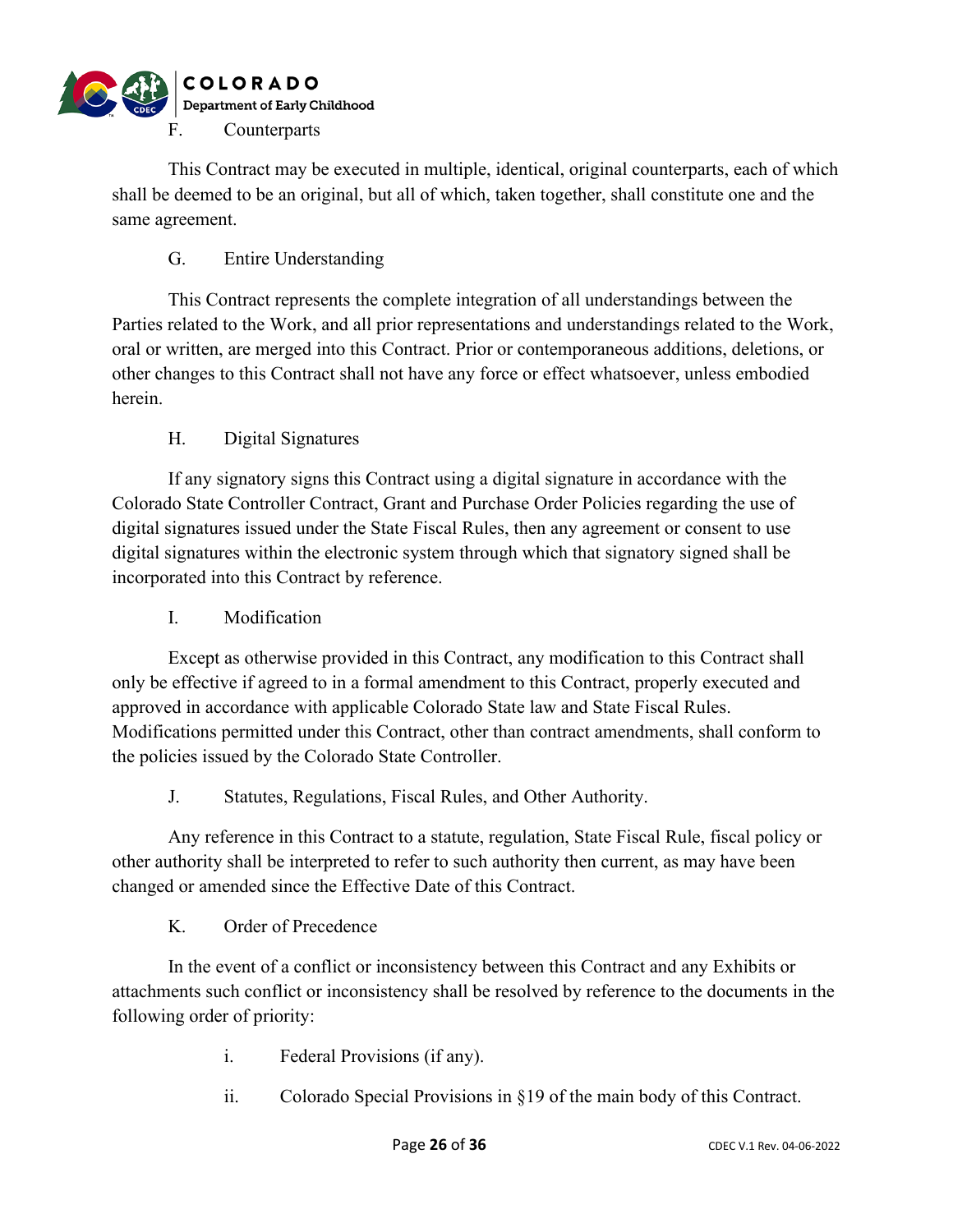

- iii. HIPAA Business Associate Agreement (if any).
- iv. Information Technology Provisions Exhibit (if any).
- v. The provisions of the other sections of the main body of this Contract.
- vi. Any other Exhibit(s) shall take precedence in alphabetical order.
- L. External Terms and Conditions

Notwithstanding anything to the contrary herein, the State shall not be subject to any provision included in any terms, conditions, or agreements appearing on Contractor's or a Subcontractor's website or any provision incorporated into any click-through or online agreements related to the Work unless that provision is specifically referenced in this Contract.

M. Severability

The invalidity or unenforceability of any provision of this Contract shall not affect the validity or enforceability of any other provision of this Contract, which shall remain in full force and effect, provided that the Parties can continue to perform their obligations under this Contract in accordance with the intent of the Contract.

N. Survival of Certain Contract Terms

Any provision of this Contract that imposes an obligation on a Party after termination or expiration of the Contract shall survive the termination or expiration of the Contract and shall be enforceable by the other Party.

O. Taxes

The State is exempt from federal excise taxes under I.R.C. Chapter 32 (26 U.S.C., Subtitle D, Ch. 32) (Federal Excise Tax Exemption Certificate of Registry No. 84-730123K) and from State and local government sales and use taxes under §§39-26-704(1), et seq. C.R.S. (Colorado Sales Tax Exemption Identification Number 98-02565). The State shall not be liable for the payment of any excise, sales, or use taxes, regardless of whether any political subdivision of the state imposes such taxes on Contractor. Contractor shall be solely responsible for any exemptions from the collection of excise, sales or use taxes that Contractor may wish to have in place in connection with this Contract.

P. Third Party Beneficiaries

Except for the Parties' respective successors and assigns described in §18.A., this Contract does not and is not intended to confer any rights or remedies upon any person or entity other than the Parties. Enforcement of this Contract and all rights and obligations hereunder are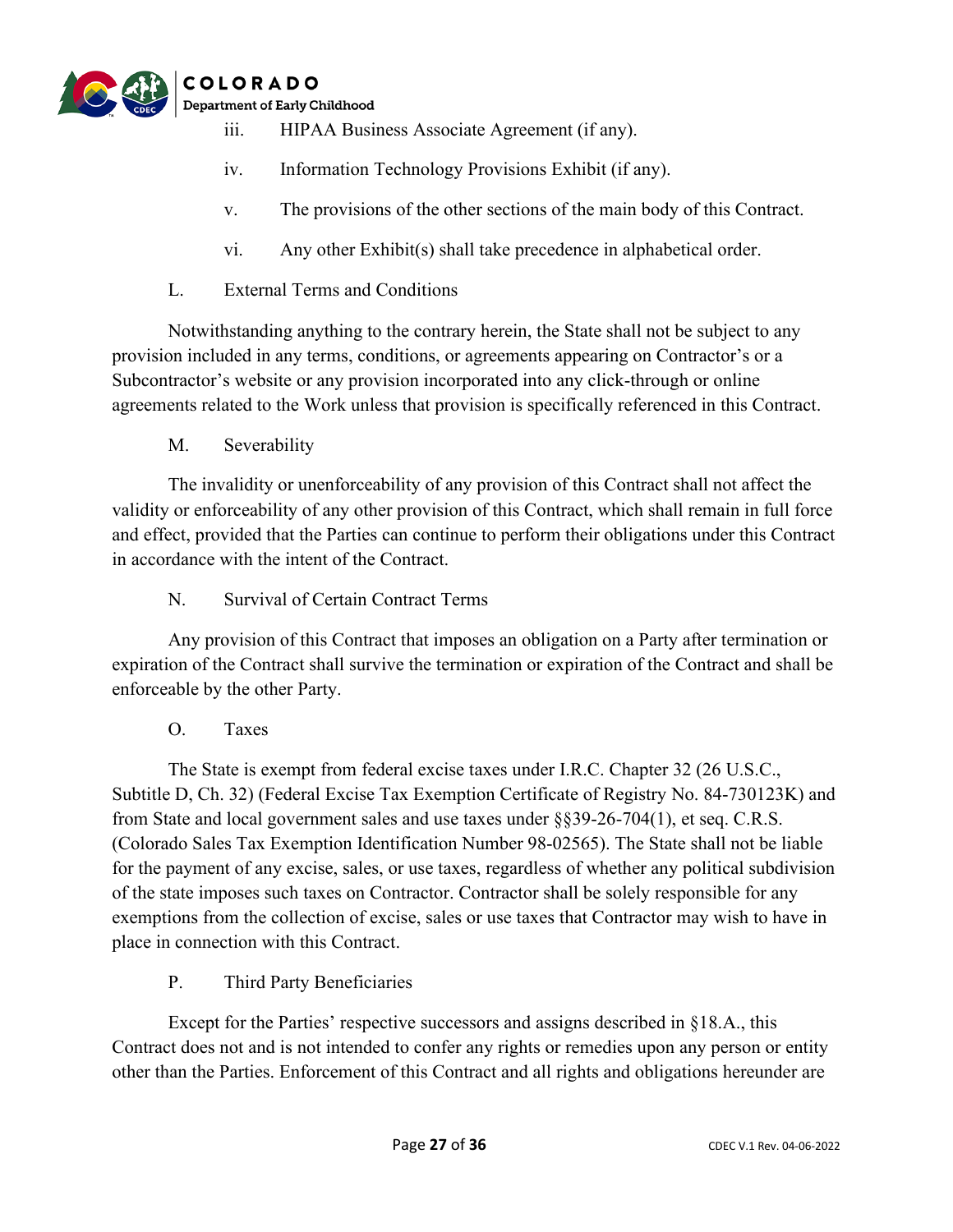

reserved solely to the Parties. Any services or benefits which third parties receive as a result of this Contract are incidental to the Contract, and do not create any rights for such third parties.

### Q. Waiver

A Party's failure or delay in exercising any right, power, or privilege under this Contract, whether explicit or by lack of enforcement, shall not operate as a waiver, nor shall any single or partial exercise of any right, power, or privilege preclude any other or further exercise of such right, power, or privilege.

#### R. CORA Disclosure

To the extent not prohibited by federal law, this Contract and the performance measures and standards required under §24-106-107, C.R.S., if any, are subject to public release through the CORA.

### S. Standard and Manner of Performance

Contractor shall perform its obligations under this Contract in accordance with the highest standards of care, skill and diligence in Contractor's industry, trade, or profession.

T. Licenses, Permits, and Other Authorizations.

Contractor shall secure, prior to the Effective Date, and maintain at all times during the term of this Contract, at its sole expense, all licenses, certifications, permits, and other authorizations required to perform its obligations under this Contract, and shall ensure that all employees, agents and Subcontractors secure and maintain at all times during the term of their employment, agency or subcontract, all licenses, certifications, permits and other authorizations required to perform their obligations in relation to this Contract.

- U. Indemnification
	- i. Applicability

This entire §18.U does not apply to Contractor if Contractor is a "public entity" within the meaning of the GIA.

ii. General Indemnification

Contractor shall indemnify, save, and hold harmless the State, its employees, agents and assignees (the "Indemnified Parties"), against any and all costs, expenses, claims, damages, liabilities, court awards and other amounts (including attorneys' fees and related costs) incurred by any of the Indemnified Parties in relation to any act or omission by Contractor, or its employees, agents, Subcontractors, or assignees in connection with this Contract.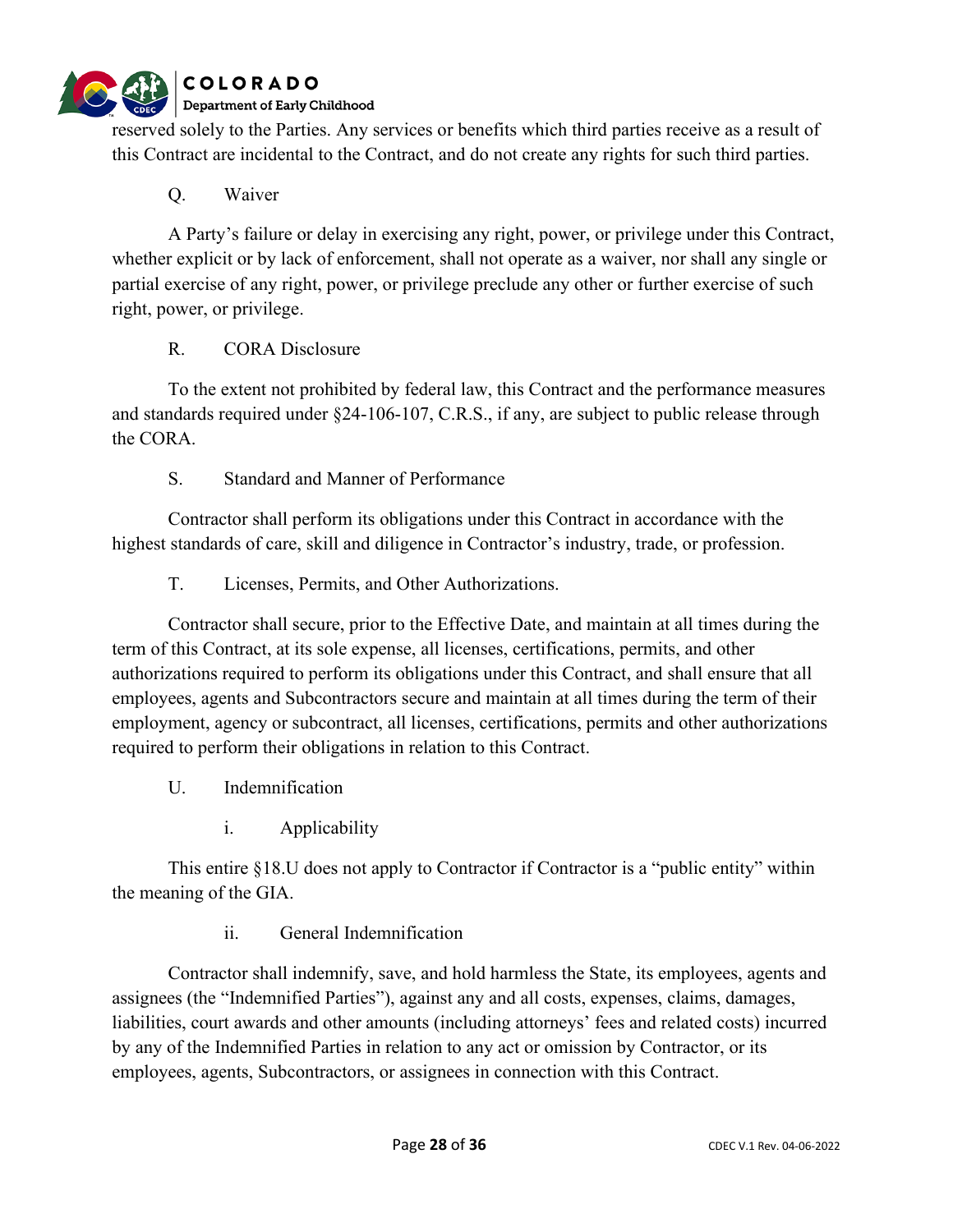

Disclosure or use of State Confidential Information by Contractor in violation of §8 may be cause for legal action by third parties against Contractor, the State, or their respective agents. Contractor shall indemnify, save, and hold harmless the Indemnified Parties, against any and all claims, damages, liabilities, losses, costs, expenses (including attorneys' fees and costs) incurred by the State in relation to any act or omission by Contractor, or its employees, agents, assigns, or Subcontractors in violation of §8.

iv. Intellectual Property Indemnification

Contractor shall indemnify, save, and hold harmless the Indemnified Parties, against any and all costs, expenses, claims, damages, liabilities, and other amounts (including attorneys' fees and costs) incurred by the Indemnified Parties in relation to any claim that any Work infringes a patent, copyright, trademark, trade secret, or any other intellectual property right.

- V. Other
	- i. Compliance with State and Federal Law, Regulations, & Executive Orders

Contractor shall comply with all State and, if Federal funding is involved, Federal law, regulations, executive orders, State and Federal Awarding Agency policies, procedures, directives, and reporting requirements at all times during the term of this Contract.

ii. Accessibility

Contractor shall comply with and adhere to Section 508 of the U.S. Rehabilitation Act of 1973, as amended, and §§24-85-101, et seq., C.R.S. Contractor shall comply with all State of Colorado technology standards related to technology accessibility and with Level AA of the most current version of the Web Content Accessibility Guidelines (WCAG), incorporated in the State of Colorado technology standards and available at https://www.w3.org/TR/WCAG21/.

#### **19. COLORADO SPECIAL PROVISIONS (COLORADO FISCAL RULE 3-3)**

These Special Provisions apply to all contracts except where noted in italics.

#### A. STATUTORY APPROVAL. §24-30-202(1), C.R.S.

This Contract shall not be valid until it has been approved by the Colorado State Controller or designee. If this Contract is for a Major Information Technology Project, as defined in §24-37.5-102(2.6), then this Contract shall not be valid until it has been approved by the State's Chief Information Officer or designee.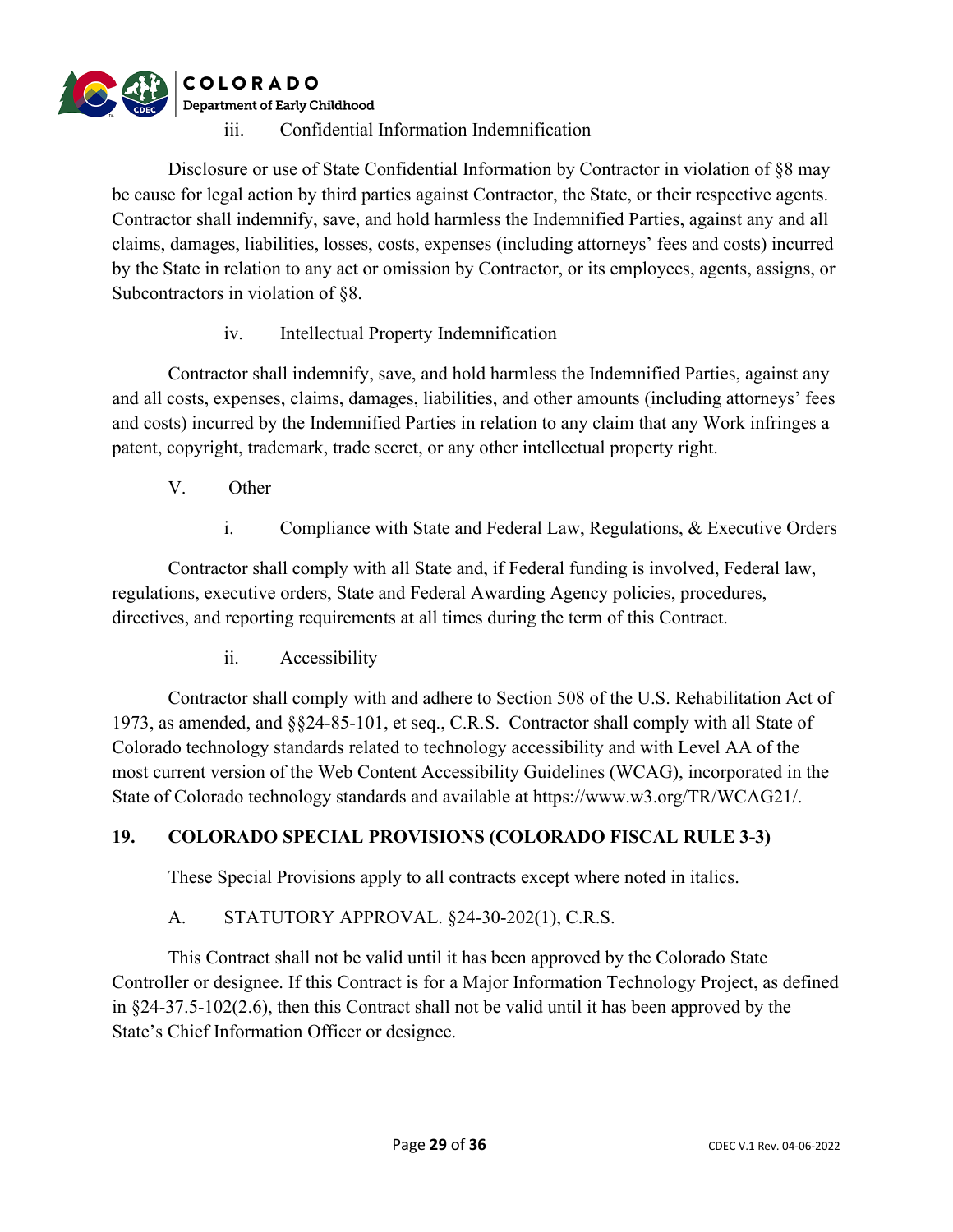

#### B. FUND AVAILABILITY. §24-30-202(5.5), C.R.S.

Financial obligations of the State payable after the current State Fiscal Year are contingent upon funds for that purpose being appropriated, budgeted, and otherwise made available.

### C. GOVERNMENTAL IMMUNITY.

Liability for claims for injuries to persons or property arising from the negligence of the State, its departments, boards, commissions committees, bureaus, offices, employees and officials shall be controlled and limited by the provisions of the Colorado Governmental Immunity Act, §24-10-101, et seq., C.R.S.; the Federal Tort Claims Act, 28 U.S.C. Pt. VI, Ch. 171 and 28 U.S.C. 1346(b), and the State's risk management statutes, §§24-30-1501, et seq. C.R.S. No term or condition of this Contract shall be construed or interpreted as a waiver, express or implied, of any of the immunities, rights, benefits, protections, or other provisions, contained in these statutes.

### D. INDEPENDENT CONTRACTOR.

Contractor shall perform its duties hereunder as an independent contractor and not as an employee. Neither Contractor nor any agent or employee of Contractor shall be deemed to be an agent or employee of the State. Contractor shall not have authorization, express or implied, to bind the State to any agreement, liability or understanding, except as expressly set forth herein. Contractor and its employees and agents are not entitled to unemployment insurance or workers compensation benefits through the State and the State shall not pay for or otherwise provide such coverage for Contractor or any of its agents or employees. Contractor shall pay when due all applicable employment taxes and income taxes and local head taxes incurred pursuant to this Contract. Contractor shall (i) provide and keep in force workers' compensation and unemployment compensation insurance in the amounts required by law, (ii) provide proof thereof when requested by the State, and (iii) be solely responsible for its acts and those of its employees and agents.

#### E. COMPLIANCE WITH LAW.

Contractor shall strictly comply with all applicable federal and State laws, rules, and regulations in effect or hereafter established, including, without limitation, laws applicable to discrimination and unfair employment practices.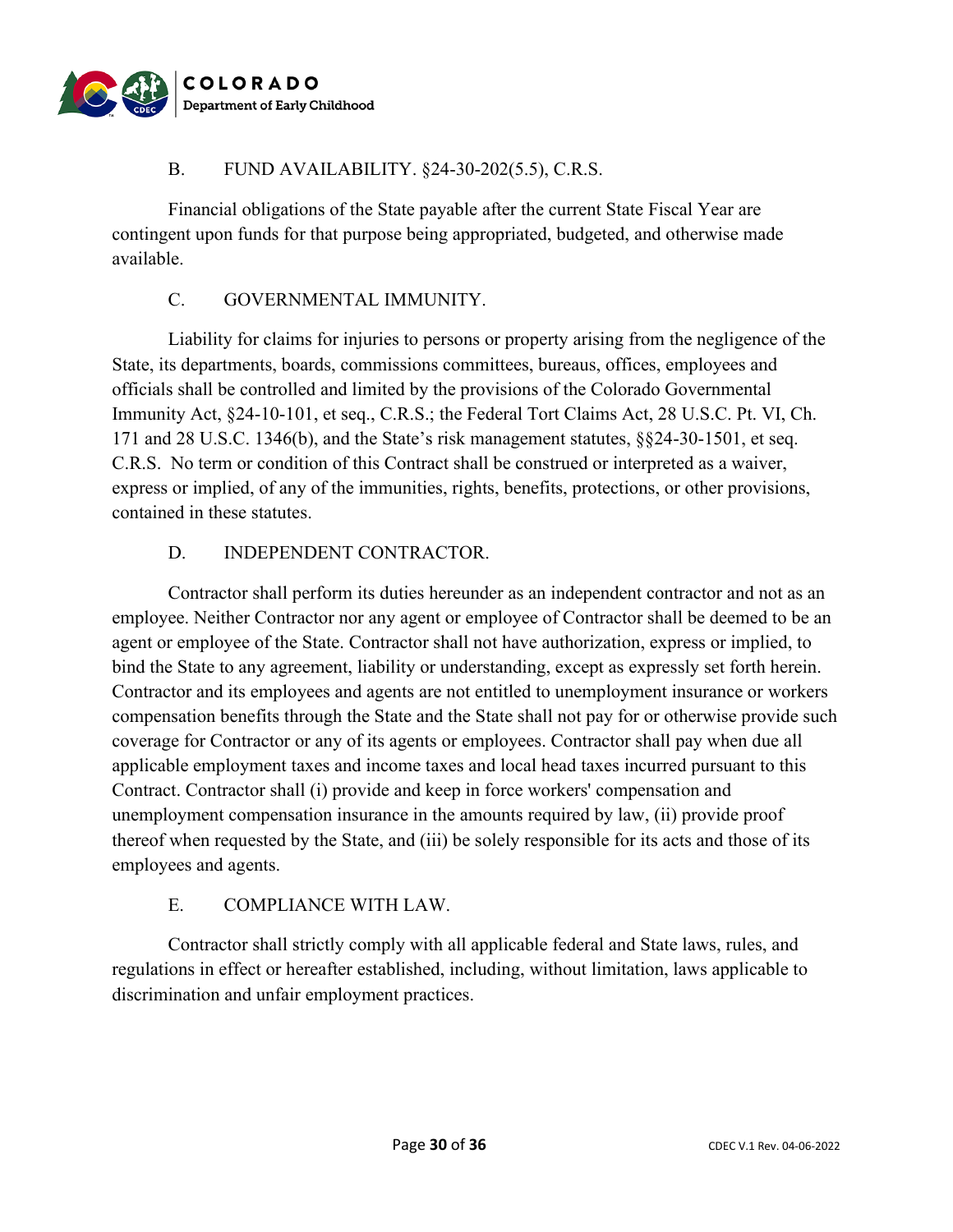# **COLORADO** Department of Early Childhood F. CHOICE OF LAW, JURISDICTION, AND VENUE.

Colorado law, and rules and regulations issued pursuant thereto, shall be applied in the interpretation, execution, and enforcement of this Contract. Any provision included or incorporated herein by reference which conflicts with said laws, rules, and regulations shall be null and void. All suits or actions related to this Contract shall be filed and proceedings held in the State of Colorado and exclusive venue shall be in the City and County of Denver.

# G. PROHIBITED TERMS.

Any term included in this Contract that requires the State to indemnify or hold Contractor harmless; requires the State to agree to binding arbitration; limits Contractor's liability for damages resulting from death, bodily injury, or damage to tangible property; or that conflicts with this provision in any way shall be void ab initio. Nothing in this Contract shall be construed as a waiver of any provision of §24-106-109, C.R.S.

# H. SOFTWARE PIRACY PROHIBITION.

State or other public funds payable under this Contract shall not be used for the acquisition, operation, or maintenance of computer software in violation of federal copyright laws or applicable licensing restrictions. Contractor hereby certifies and warrants that, during the term of this Contract and any extensions, Contractor has and shall maintain in place appropriate systems and controls to prevent such improper use of public funds. If the State determines that Contractor is in violation of this provision, the State may exercise any remedy available at law or in equity or under this Contract, including, without limitation, immediate termination of this Contract and any remedy consistent with federal copyright laws or applicable licensing restrictions.

# I. EMPLOYEE FINANCIAL INTEREST/CONFLICT OF INTEREST. §§24-18- 201 and 24-50-507, C.R.S.

The signatories aver that to their knowledge, no employee of the State has any personal or beneficial interest whatsoever in the service or property described in this Contract. Contractor has no interest and shall not acquire any interest, direct or indirect, that would conflict in any manner or degree with the performance of Contractor's services and Contractor shall not employ any person having such known interests.

# J. VENDOR OFFSET AND ERRONEOUS PAYMENTS. §§24-30-202(1) and 24- 30-202.4, C.R.S.

[Not applicable to intergovernmental agreements] Subject to §24-30-202.4(3.5), C.R.S., the State Controller may withhold payment under the State's vendor offset intercept system for debts owed to State agencies for: (i) unpaid child support debts or child support arrearages; (ii) unpaid balances of tax, accrued interest, or other charges specified in §§39-21-101, et seq.,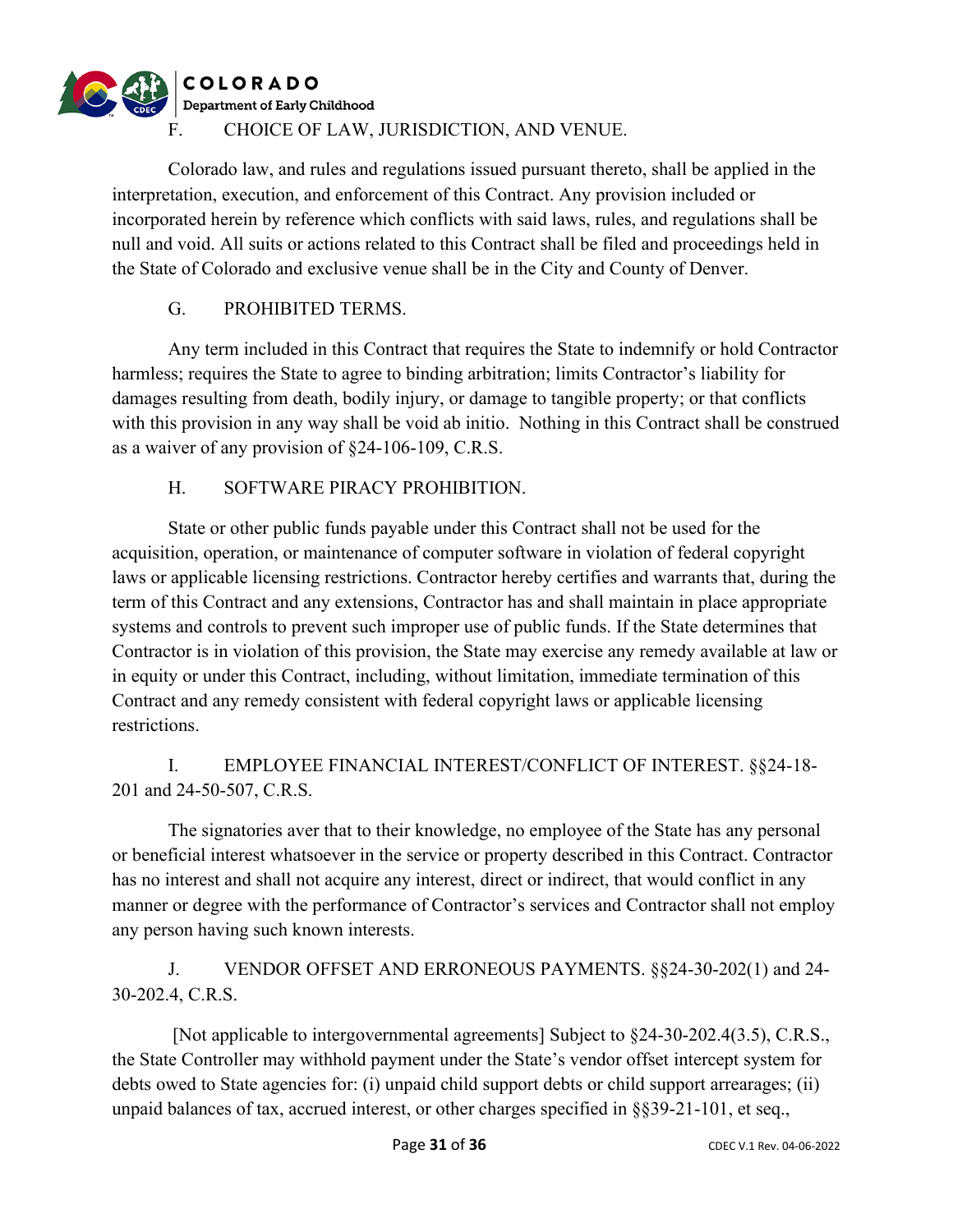

C.R.S.; (iii) unpaid loans due to the Student Loan Division of the Department of Higher Education; (iv) amounts required to be paid to the Unemployment Compensation Fund; and (v) other unpaid debts owing to the State as a result of final agency determination or judicial action. The State may also recover, at the State's discretion, payments made to Contractor in error for any reason, including, but not limited to, overpayments or improper payments, and unexpended or excess funds received by Contractor by deduction from subsequent payments under this Contract, deduction from any payment due under any other contracts, grants or agreements between the State and Contractor, or by any other appropriate method for collecting debts owed to the State.

#### K. PUBLIC CONTRACTS FOR SERVICES. §§8-17.5-101, et seq., C.R.S.

[Not applicable to agreements relating to the offer, issuance, or sale of securities, investment advisory services or fund management services, sponsored projects, intergovernmental agreements, or information technology services or products and services] Contractor certifies, warrants, and agrees that it does not knowingly employ or contract with an illegal alien who will perform work under this Contract and will confirm the employment eligibility of all employees who are newly hired for employment in the United States to perform work under this Contract, through participation in the E-Verify Program or the State verification program established pursuant to §8-17.5-102(5)(c), C.R.S., Contractor shall not knowingly employ or contract with an illegal alien to perform work under this Contract or enter into a contract with a Subcontractor that fails to certify to Contractor that the Subcontractor shall not knowingly employ or contract with an illegal alien to perform work under this Contract. Contractor (i) shall not use E-Verify Program or the program procedures of the Colorado Department of Labor and Employment ("Department Program") to undertake pre-employment screening of job applicants while this Contract is being performed, (ii) shall notify the Subcontractor and CDEC within 3 days if Contractor has actual knowledge that a Subcontractor is employing or contracting with an illegal alien for work under this Contract, (iii) shall terminate the subcontract if a Subcontractor does not stop employing or contracting with the illegal alien within 3 days of receiving the notice, and (iv) shall comply with reasonable requests made in the course of an investigation, undertaken pursuant to §8-17.5-102(5), C.R.S., by the Colorado Department of Labor and Employment. If Contractor participates in the Department program, Contractor shall deliver to CDEC a written, notarized affirmation, affirming that Contractor has examined the legal work status of such employee, and shall comply with all of the other requirements of the Department program. If Contractor fails to comply with any requirement of this provision or §§8-17.5-101 et seq., C.R.S., CDEC may terminate this Contract for breach and, if so terminated, Contractor shall be liable for damages.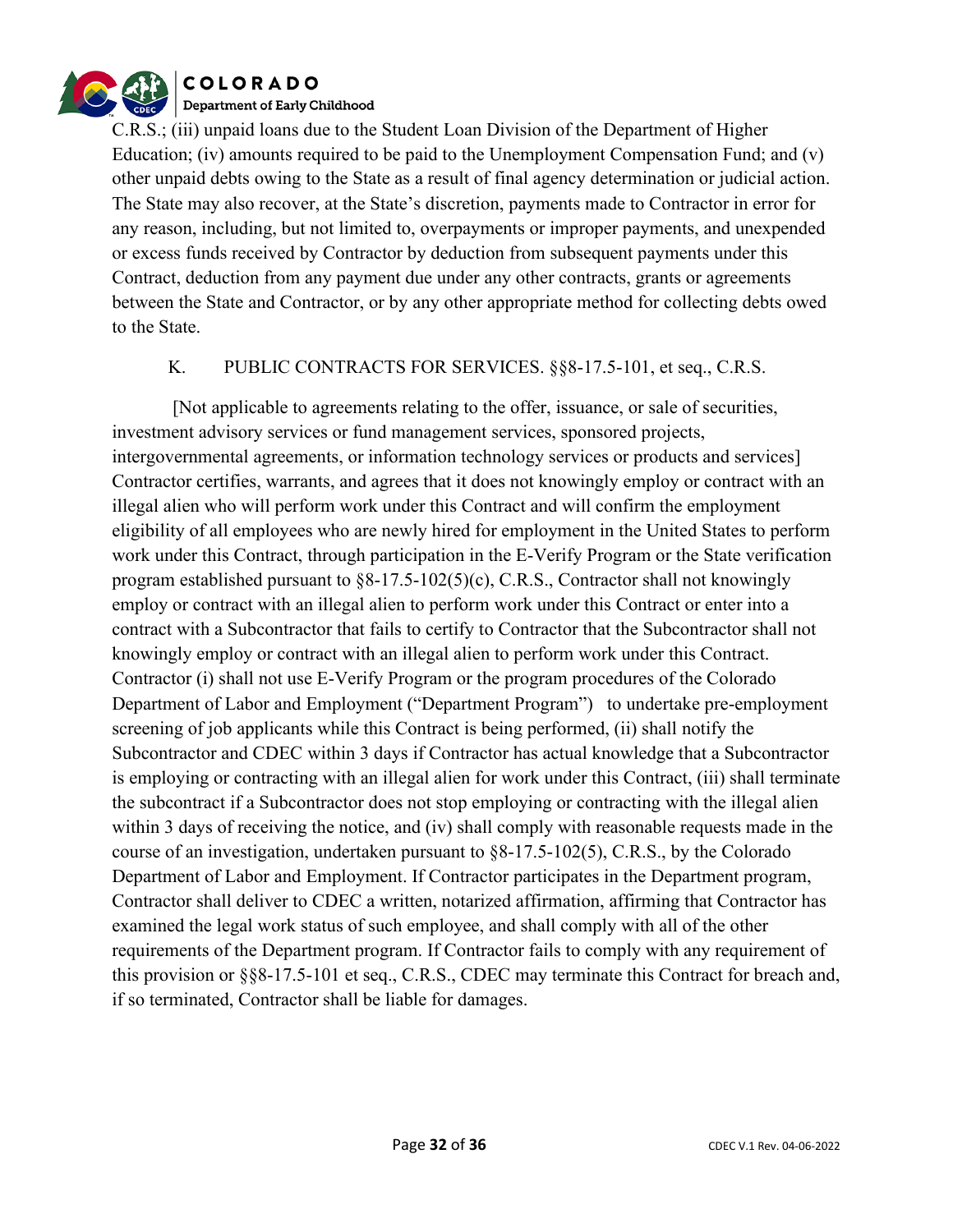

# L. PUBLIC CONTRACTS WITH NATURAL PERSONS. §§24-76.5-101, et seq., C.R.S.

Contractor, if a natural person 18 years of age or older, hereby swears and affirms under penalty of perjury that Contractor (i) is a citizen or otherwise lawfully present in the United States pursuant to federal law, (ii) shall comply with the provisions of §§24-76.5-101 et seq., C.R.S., and (iii) has produced one form of identification required by §24-76.5-103, C.R.S. prior to the Effective Date of this Contract.

### **20. DEPARTMENT OF EARLY CHILDHOOD PROVISIONS**

### A. Exclusion, Debarment and/or Suspension

Contractor represents and warrants that Contractor, its employees, agents, assigns, or Subcontractors, are not presently excluded from participation, debarred, suspended, proposed for debarment, declared ineligible, voluntarily excluded, or otherwise ineligible to participate in a "federal health care program" as defined in 42 U.S.C. § 1320a-7b(f) or in any other government payment program by any federal or State of Colorado department or agency. If Contractor, its employees, agents, assigns, or Subcontractors, are excluded from participation, or becomes otherwise ineligible to participate in any such program during the term of this Contract, Contractor shall notify the State in writing within three (3) days after such event. Upon the occurrence of such event, whether or not such notice is given to Contractor, the State may immediately terminate this Contract.

#### B. Emergency Planning

If Contractor provides Work that is an extension of State work performed as part of the State of Colorado Emergency Operations Plan or for a publicly funded safety net program, as defined by C.R.S. § 24-33.5-701 et seq., Contractor shall perform the Work in accordance with the State's Emergency Operations Plan or continuity of operations plan in the event of an emergency. If requested, Contractor shall provide a plan and reporting information to ensure compliance with the State's Emergency Operations Plan and C.R.S. § 24-33.5-701 et seq.

C. Restrictions on Public Benefits

If applicable, Contractor shall comply with C.R.S.  $\S$  24-76.5-101 – 103 exactly as the State is required to comply with C.R.S.  $\S$  24-76.5-101 – 103.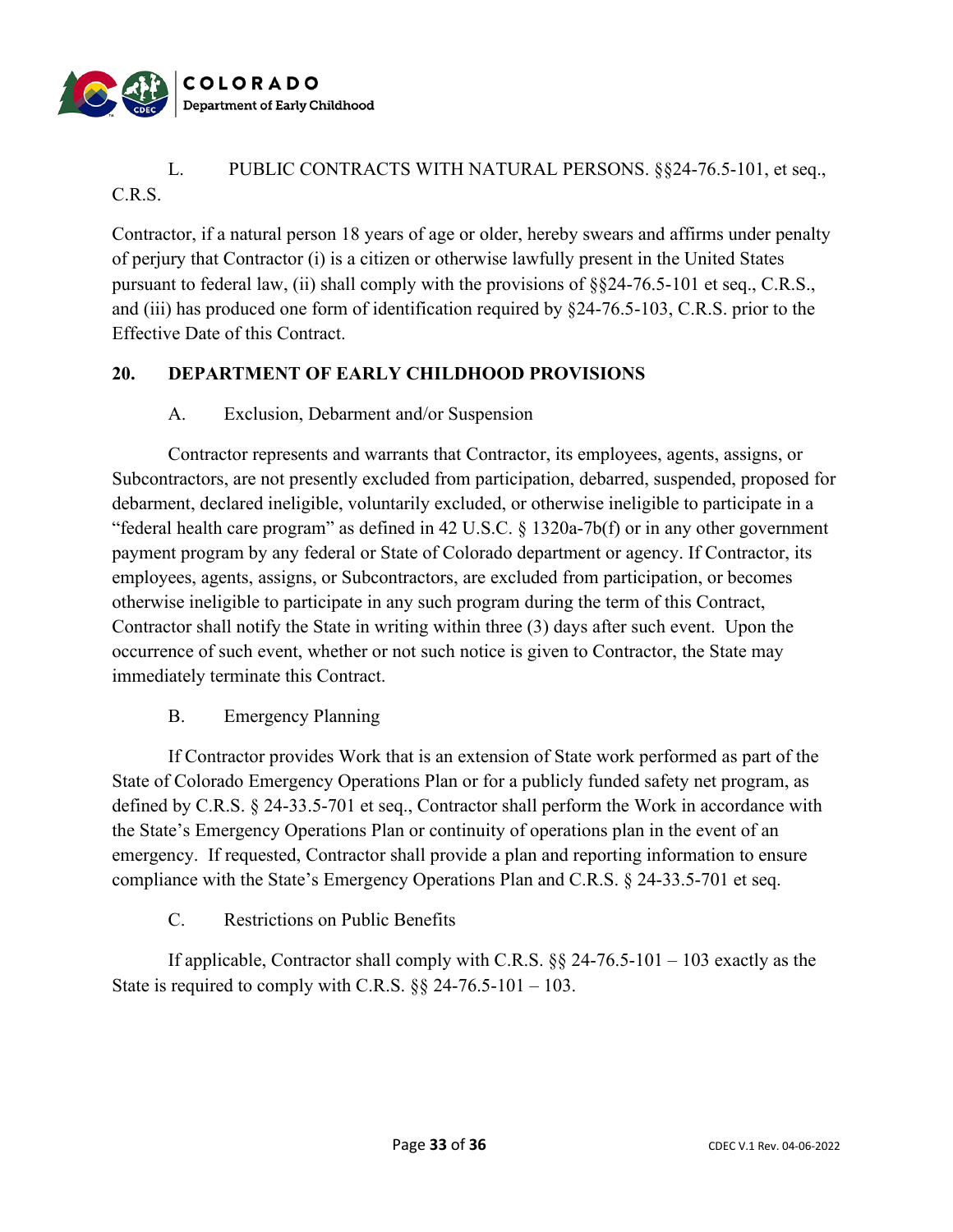

Contractor shall not:

i. discriminate against any person on the basis of race, color, national origin, age, sex, religion or handicap, including Acquired Immune Deficiency Syndrome (AIDS) or AIDS related conditions.

ii. exclude from participation in, or deny benefits to any qualified individual with a disability, by reason of such disability.

Any person who thinks he/she has been discriminated against as related to the performance of this Contract has the right to assert a claim, Colorado Civil Rights Division, C.R.S. §24-34-301, et seq.

E. Criminal Background Check

Pursuant to C.R.S. §27-90-111 and Colorado Department of Human Services (CDHS) Policy VI-2.4, any independent contractor, and its agent(s), who is designated by the Executive Director or the Executive Director's designee to be a contracting employee under C.R.S. §27-90- 111, who has direct contact with vulnerable persons in a state-operated facility, or who provides state-funded services that involve direct contact with vulnerable persons in the vulnerable person's home or residence, shall:

i. submit to and successfully pass a criminal background check, and

ii. report any arrests, charges, or summonses for any disqualifying offense as specified by C.R.S. §27-90-111 to the State.

Any Contractor or its agent(s), who does not comply with C.R.S. §27-90-111 and CDHS Policy VI-2.4, may, at the sole discretion of the State, be suspended or terminated.

F. Fraud Policy

Contractor shall comply with the current CDHS Fraud Policy.

G. C-Stat - Performance Based Program Analysis and Management Strategy (C-Stat Strategy)

Without any additional cost to the State, Contractor shall collect and maintain Contract performance data, as determined solely by the State. Upon request, Contractor shall provide the Contract performance data to the State. This provision does not allow the State to impose unilateral changes to performance requirements.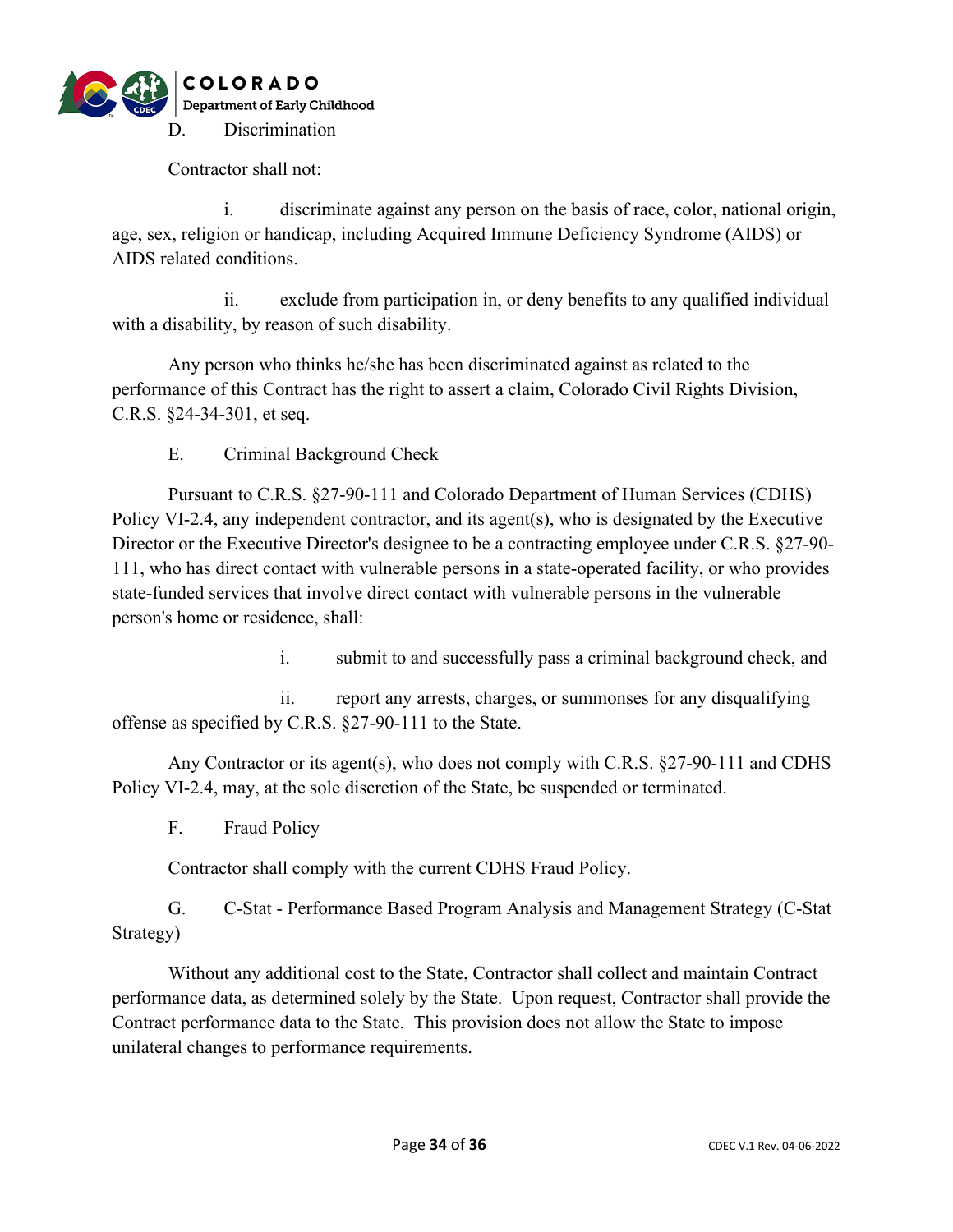

CDEC operates many facilities across the State and with regard to the COVID-19 Pandemic, Contractor may be subject to local or state public health orders, Department policy, individual facility policy, or any other requirement that could impose additional requirements on the Contractor. If so, Contractor shall promptly comply upon notice.

REST OF PAGE INTENTIONALLY LEFT BLANK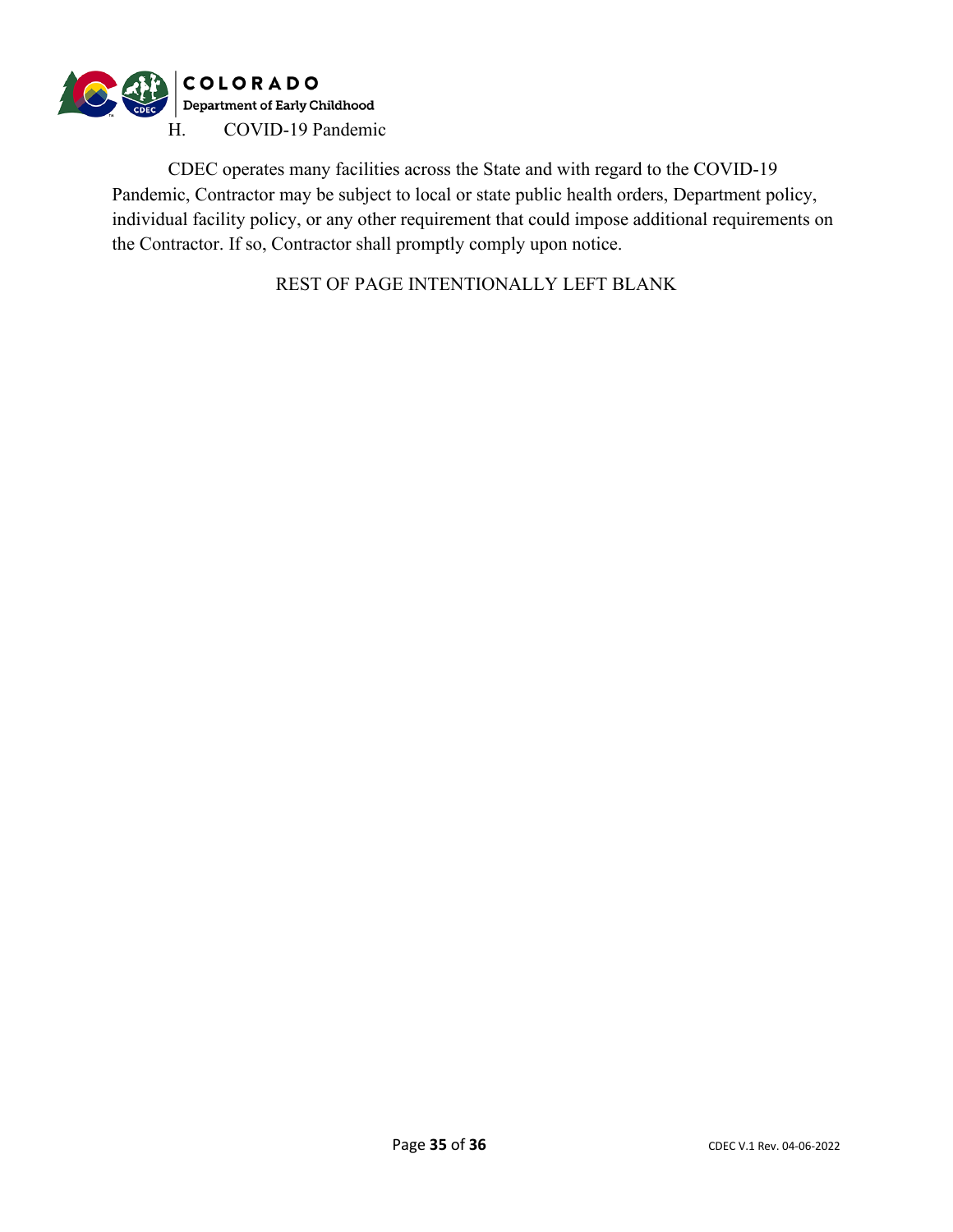## **COLORADO** Department of Early Childhood **SAMPLE OPTION LETTER (IF APPLICABLE)**

| <b>State Agency</b>                            |        | <b>Option Letter Number</b>                                         |
|------------------------------------------------|--------|---------------------------------------------------------------------|
| Insert Department's or IHE's Full Legal Name   |        | Insert the Option Number (e.g. "1" for the first option)            |
| Contractor                                     |        | <b>Original Contract Number</b>                                     |
| Insert Contractor's Full Legal Name, including |        | Insert CMS number or Other Contract Number of the Original Contract |
| "Inc.", " $LLC$ ", etc                         |        |                                                                     |
| <b>Current Contract Maximum Amount</b>         |        | <b>Option Contract Number</b>                                       |
| Initial Term                                   |        | Insert CMS number or Other Contract Number of this Option           |
| State Fiscal Year 20xx                         | \$0.00 |                                                                     |
| <b>Extension Terms</b>                         |        | <b>Contract Performance Beginning Date</b>                          |
| State Fiscal Year 20xx                         | \$0.00 | Month Day, Year                                                     |
| State Fiscal Year 20xx                         | \$0.00 |                                                                     |
| State Fiscal Year 20xx                         | \$0.00 | <b>Current Contract Expiration Date</b>                             |
| State Fiscal Year 20xx                         | \$0.00 | Month Day, Year                                                     |
| Total for All State Fiscal Years               | \$0.00 |                                                                     |

#### **1. OPTIONS:**

A. Option to extend for an Extension Term

B. Option to change the quantity of Goods under the Contract

C. Option to change the quantity of Services under the Contract

D. Option to modify Contract rates

E. Option to initiate next phase of the Contract

#### **2. REQUIRED PROVISIONS:**

**A. For use with Option 1(A):** In accordance with Section(s) Number of the Original Contract referenced above, the State hereby exercises its option for an additional term, beginning Insert start date and ending on the current contract expiration date shown above, at the rates stated in the Original Contract, as amended.

**B. For use with Options 1(B and C):** In accordance with Section(s) Number of the Original Contract referenced above, the State hereby exercises its option to Increase/Decrease the quantity of the Goods/Services or both at the rates stated in the Original Contract, as amended.

**C. For use with Option 1(D):** In accordance with Section(s) Number of the Original Contract referenced above, the State hereby exercises its option to modify the Contract rates specified in Exhibit/Section Number/Letter. The Contract rates attached to this Option Letter replace the rates in the Original Contract as of the Option Effective Date of this Option Letter. **D. For use with Option 1€:** In accordance with Section(s) Number of the Original Contract referenced above, the State hereby exercises its option to initiate Phase indicate which Phase: 2, 3, 4, etc, which shall begin on Insert start date and end on Insert ending date at the cost/price specified in Section Number.

**E. For use with all Options that modify the Contract Maximum Amount:** The Contract Maximum Amount table on the Contract's Signature and Cover Page is hereby deleted and replaced with the Current Contract Maximum Amount table shown above.

#### **3. Option Effective Date:**

The effective date of this Option Letter is upon approval of the State Controller or , whichever is later.

| In accordance with $\S24-30-202$ C.R.S., this Option is not valid                                                           |
|-----------------------------------------------------------------------------------------------------------------------------|
| until signed and dated below by the State Controller or an                                                                  |
| authorized delegate.                                                                                                        |
| <b>STATE CONTROLLER</b>                                                                                                     |
| SAMPLE ONLY - DO NOT SIGN<br>Name of Agency or IHE Delegate-Please delete if contract<br>will be routed to OSC for approval |
|                                                                                                                             |

Option Effective Date: SAMPLE ONLY – DO NOT SIGN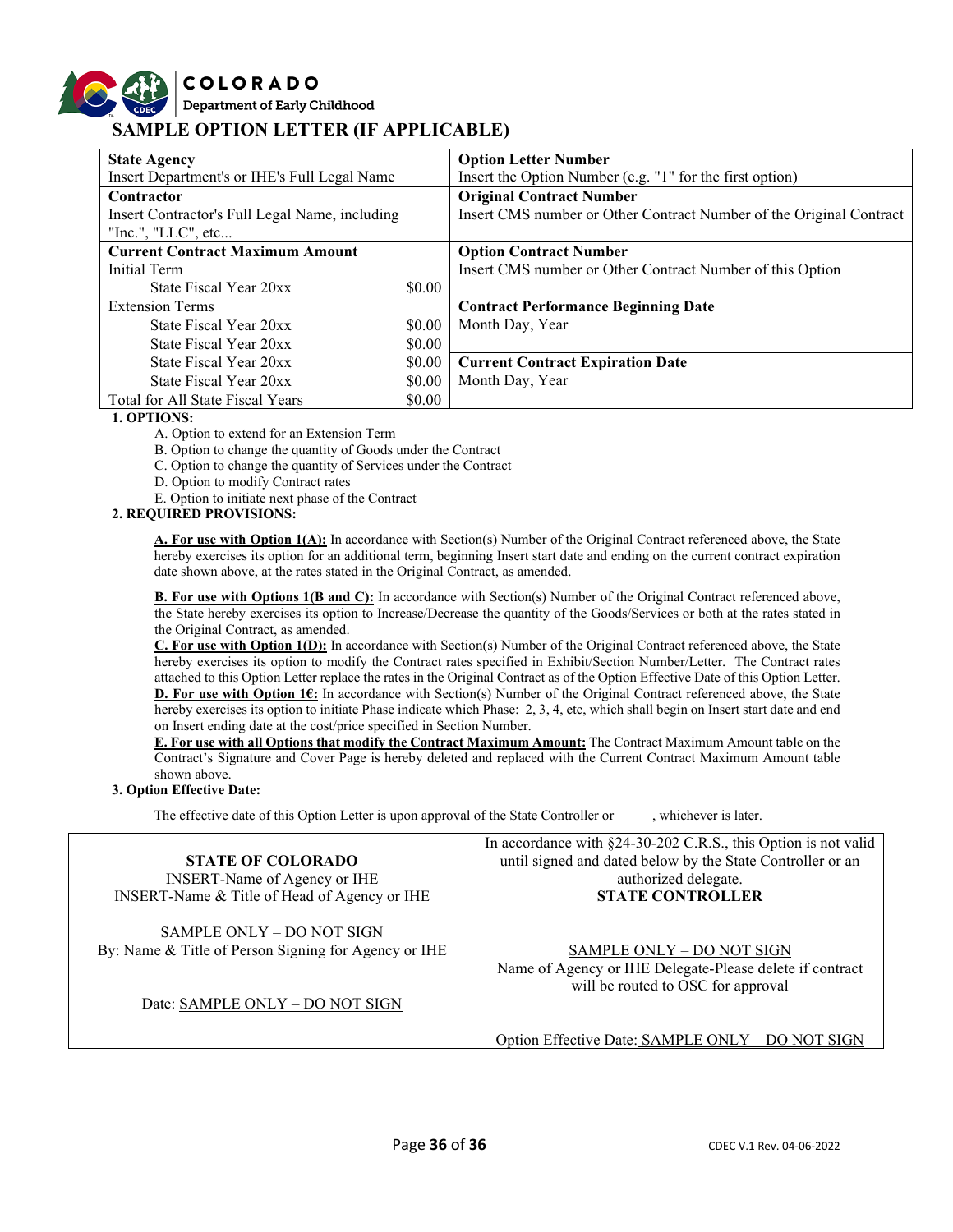

**Exhibit A**

# **STATEMENT OF WORK (SOW) EARLY INTERVENTION EVALUATIONS**

**MOUNTAIN VALLEY DEVELOPMENTAL SERVICES 700 MOUNT SOPRIS DRIVE GLENWOOD SPRINGS, CO 81601**

**JULY 1, 2022-JUNE 30, 2023**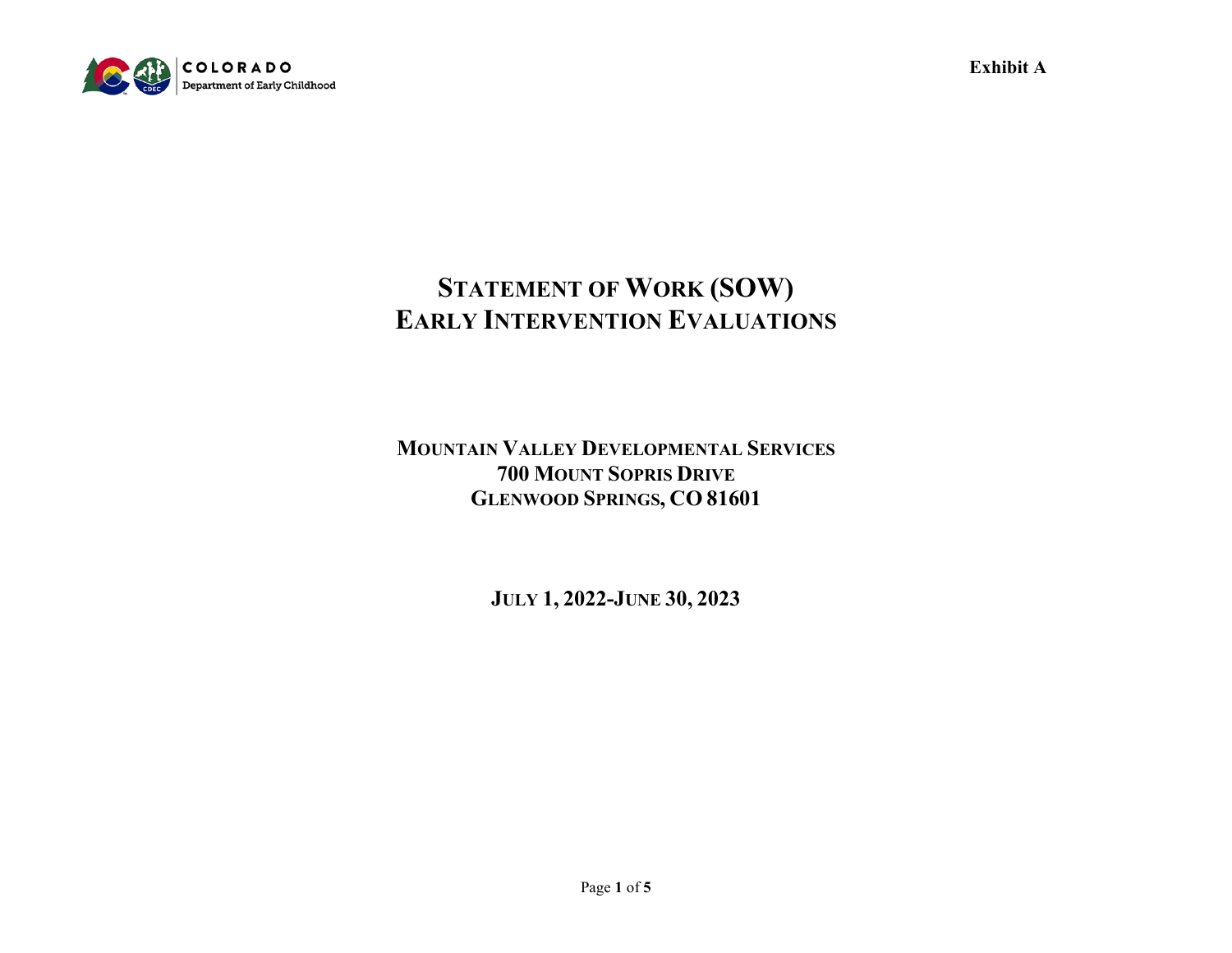

**Exhibit A**

# **INTRODUCTION/BACKGROUND**

The Early Intervention Colorado program is located within the Colorado Department of Early Childhood (CDEC), which is designated as the lead agency for Part C of the Individuals with Disabilities Education Act (IDEA).

The EI Colorado program, as a result of the passage of SB 21-275 is responsible for carrying out Child Find activities under Part C of IDEA. These activities include referral, intake, and the multidisciplinary evaluations of children birth through age 2 to determine eligibility for early intervention services. Contractors are responsible for providing multidisciplinary team evaluations in the area designated within their contract.

The EI Colorado program provides eligible infants and toddlers, and their families, with services and supports to enhance child development in the areas of cognition, speech, communication, physical development, motor development, vision, hearing, social or emotional development, and self- help skills. EI services are funded through state funds, private insurance dollars, federal Part C funds and other funds.

The contract sets forth the requirements to be met by the Contractor for satisfactory contract performance and specifies those remedies that may be invoked in the event that the Contractor does not comply with the terms of the contract.

## **SCOPE OF WORK**

The Contractor shall provide multidisciplinary evaluations within a specified geographic region to determine eligibility for EI services, as defined in the state and federal statutes, regulations, and procedures.

## **PERIOD OF PERFORMANCE**

The period of performance for this SOW is from July 1, 2022 until June 30, 2023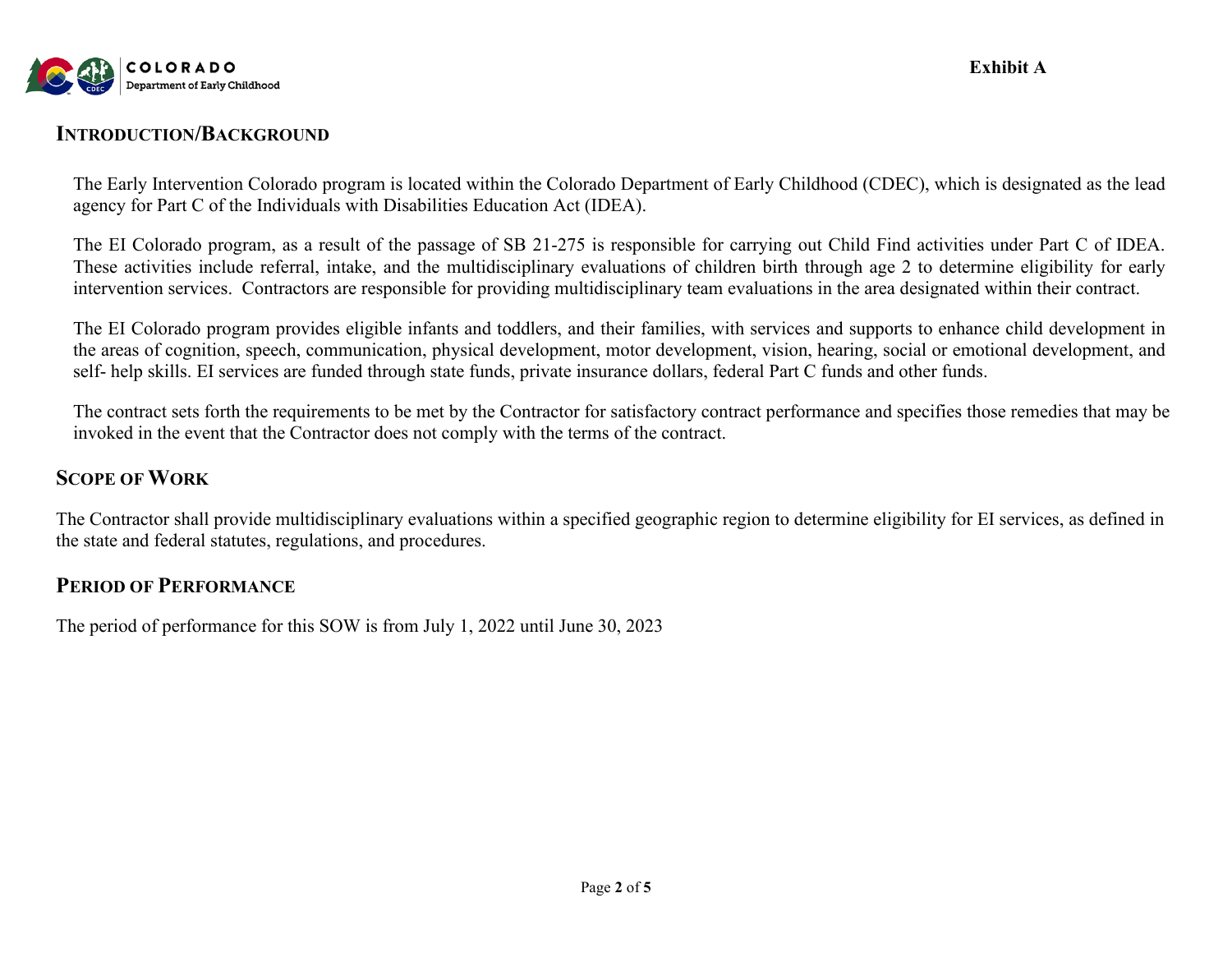

# **WORK PLAN**

| <b>Work Plan</b>                                                                                                                                                                                                                                                                                                                                                                                                                                              |                                 |                                                                                                                                                                  |                                                                                                                                                 |                                                   |                        |  |  |
|---------------------------------------------------------------------------------------------------------------------------------------------------------------------------------------------------------------------------------------------------------------------------------------------------------------------------------------------------------------------------------------------------------------------------------------------------------------|---------------------------------|------------------------------------------------------------------------------------------------------------------------------------------------------------------|-------------------------------------------------------------------------------------------------------------------------------------------------|---------------------------------------------------|------------------------|--|--|
| <b>OUTCOMES, BENCHMARKS, AND MILESTONES</b>                                                                                                                                                                                                                                                                                                                                                                                                                   |                                 |                                                                                                                                                                  |                                                                                                                                                 |                                                   |                        |  |  |
| Contractor will provide multi-disciplinary team evaluations, determine eligibility, and document evaluation results<br>for all referred children in their catchment area within specified state and federal timelines.<br><b>Outcome statement:</b><br>Catchment area for this contract is: Eagle, Garfield, Lake and Pitkin Counties. Additional virtual evaluations to be<br>completed as needed for Grand, Jackson, Moffat, Rio Blanco and Routt Counties. |                                 |                                                                                                                                                                  |                                                                                                                                                 |                                                   |                        |  |  |
| <b>Key Activity A: Fiscal Management</b>                                                                                                                                                                                                                                                                                                                                                                                                                      |                                 |                                                                                                                                                                  |                                                                                                                                                 |                                                   |                        |  |  |
| <b>Tasks</b>                                                                                                                                                                                                                                                                                                                                                                                                                                                  | <b>Time Period</b>              | <b>Deliverable</b>                                                                                                                                               | <b>Measurement</b>                                                                                                                              | <b>Person(s) Responsible</b>                      | <b>Budget Category</b> |  |  |
| Ensure timely submission of<br>invoices.                                                                                                                                                                                                                                                                                                                                                                                                                      | July 1, 2022 -<br>June 30, 2023 | Invoices shall be submitted monthly with<br>appropriate documentation.                                                                                           | Invoice dates shall be within 30<br>days of the 1st of the following<br>month and shall have<br>appropriate documentation to<br>ensure payment. | Contract staff<br><b>Billing Personnel</b>        | <b>Fixed Cost</b>      |  |  |
| Invoice Medicaid evaluations<br>of all Medicaid enrolled<br>children.                                                                                                                                                                                                                                                                                                                                                                                         | July 1, 2022 -<br>June 30, 2023 | Children who are Medicaid enrolled will<br>have their evaluations billed to Health<br>First Colorado according to applicable<br>Health Care Policy and Financing | Children who are billed to<br>Medicaid will not be billed to<br>this contract unless a rejection<br>letter from Medicaid has been               | <b>Contract Staff</b><br><b>Billing Personnel</b> | <b>Fixed Cost</b>      |  |  |
|                                                                                                                                                                                                                                                                                                                                                                                                                                                               |                                 | Guidelines.                                                                                                                                                      | received.                                                                                                                                       |                                                   |                        |  |  |
| <b>Key Activity B: Data System Requirements</b><br><b>Deliverable</b><br><b>Tasks</b><br><b>Time Period</b><br><b>Person(s) Responsible</b><br><b>Measurement</b><br><b>Budget Category</b>                                                                                                                                                                                                                                                                   |                                 |                                                                                                                                                                  |                                                                                                                                                 |                                                   |                        |  |  |
| Input schedule of evaluation<br>teams into the EI Data system<br>according to EI program<br>designated timeframes<br>(typically 3 months in<br>advance).                                                                                                                                                                                                                                                                                                      | July 1, 2022 -<br>June 30, 2023 | Contractor shall have all available<br>evaluation teams entered by EI Colorado<br>designated timelines to cover time<br>designated periods of time.              | EI Colorado program staff shall<br>monitor that available<br>evaluation slots are submitted<br>in a timely manner.                              | Designated party within<br>contracting agency     | <b>Fixed Cost</b>      |  |  |
| Input evaluation results,<br>including eligibility<br>determination into the EI Data<br>system within 3 days of the<br>evaluation, preferably before<br>day 21 after referral                                                                                                                                                                                                                                                                                 | July 1, 2022 -<br>June 30, 2023 | Contractor shall enter evaluation results<br>and eligibility determination in EI Data<br>system within 3 days of evaluation.                                     | Complete documentation of<br>evaluation results and eligibility<br>shall be documented in the EI<br>Data system.                                | Evaluators                                        | <b>Fixed Cost</b>      |  |  |
| Notify the family of eligibility<br>results within one business<br>day.                                                                                                                                                                                                                                                                                                                                                                                       | July 1, 2022 -<br>June 30, 2023 | Contractor will notify the family of<br>eligibility within one business day.                                                                                     | Family will be informed of<br>eligibility in a timely manner                                                                                    | Evaluators                                        | <b>Fixed Cost</b>      |  |  |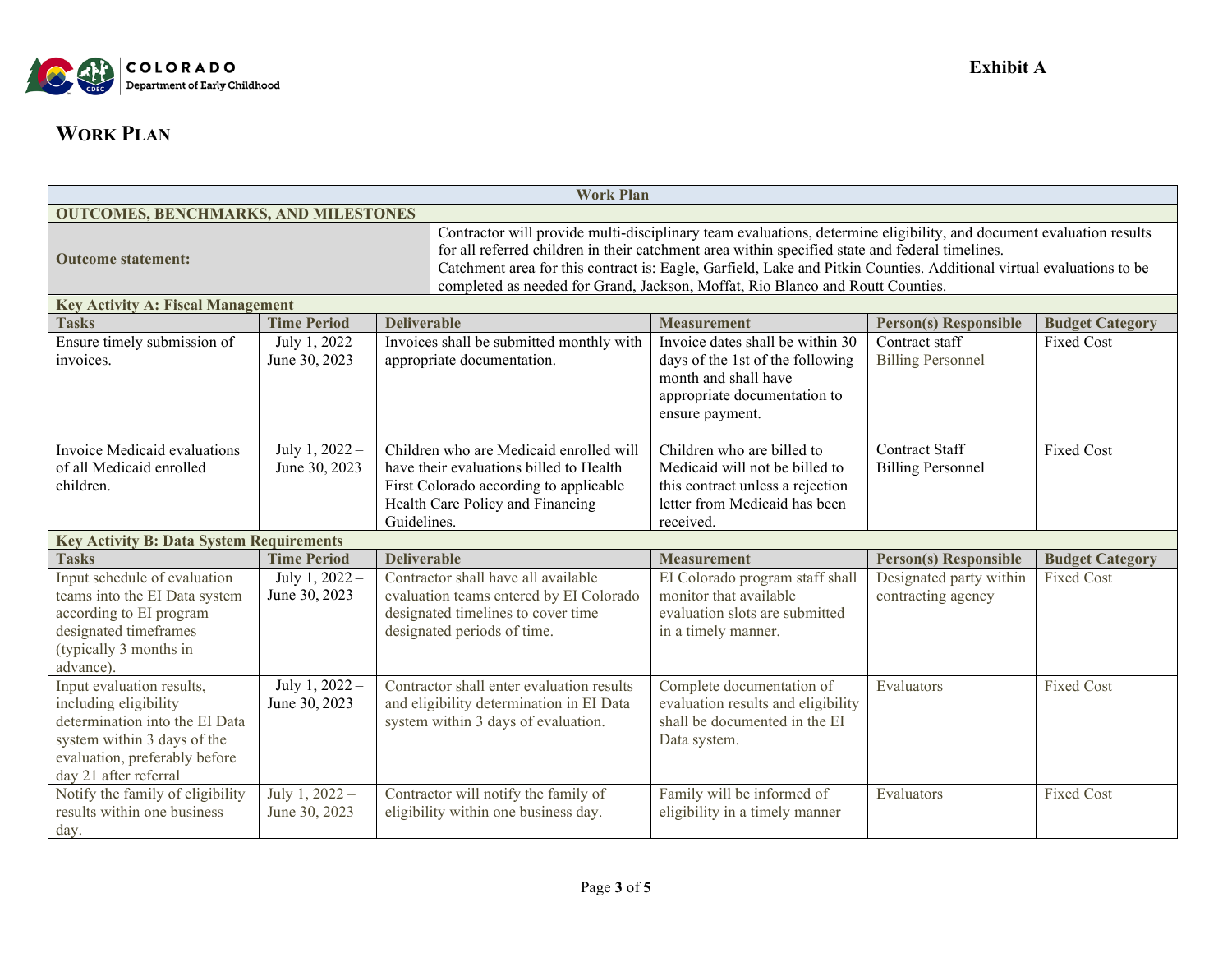

| <b>Key Activity C: Multidisciplinary Team Evaluations</b> |                    |                                          |                                  |                              |                        |
|-----------------------------------------------------------|--------------------|------------------------------------------|----------------------------------|------------------------------|------------------------|
| <b>Tasks</b>                                              | <b>Time Period</b> | <b>Deliverable</b>                       | <b>Measurement</b>               | <b>Person(s) Responsible</b> | <b>Budget Category</b> |
| Multidisciplinary Team                                    | July 1, 2022 -     | Contractor shall have staff that have    | Applicable certificates shall be | Evaluators                   | <b>Fixed Cost</b>      |
| members shall have completed                              | June 30, 2023      | completed required trainings prior to    | uploaded into the Provider       |                              |                        |
| required EI Colorado trainings,                           |                    | meeting with families and children.      | Portal                           |                              |                        |
| including but not limited to                              |                    |                                          |                                  |                              |                        |
| Telehealth, EI Provider                                   |                    |                                          |                                  |                              |                        |
| Training, and Family Rights                               |                    |                                          |                                  |                              |                        |
| and Procedural Safe prior to                              |                    |                                          |                                  |                              |                        |
| being scheduled to see                                    |                    |                                          |                                  |                              |                        |
| children.                                                 |                    |                                          |                                  |                              |                        |
| Parents shall be informed of                              | July 1, $2022 -$   | Evaluations shall be conducted after it  | Parent acknowledgement shall     | Evaluators                   | <b>Fixed Cost</b>      |
| their family rights and                                   | June 30, 2023      | has been ascertained that parents were   | be documented via verbal or      |                              |                        |
| procedural safeguards                                     |                    | notified and consent was obtained.       | written consent.                 |                              |                        |
|                                                           |                    | Parents will be informed of their rights |                                  |                              |                        |
|                                                           |                    | as part of the eligibility determination |                                  |                              |                        |
|                                                           |                    | process.                                 |                                  |                              |                        |
| Hearing and vision screenings                             | July 1, $2022 -$   | Hearing and Vision screenings shall be   | Hearing and vision screening     | Evaluators                   | <b>Fixed Cost</b>      |
| shall be completed using state                            | June 30, 2023      | conducted and results documented on the  | fields in the EI Data system     |                              |                        |
| determined methods                                        |                    | child's record.                          | shall contain the results of the |                              |                        |
|                                                           |                    |                                          | screening                        |                              |                        |
| Multidisciplinary team                                    | July 1, 2022 -     | Evaluations shall be conducted and       | Contractors shall be paid only   | Evaluators                   | <b>Fixed Cost</b>      |
| evaluations, with at least one                            | June 30, 2023      | documented in the EI Data system.        | for evaluations in which all     |                              |                        |
| member in the child's primary                             |                    |                                          | required fields are completed.   |                              |                        |
| are of concern shall be                                   |                    |                                          |                                  |                              |                        |
| conducted using state                                     |                    |                                          |                                  |                              |                        |
| approved tests and results                                |                    |                                          |                                  |                              |                        |
| entered into the child's record                           |                    |                                          |                                  |                              |                        |
| in the EI Data system.                                    |                    |                                          |                                  |                              |                        |
| For children and families who                             | July 1, 2022 -     | Evaluations shall be conducted utilizing | Data from the EI Data system     | Evaluators                   | <b>Fixed Cost</b>      |
| speak a language other then                               | June 30, 2023      | an interpreter for non-English speaking  | on family language shall be      |                              |                        |
| English, contractors shall                                |                    | families (unless the evaluation team     | cross-referenced with            |                              |                        |
| coordinate with interpreter                               |                    | speaks the family's native language).    | interpreter billing.             |                              |                        |
| services to ensure the child                              |                    |                                          |                                  |                              |                        |
| and family are assessed in                                |                    |                                          |                                  |                              |                        |
| their native language.                                    |                    |                                          |                                  |                              |                        |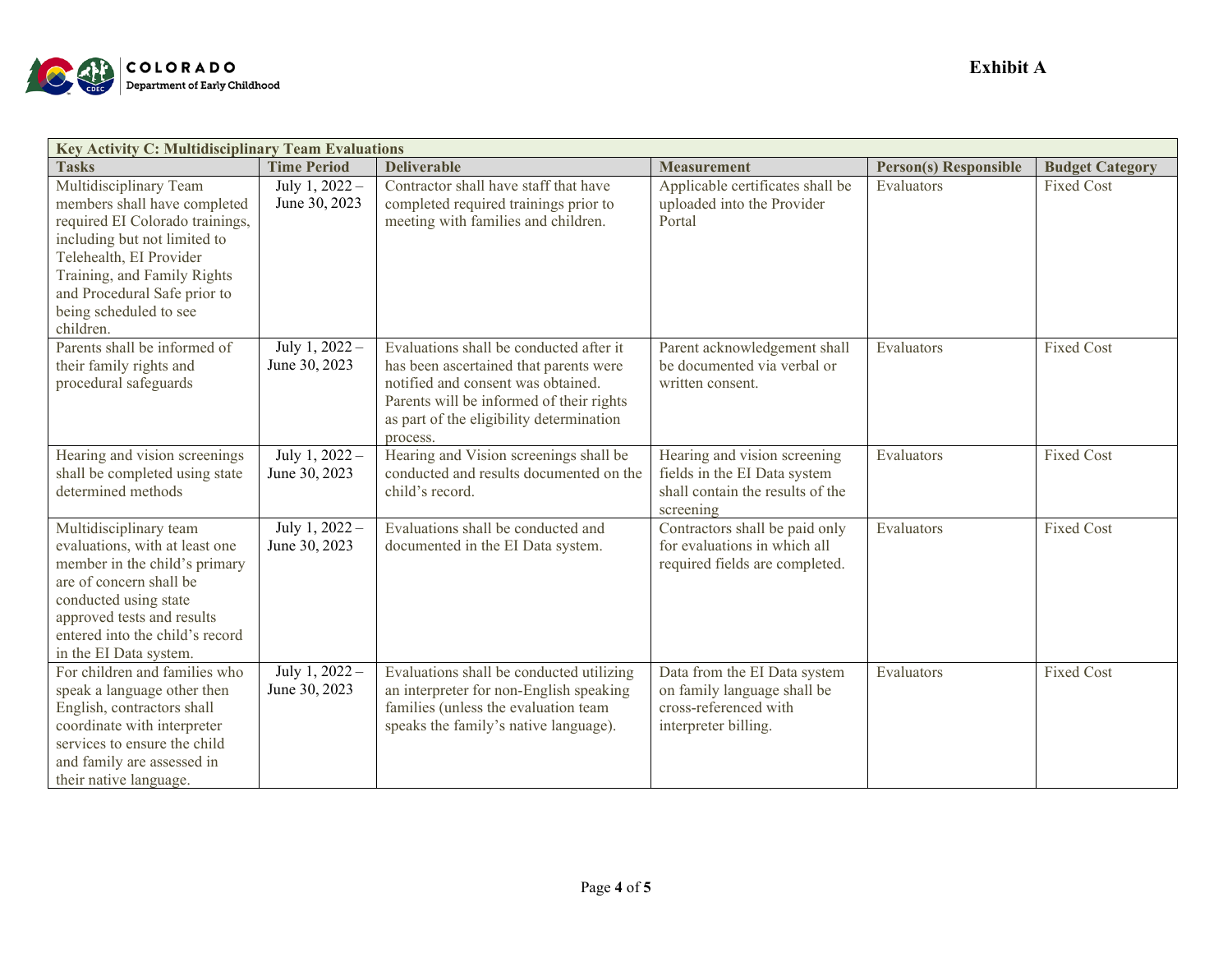

# **SCHEDULE/MILESTONES**

The contracted agency shall provide multidisciplinary evaluations for all scheduled children in a timely manner by June 30<sup>th</sup>, 2023. Monthly invoicing shall indicate the number of completed evaluations, and any no-shows and/or interpretation costs.

# **PAYMENT SCHEDULE**

| <b>MONTH</b>     | <b>DESCRIPTION</b>                                                                                           | <b>AMOUNT</b> |
|------------------|--------------------------------------------------------------------------------------------------------------|---------------|
| Invoice Monthly  | Evaluations - \$500 each up to an estimate of 478 (based on FY22 YTD referral data) and 30% Medicaid         | \$167,300     |
| through Provider | offset                                                                                                       |               |
| Portal           |                                                                                                              |               |
| Invoice Monthly  | No-shows - \$100 each up to an estimate of 20% of referrals (96) to be re-evaluated if needed                | \$9,600       |
| through Provider |                                                                                                              |               |
| Portal           |                                                                                                              |               |
| Invoice Monthly  | Interpreter services – Invoiced at the actual amount of interpretation up to an estimate of 10% of referrals | \$7,200       |
| through Provider | $(48)$ at a maximum rate of \$150 per evaluation                                                             |               |
| Portal           |                                                                                                              |               |
|                  | <b>TOTAL</b>                                                                                                 | \$184,100.00  |

# **ACCEPTANCE CRITERIA**

The acceptance of all deliverables shall reside with the Department of Early Childhood (CDEC), Early Intervention Colorado program. The Director, or designee, shall monitor all deliverables in order to ensure the completeness of each stage of the project and that the scope of work has been met. The CDEC Early Intervention Colorado Director, or designee, shall either sign off on the approval, or reply to the vendor, in writing, advising what tasks must still be accomplished.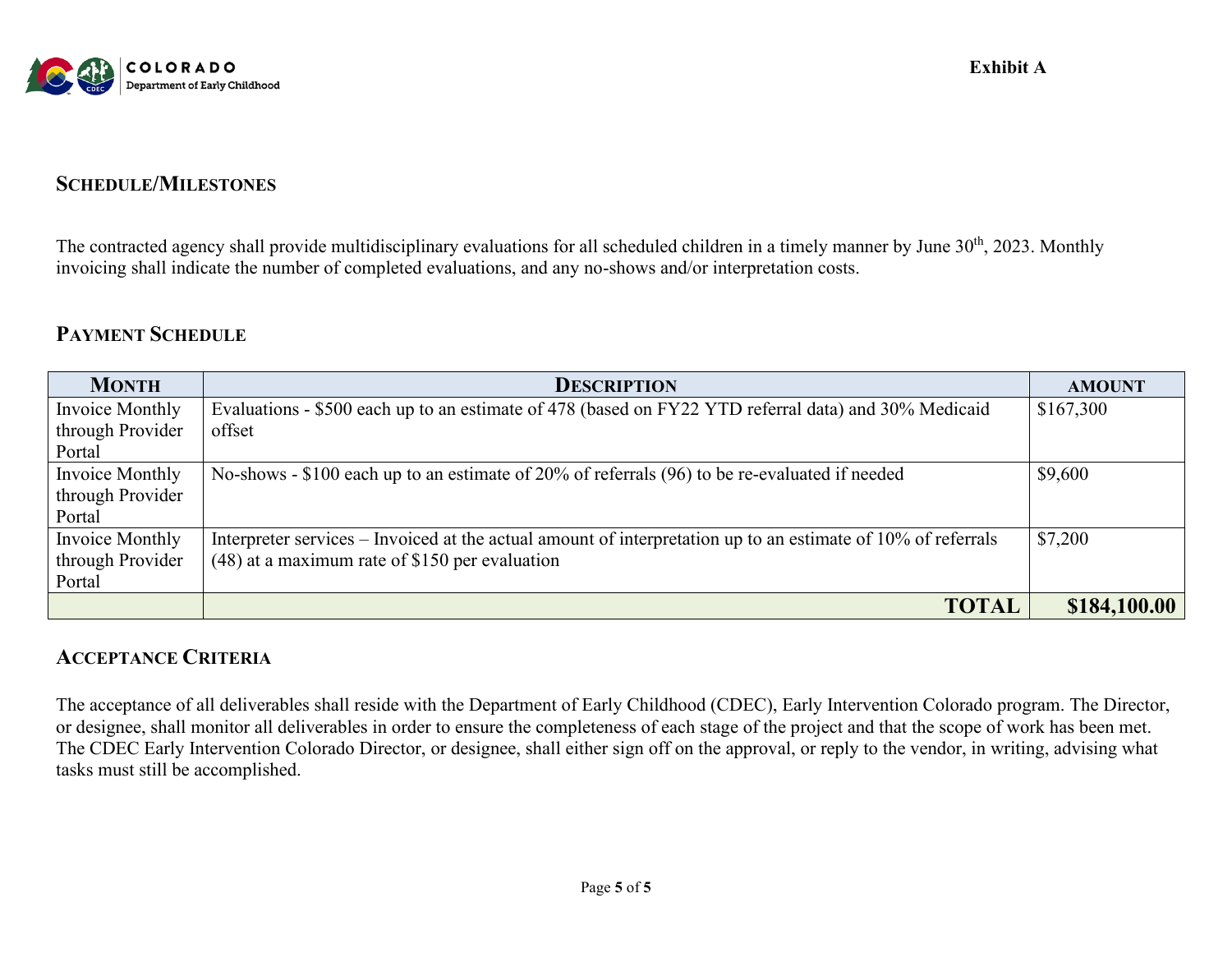

# **ADDITIONAL PROVISIONS**

#### **1. SERVICE PROVISIONS**

The Contractor shall provide the services according to the plans submitted in the "Statement of Work", attached and incorporated herein by this reference as **EXHIBIT A**. In all cases, the descriptions, plans, timetables, tasks, duties, and responsibilities of the Contractor as described in the Statement of Work, shall be adhered to in the performance of the requirements of this contract. In the event of a conflict, the terms and conditions of this contract shall control over the Statement of Work. Any significant changes to the Statement of Work (SOW) require an amendment to the contract.

#### **2. GOALS AND OBJECTIVES**

The Contractor shall be responsible for the achievement of any goals and objectives as specified within the Statement of Work (**EXHIBIT A**) of this contract unless written notice of any modifications are furnished by the State to the Contractor allowing adequate time for compliance during the term of this contract.

#### **3. COPY OF SUBCONTRACT**

The Contractor shall provide to the State a copy of any executed subcontract between the Contractor and any provider of services to fulfill any requirements of this contract. Subcontracts shall be emailed to the Contract Representative upon execution.

#### **4. PAYMENT**

In consideration of the provision of services and reporting and subject to all payment and price provisions and further subject to verification by the State of full and satisfactory compliance with the terms of this contract, the State shall pay to the Contractor an amount not to exceed the amount specified on page 1 of this contract.

- A. The Contractor shall submit requests for payment to CDHS OEC Invoicing@state.co.us no less than monthly on forms prescribed and provided by the State.
- **B.** Payment shall be made on a Fixed Price basis for services rendered.
- **C.** IT IS UNDERSTOOD ANY COSTS THAT EXCEED THE CONTRACTED AMOUNT SHALL NOT BE PAID BY CDEC. If Contractor has a legitimate need for additional funds, the Contractor shall request additional funds from the CDEC 60 days prior to projected depletion of contracted funds. CDEC shall review each request and notify Contractor in writing of approval or denial. Approval of additional funds shall require an official modification to the Contract by Amendment or Option Letter.
- **D.** Timely Invoicing Invoices shall be submitted no later than 30 days following the last day of the month. End of State Fiscal Year invoices are on a compressed timeframe. Invoices for all services provided prior to June 30th shall be invoiced by July 5th. Contractors who are unable to provide the invoice by July 5th shall notify the state of the amount to be booked as accounts payable by July 13th by sending an email to CDHS OEC Invoicing@state.co.us. Final invoices for services prior to June 30th shall be submitted by September 14th. Invoices received after September 14th may not be paid.
- **E.** The Contractor shall maintain source documentation to support all payment requested pursuant to this contract. All source documentation shall be provided to the State by the Contractor upon request.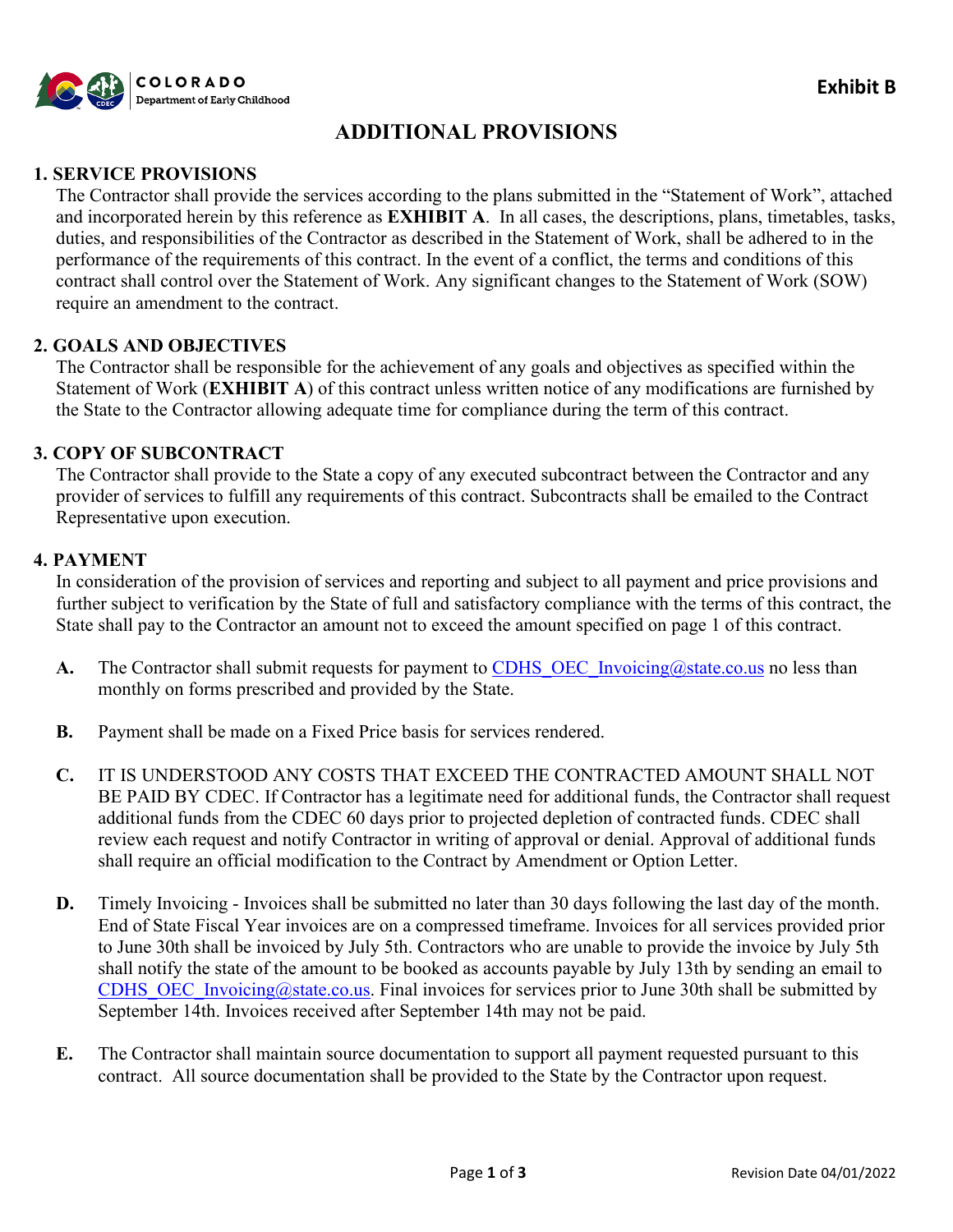

**F.** It is understood that the State reserves the right to offset funds pursuant to this contract based on the discovery of overpayment or improper use of funds by the Contractor. Overpayment or improper use of funds is interpreted to apply to specific terms of prior year contracts, and includes without limitation requirements of the Generally Accepted Accounting Principles (GAAP) issued by the American Institute of Certified Public Accountants, and applicable sections of the Colorado Revised Statutes.

#### **5. PARTICIPATION**

The Contractor representative(s) is required to participate in any Department of Early Childhood sponsored meetings related to this contract.

#### **6. SUPPLANTING**

Payments made to the Contractor under this contract shall supplement and not supplant other state, local or federal expenditures for services associated with this contract.

#### **7. CRITICAL INCIDENT REPORTING**

Within 48 hours of the occurrence of a critical incident involving any child or family and/or an on duty agency staff member of any family support program staff funded through the Department of Early Childhood (CDEC), the agency must report in writing the details of the critical incident to the CDEC Program Manager for the involved family support program. Critical incidents may include, but are not limited to, awareness of an egregious incident of abuse and/or neglect, near fatality, or fatality of any child currently enrolled in a family support program; involuntary termination of a program staff's employment; criminal allegations involving program staff and related to his/her employment; negative media attention about the family support program; any major injury or threat to the security of an agency staff member while on duty and visiting an enrolled child or family.

#### **8. MANDATED REPORTING**

- **A.** All program staff are required by law to report suspected child abuse and neglect. Mandatory reporters must report suspected child abuse and neglect to the local county child welfare agency, the local law enforcement agency, or by calling the child abuse reporting hotline system at 1-844-CO-4KIDS (1-844- 264-5437).
- **B.** All program staff are required to take the online mandatory reporter training on the Colorado Department of Human Services (CDHS) Child Welfare Training System: [https://www.coloradocwts.com/mandated](https://www.coloradocwts.com/mandated-reporter-training)[reporter-training.](https://www.coloradocwts.com/mandated-reporter-training)

#### **9. GIFT CARDS**

The Distribution of Gift Cards, where applicable, shall adhere to the following:

- A. The contractor agency must have a written Gift Card Distribution Policy in place and this plan must be approved by the Department of Early Childhood before gift cards may be purchased. The policy must include maintaining an audit log of gift card purchases and disbursements and a process for routine reconciliations.
- B. The contractor agency's gift card policy must ensure that gift cards cannot be redeemed for cash and must restrict the recipient from using gift cards for alcohol, firearms, tobacco, lottery tickets, or entertainment.
- C. Gift Cards must be distributed to recipients within five (5) business days of purchase.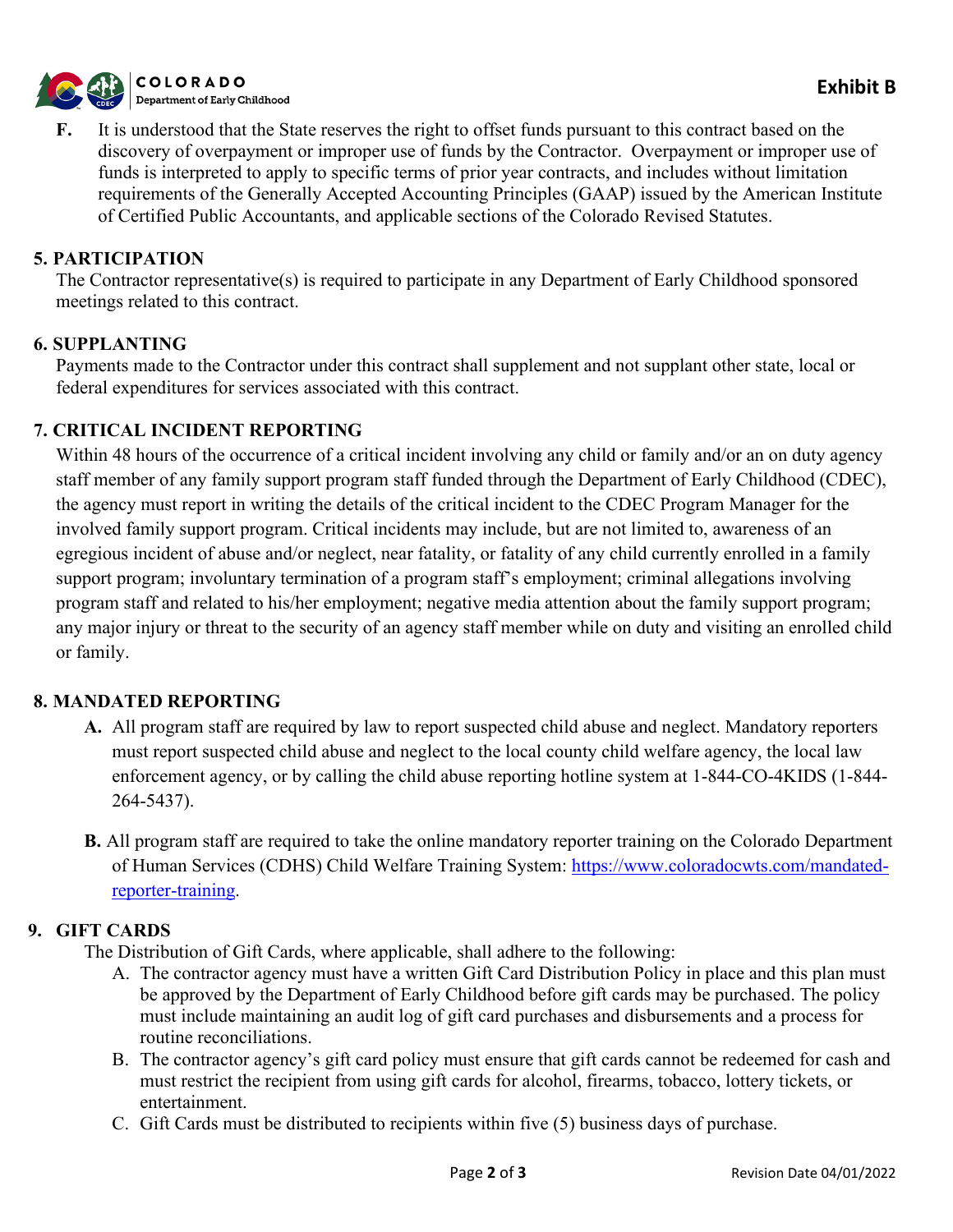

- D. Gift Cards should be given at the conclusion of an event or upon completion of an activity or milestone.
- E. Contractor agency staff shall have recipients sign a form that includes the following: Date, Name of Gift Card Recipient, Purpose of Gift Card, Signature of Gift Card recipient acknowledging receipt of Gift Card and Gift Card Amount.
- F. The contractor cannot request reimbursement for the cost of gift cards until distribution of the gift cards has been made to recipients. Additionally, the contractor must maintain adequate documentation to show a record of all gift card distributions.
- G. The contractor shall be held responsible for inappropriate use of gift cards.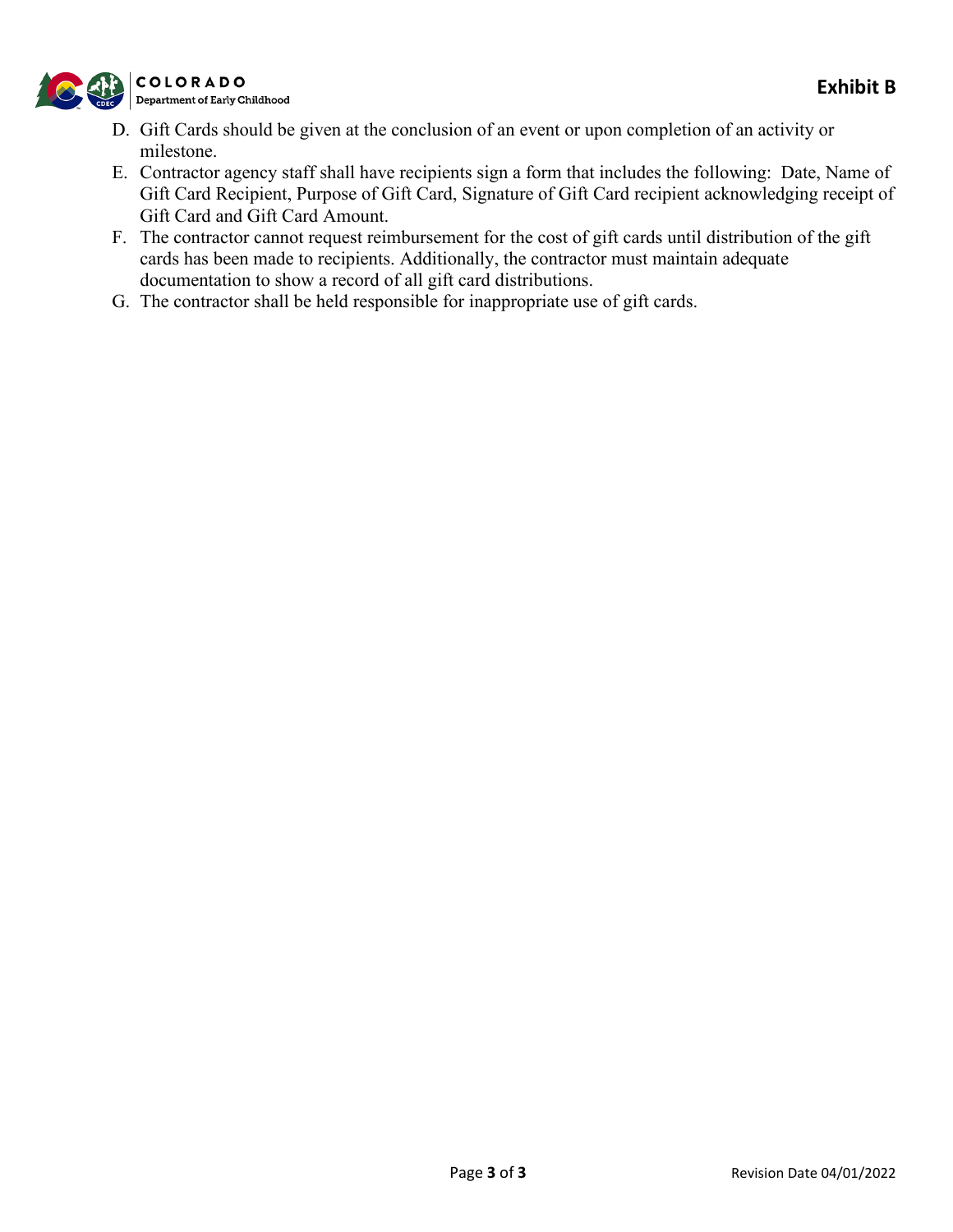

# **HIPAA BUSINESS ASSOCIATE AGREEMENT**

This HIPAA Business Associate Agreement ("Agreement") between the State and Contractor is agreed to in connection with, and as an exhibit to, the Contract. For purposes of this Agreement, the State is referred to as "Covered Entity" and the Contractor is referred to as "Business Associate". Unless the context clearly requires a distinction between the Contract and this Agreement, all references to "Contract" shall include this Agreement.

1. PURPOSE

Covered Entity wishes to disclose information to Business Associate, which may include Protected Health Information ("PHI"). The Parties intend to protect the privacy and security of the disclosed PHI in compliance with the Health Insurance Portability and Accountability Act of 1996 ("HIPAA"), Pub. L. No. 104-191 (1996) as amended by the Health Information Technology for Economic and Clinical Health Act ("HITECH Act") enacted under the American Recovery and Reinvestment Act of 2009 ("ARRA") Pub. L. No. 111–5 (2009), implementing regulations promulgated by the U.S. Department of Health and Human Services at 45 C.F.R. Parts 160, 162 and 164 (the "HIPAA Rules") and other applicable laws, as amended. Prior to the disclosure of PHI, Covered Entity is required to enter into an agreement with Business Associate containing specific requirements as set forth in, but not limited to, Title 45, Sections 160.103, 164.502(e) and 164.504(e) of the Code of Federal Regulations ("C.F.R.") and all other applicable laws and regulations, all as may be amended.

2. DEFINITIONS

The following terms used in this Agreement shall have the same meanings as in the HIPAA Rules: Breach, Data Aggregation, Designated Record Set, Disclosure, Health Care Operations, Individual, Minimum Necessary, Notice of Privacy Practices, Protected Health Information, Required by Law, Secretary, Security Incident, Subcontractor, Unsecured Protected Health Information, and Use.

The following terms used in this Agreement shall have the meanings set forth below:

- a. Business Associate. "Business Associate" shall have the same meaning as the term "business associate" at 45 C.F.R. 160.103, and shall refer to Contractor.
- b. Covered Entity. "Covered Entity" shall have the same meaning as the term "covered entity" at 45 C.F.R. 160.103, and shall refer to the State.
- c. Information Technology and Information Security. "Information Technology" and "Information Security" shall have the same meanings as the terms "information technology" and "information security", respectively, in  $§24-37.5-102$ , C.R.S.

Capitalized terms used herein and not otherwise defined herein or in the HIPAA Rules shall have the meanings ascribed to them in the Contract.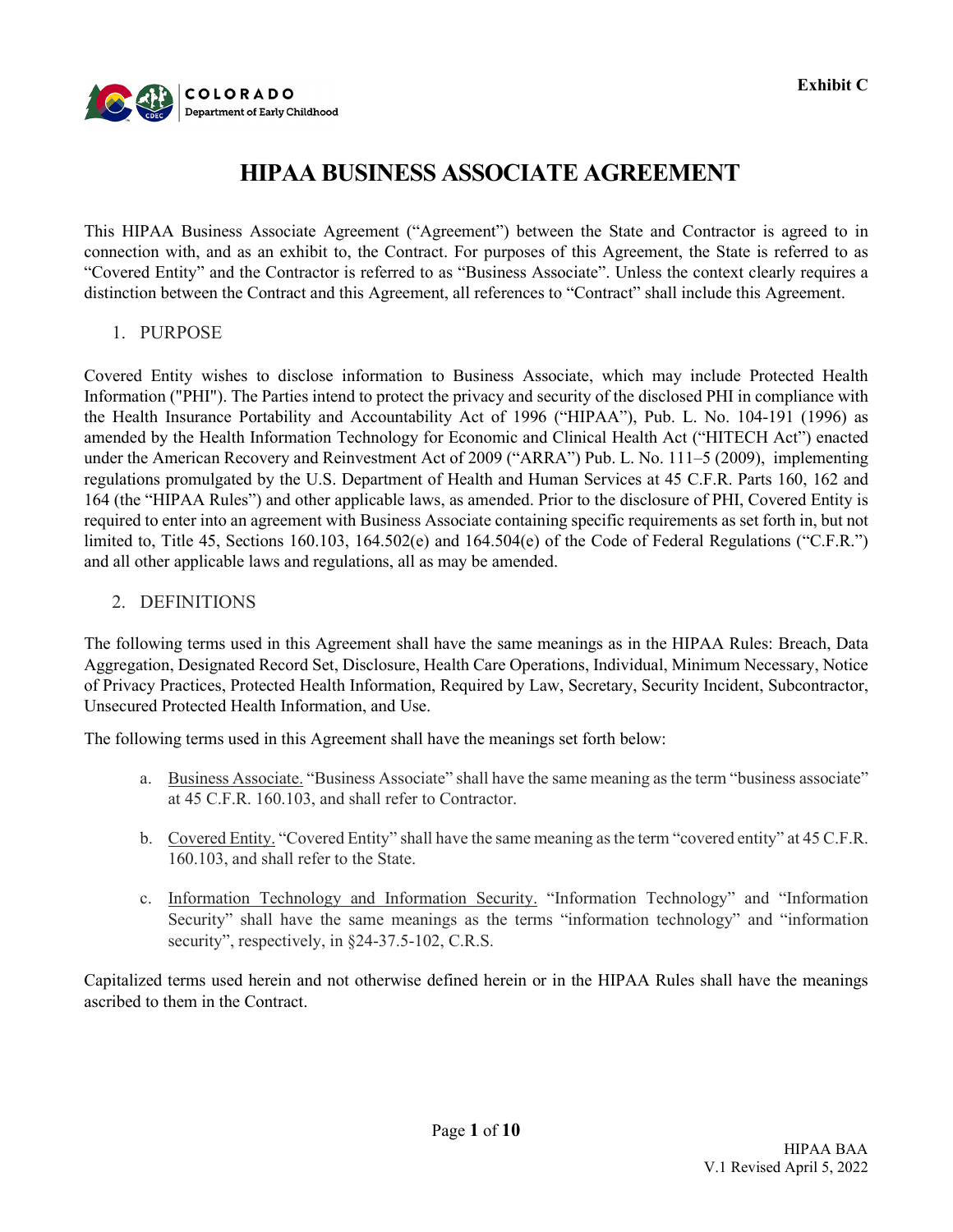

#### 3. OBLIGATIONS AND ACTIVITIES OF BUSINESS ASSOCIATE

- a. Permitted Uses and Disclosures.
	- i. Business Associate shall use and disclose PHI only to accomplish Business Associate's obligations under the Contract.
	- i. To the extent Business Associate carries out one or more of Covered Entity's obligations under Subpart E of 45 C.F.R. Part 164, Business Associate shall comply with any and all requirements of Subpart E that apply to Covered Entity in the performance of such obligation.
	- ii. Business Associate may disclose PHI to carry out the legal responsibilities of Business Associate, provided, that the disclosure is Required by Law or Business Associate obtains reasonable assurances from the person to whom the information is disclosed that:
		- A. the information will remain confidential and will be used or disclosed only as Required by Law or for the purpose for which Business Associate originally disclosed the information to that person, and;
		- B. the person notifies Business Associate of any Breach involving PHI of which it is aware.
	- iii. Business Associate may provide Data Aggregation services relating to the Health Care Operations of Covered Entity. Business Associate may de-identify any or all PHI created or received by Business Associate under this Agreement, provided the de-identification conforms to the requirements of the HIPAA Rules.
- d. Minimum Necessary. Business Associate, its Subcontractors and agents, shall access, use, and disclose only the minimum amount of PHI necessary to accomplish the objectives of the Contract, in accordance with the Minimum Necessary Requirements of the HIPAA Rules including, but not limited to, 45 C.F.R. 164.502(b) and 164.514(d).
- e. Impermissible Uses and Disclosures.
	- i. Business Associate shall not disclose the PHI of Covered Entity to another covered entity without the written authorization of Covered Entity.
	- ii. Business Associate shall not share, use, disclose or make available any Covered Entity PHI in any form via any medium with or to any person or entity beyond the boundaries or jurisdiction of the United States without express written authorization from Covered Entity.
- f. Business Associate's Subcontractors.
	- i. Business Associate shall, in accordance with  $45$  C.F.R.  $164.502(e)(1)(ii)$  and  $164.308(b)(2)$ , ensure that any Subcontractors who create, receive, maintain, or transmit PHI on behalf of Business Associate agree in writing to the same restrictions, conditions, and requirements that apply to Business Associate with respect to safeguarding PHI.

Page **2** of **10**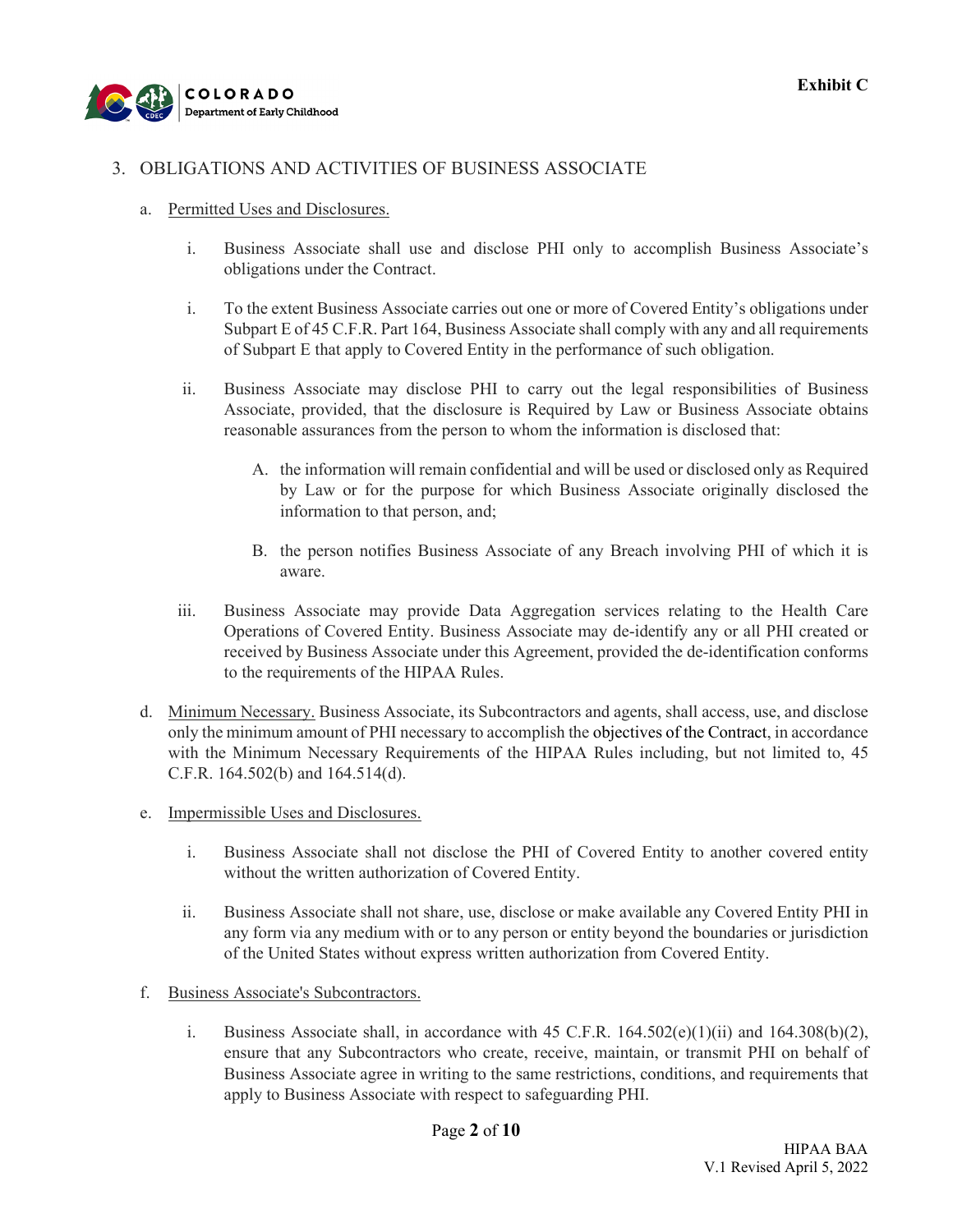

- ii. Business Associate shall provide to Covered Entity, on Covered Entity's request, a list of Subcontractors who have entered into any such agreement with Business Associate.
- iii. Business Associate shall provide to Covered Entity, on Covered Entity's request, copies of any such agreements Business Associate has entered into with Subcontractors.
- g. Access to System. If Business Associate needs access to a Covered Entity Information Technology system to comply with its obligations under the Contract or this Agreement, Business Associate shall request, review, and comply with any and all policies applicable to Covered Entity regarding such system including, but not limited to, any policies promulgated by the Office of Information Technology and available at http://oit.state.co.us/about/policies.
- h. Access to PHI. Business Associate shall, within ten days of receiving a written request from Covered Entity, make available PHI in a Designated Record Set to Covered Entity as necessary to satisfy Covered Entity's obligations under 45 C.F.R. 164.524.
- i. Amendment of PHI.
	- i. Business Associate shall within ten days of receiving a written request from Covered Entity make any amendment to PHI in a Designated Record Set as directed by or agreed to by Covered Entity pursuant to 45 C.F.R. 164.526, or take other measures as necessary to satisfy Covered Entity's obligations under 45 C.F.R. 164.526.
	- ii. Business Associate shall promptly forward to Covered Entity any request for amendment of PHI that Business Associate receives directly from an Individual.
- j. Accounting Rights. Business Associate shall, within ten days of receiving a written request from Covered Entity, maintain and make available to Covered Entity the information necessary for Covered Entity to satisfy its obligations to provide an accounting of Disclosure under 45 C.F.R. 164.528.
- k. Restrictions and Confidential Communications.
	- i. Business Associate shall restrict the Use or Disclosure of an Individual's PHI within ten days of notice from Covered Entity of:
		- A. a restriction on Use or Disclosure of PHI pursuant to 45 C.F.R. 164.522; or
		- B. a request for confidential communication of PHI pursuant to 45 C.F.R. 164.522.
	- ii. Business Associate shall not respond directly to an Individual's requests to restrict the Use or Disclosure of PHI or to send all communication of PHI to an alternate address.
	- iii. Business Associate shall refer such requests to Covered Entity so that Covered Entity can coordinate and prepare a timely response to the requesting Individual and provide direction to Business Associate.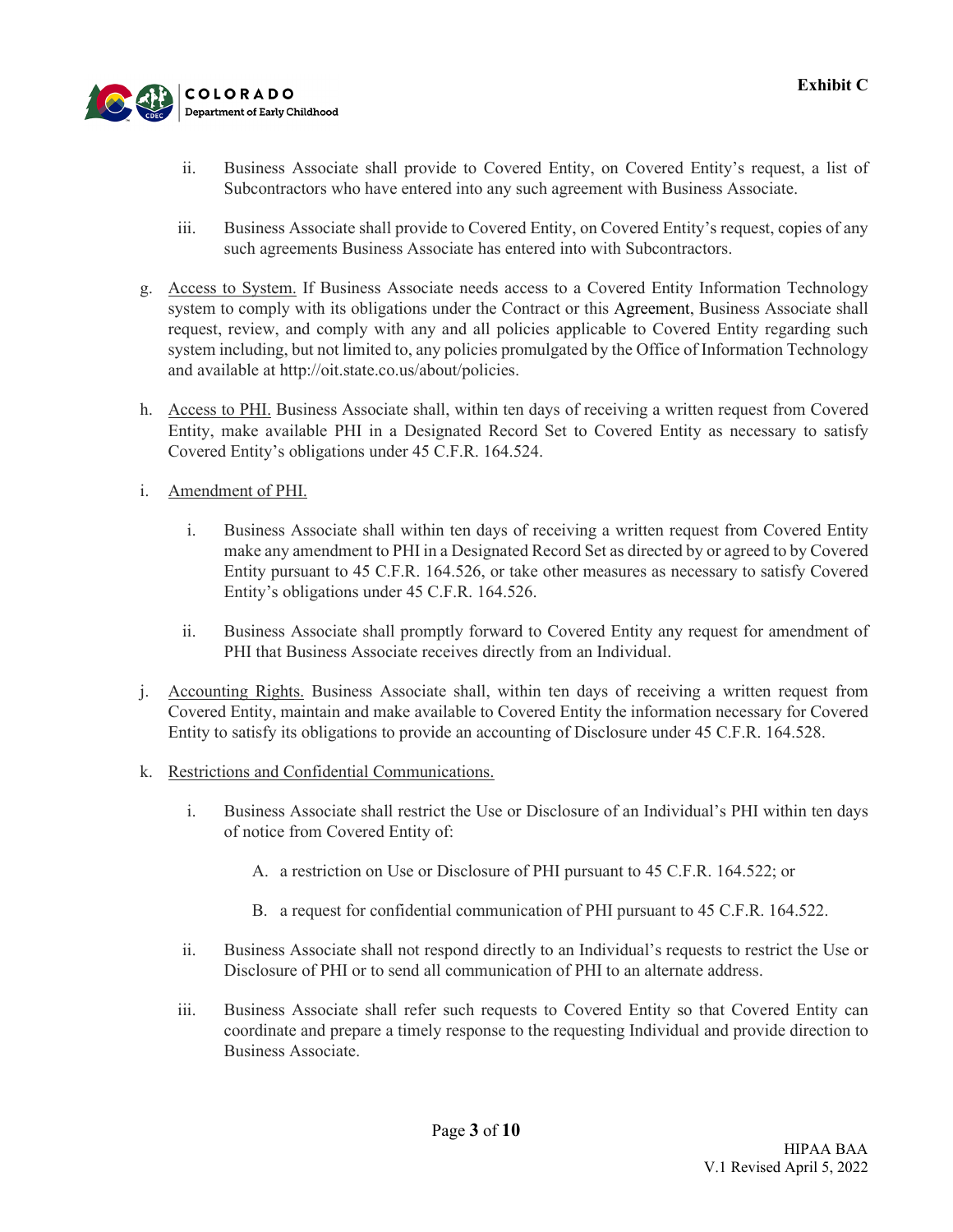

**Exhibit C** 

- l. Governmental Access to Records. Business Associate shall make its facilities, internal practices, books, records, and other sources of information, including PHI, available to the Secretary for purposes of determining compliance with the HIPAA Rules in accordance with 45 C.F.R. 160.310.
- m. Audit, Inspection and Enforcement.
	- i. Business Associate shall obtain and update at least annually a written assessment performed by an independent third party reasonably acceptable to Covered Entity, which evaluates the Information Security of the applications, infrastructure, and processes that interact with the Covered Entity data Business Associate receives, manipulates, stores and distributes. Upon request by Covered Entity, Business Associate shall provide to Covered Entity the executive summary of the assessment.
	- ii. Business Associate, upon the request of Covered Entity, shall fully cooperate with Covered Entity's efforts to audit Business Associate's compliance with applicable HIPAA Rules. If, through audit or inspection, Covered Entity determines that Business Associate's conduct would result in violation of the HIPAA Rules or is in violation of the Contract or this Agreement, Business Associate shall promptly remedy any such violation and shall certify completion of its remedy in writing to Covered Entity.
- n. Appropriate Safeguards.
	- i. Business Associate shall use appropriate safeguards and comply with Subpart C of 45 C.F.R. Part 164 with respect to electronic PHI to prevent use or disclosure of PHI other than as provided in this Agreement.
	- ii. Business Associate shall safeguard the PHI from tampering and unauthorized disclosures.
	- iii. Business Associate shall maintain the confidentiality of passwords and other data required for accessing this information.
	- iv. Business Associate shall extend protection beyond the initial information obtained from Covered Entity to any databases or collections of PHI containing information derived from the PHI. The provisions of this section shall be in force unless PHI is de-identified in conformance to the requirements of the HIPAA Rules.
- o. Safeguard During Transmission.
	- i. Business Associate shall use reasonable and appropriate safeguards including, without limitation, Information Security measures to ensure that all transmissions of PHI are authorized and to prevent use or disclosure of PHI other than as provided for by this Agreement.
	- ii. Business Associate shall not transmit PHI over the internet or any other insecure or open communication channel unless the PHI is encrypted or otherwise safeguarded with a FIPScompliant encryption algorithm.
- p. Reporting of Improper Use or Disclosure and Notification of Breach.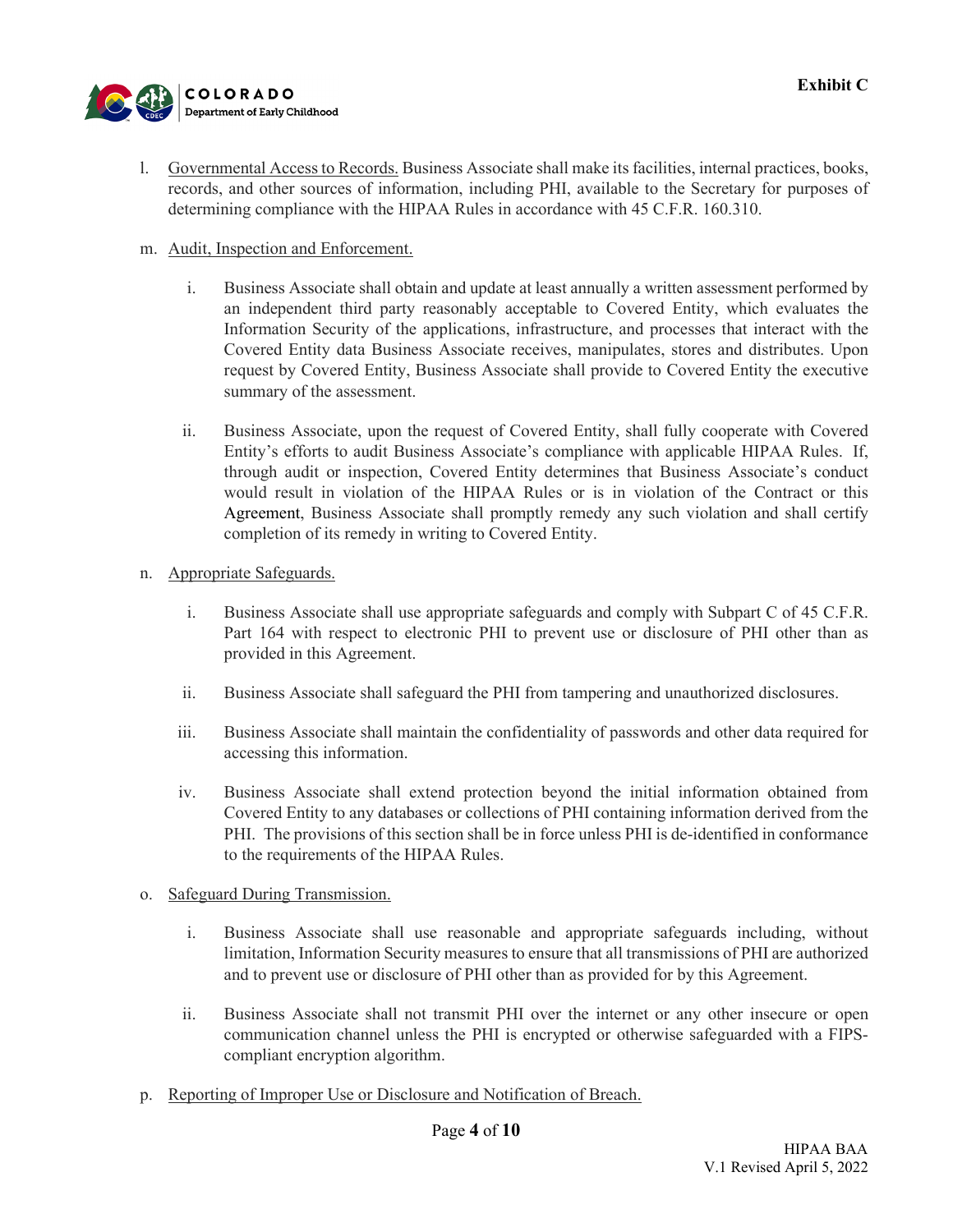

- i. Business Associate shall, as soon as reasonably possible, but immediately after discovery of a Breach, notify Covered Entity of any use or disclosure of PHI not provided for by this Agreement, including a Breach of Unsecured Protected Health Information as such notice is required by 45 C.F.R. 164.410 or a breach for which notice is required under §24-73-103, C.R.S.
- ii. Such notice shall include the identification of each Individual whose Unsecured Protected Health Information has been, or is reasonably believed by Business Associate to have been, accessed, acquired, or disclosed during such Breach.
- iii. Business Associate shall, as soon as reasonably possible, but immediately after discovery of any Security Incident that does not constitute a Breach, notify Covered Entity of such incident.
- iv. Business Associate shall have the burden of demonstrating that all notifications were made as required, including evidence demonstrating the necessity of any delay.
- q. Business Associate's Insurance and Notification Costs.
	- i. Business Associate shall bear all costs of a Breach response including, without limitation, notifications, and shall maintain insurance to cover:
		- A. loss of PHI data;
		- B. Breach notification requirements specified in HIPAA Rules and in §24-73-103, C.R.S.; and
		- C. claims based upon alleged violations of privacy rights through improper use or disclosure of PHI.
	- ii. All such policies shall meet or exceed the minimum insurance requirements of the Contract or otherwise as may be approved by Covered Entity (e.g., occurrence basis, combined single dollar limits, annual aggregate dollar limits, additional insured status, and notice of cancellation).
	- iii. Business Associate shall provide Covered Entity a point of contact who possesses relevant Information Security knowledge and is accessible 24 hours per day, 7 days per week to assist with incident handling.
	- iv. Business Associate, to the extent practicable, shall mitigate any harmful effect known to Business Associate of a Use or Disclosure of PHI by Business Associate in violation of this Agreement.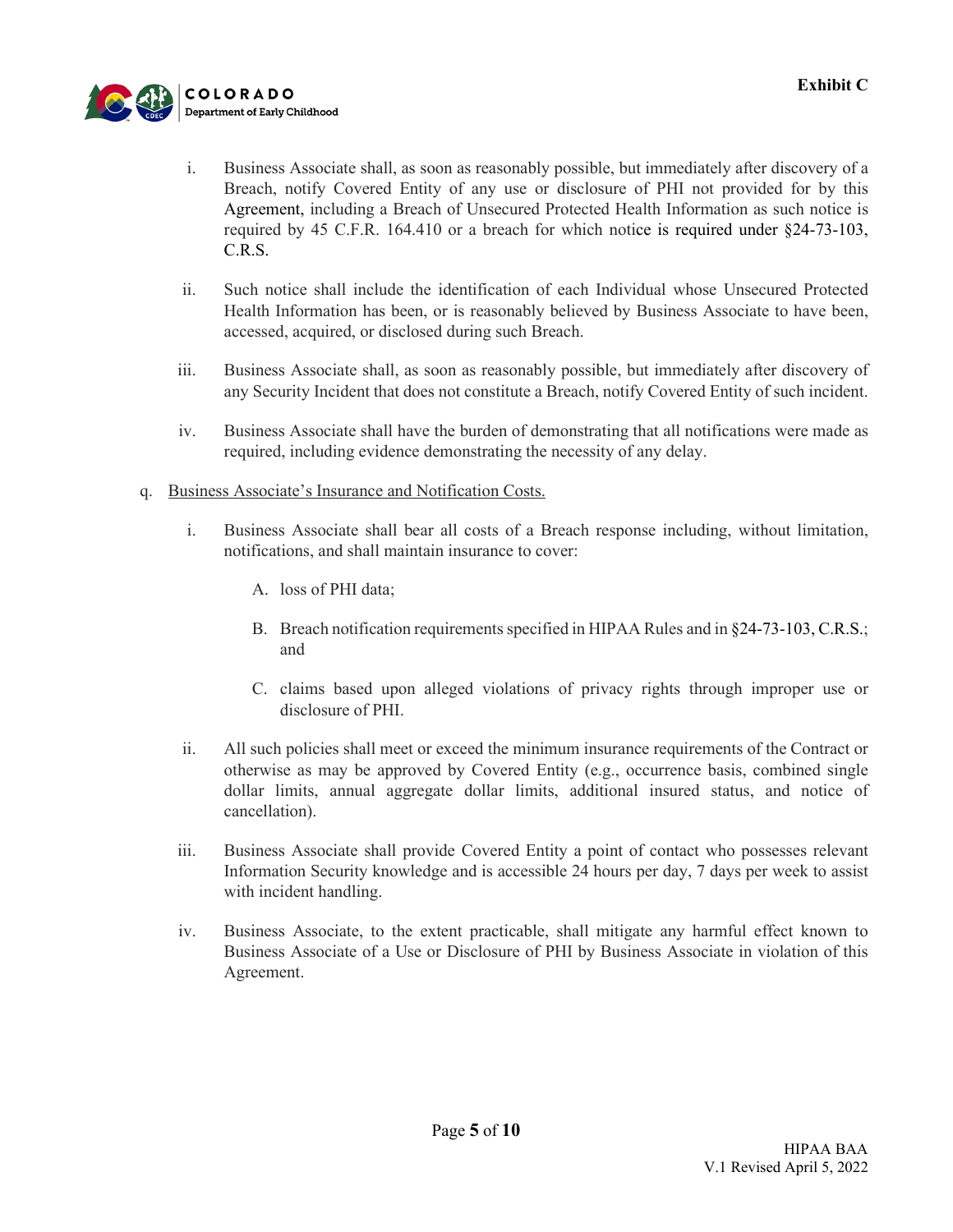

#### r. Subcontractors and Breaches.

- i. Business Associate shall enter into a written agreement with each of its Subcontractors and agents, who create, receive, maintain, or transmit PHI on behalf of Business Associate. The agreements shall require such Subcontractors and agents to report to Business Associate any use or disclosure of PHI not provided for by this Agreement, including Security Incidents and Breaches of Unsecured Protected Health Information, on the first day such Subcontractor or agent knows or should have known of the Breach as required by 45 C.F.R. 164.410.
- ii. Business Associate shall notify Covered Entity of any such report and shall provide copies of any such agreements to Covered Entity on request.
- s. Data Ownership.
	- i. Business Associate acknowledges that Business Associate has no ownership rights with respect to the PHI.
	- ii. Upon request by Covered Entity, Business Associate immediately shall provide Covered Entity with any keys to decrypt information that the Business Association has encrypted and maintains in encrypted form, or shall provide such information in unencrypted usable form.
- t. Retention of PHI. Except upon termination of this Agreement as provided in Section 5, below, Business Associate and its Subcontractors or agents shall retain all PHI throughout the term of this Agreement, and shall continue to maintain the accounting of disclosures required under Section 3.h, above, for a period of six years.

#### 4. OBLIGATIONS OF COVERED ENTITY

- a. Safeguards During Transmission. Covered Entity shall be responsible for using appropriate safeguards including encryption of PHI, to maintain and ensure the confidentiality, integrity, and security of PHI transmitted pursuant to this Agreement, in accordance with the standards and requirements of the HIPAA Rules.
- b. Notice of Changes.
	- a. i. Covered Entity maintains a copy of its Notice of Privacy Practices on its website. Covered Entity shall provide Business Associate with any changes in, or revocation of, permission to use or disclose PHI, to the extent that it may affect Business Associate's permitted or required uses or disclosures.
	- ii. Covered Entity shall notify Business Associate of any restriction on the use or disclosure of PHI to which Covered Entity has agreed in accordance with 45 C.F.R. 164.522, to the extent that it may affect Business Associate's permitted use or disclosure of PHI.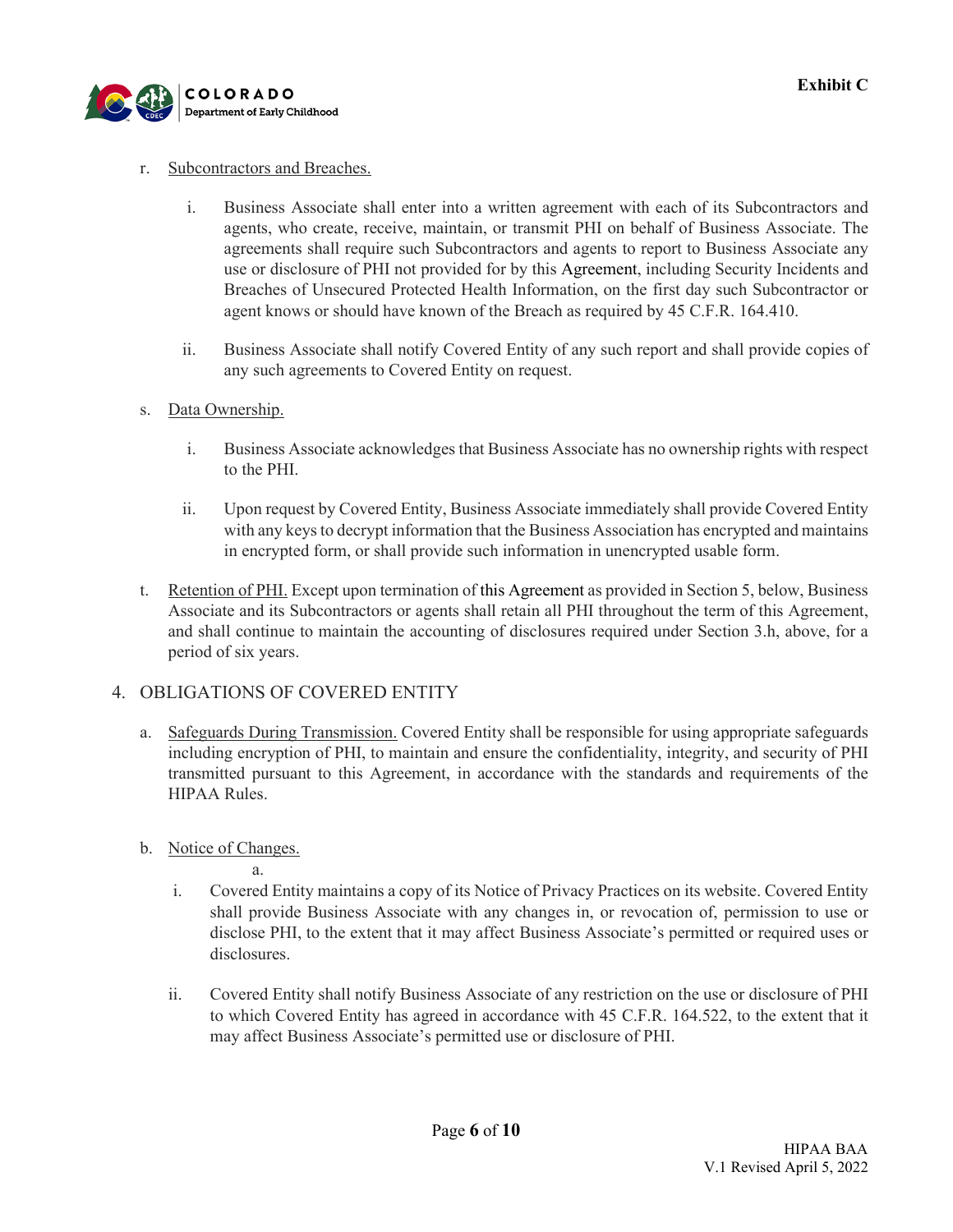

#### 5. TERMINATION

#### b. Breach.

- i. In addition to any Contract provision regarding remedies for breach, Covered Entity shall have the right, in the event of a breach by Business Associate of any provision of this Agreement, to terminate immediately the Contract, or this Agreement, or both.
- ii. Subject to any directions from Covered Entity, upon termination of the Contract, this Agreement, or both, Business Associate shall take timely, reasonable, and necessary action to protect and preserve property in the possession of Business Associate in which Covered Entity has an interest.

#### u. Effect of Termination.

- i. Upon termination of this Agreement for any reason, Business Associate, at the option of Covered Entity, shall return or destroy all PHI that Business Associate, its agents, or its Subcontractors maintain in any form, and shall not retain any copies of such PHI.
- ii. If Covered Entity directs Business Associate to destroy the PHI, Business Associate shall certify in writing to Covered Entity that such PHI has been destroyed.
- iii. If Business Associate believes that returning or destroying the PHI is not feasible, Business Associate shall promptly provide Covered Entity with notice of the conditions making return or destruction infeasible. Business Associate shall continue to extend the protections of Section 3 of this Agreement to such PHI, and shall limit further use of such PHI to those purposes that make the return or destruction of such PHI infeasible.

#### 6. INJUNCTIVE RELIEF

Covered Entity and Business Associate agree that irreparable damage would occur in the event Business Associate or any of its Subcontractors or agents use or disclosure of PHI in violation of this Agreement, the HIPAA Rules or any applicable law. Covered Entity and Business Associate further agree that money damages would not provide an adequate remedy for such Breach. Accordingly, Covered Entity and Business Associate agree that Covered Entity shall be entitled to injunctive relief, specific performance, and other equitable relief to prevent or restrain any Breach or threatened Breach of and to enforce specifically the terms and provisions of this Agreement.

#### 7. LIMITATION OF LIABILITY

Any provision in the Contract limiting Contractor's liability shall not apply to Business Associate's liability under this Agreement, which shall not be limited.

#### 8. DISCLAIMER

Covered Entity makes no warranty or representation that compliance by Business Associate with this Agreement or the HIPAA Rules will be adequate or satisfactory for Business Associate's own purposes. Business Associate is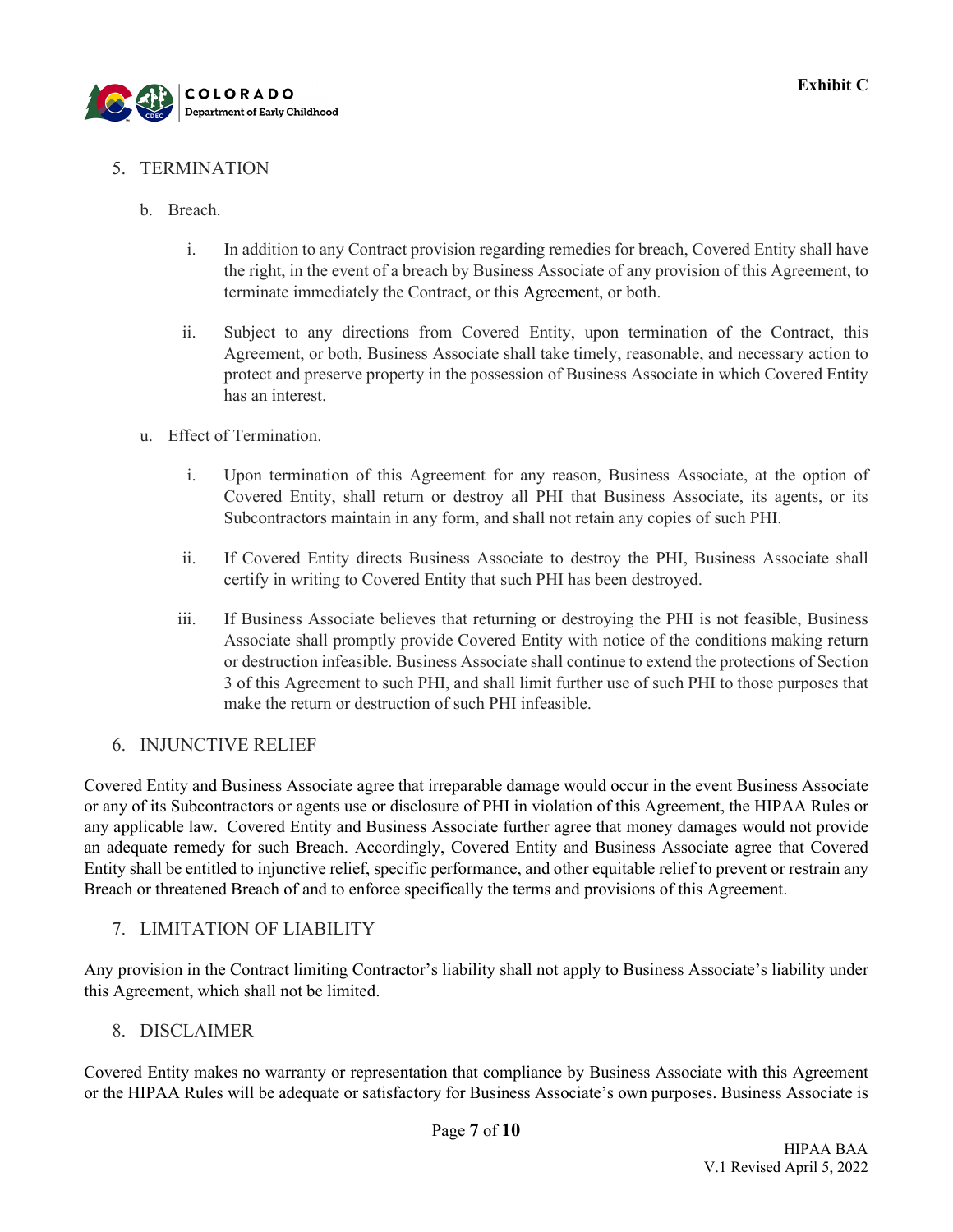

solely responsible for all decisions made and actions taken by Business Associate regarding the safeguarding of PHI.

#### 9. CERTIFICATION

Covered Entity has a legal obligation under HIPAA Rules to certify as to Business Associate's Information Security practices. Covered Entity or its authorized agent or contractor shall have the right to examine Business Associate's facilities, systems, procedures, and records, at Covered Entity's expense, if Covered Entity determines that examination is necessary to certify that Business Associate's Information Security safeguards comply with the HIPAA Rules or this Agreement.

#### 10. AMENDMENT

- a. Amendment to Comply with Law. The Parties acknowledge that state and federal laws and regulations relating to data security and privacy are rapidly evolving and that amendment of this Agreement may be required to provide procedures to ensure compliance with such developments.
	- i. In the event of any change to state or federal laws and regulations relating to data security and privacy affecting this Agreement, the Parties shall take such action as is necessary to implement the changes to the standards and requirements of HIPAA, the HIPAA Rules and other applicable rules relating to the confidentiality, integrity, availability and security of PHI with respect to this Agreement.
	- ii. Business Associate shall provide to Covered Entity written assurance satisfactory to Covered Entity that Business Associate shall adequately safeguard all PHI, and obtain written assurance satisfactory to Covered Entity from Business Associate's Subcontractors and agents that they shall adequately safeguard all PHI.
	- i. iii. Upon the request of either Party, the other Party promptly shall negotiate in good faith the terms of an amendment to the Contract embodying written assurances consistent with the standards and requirements of HIPAA, the HIPAA Rules, or other applicable rules.
	- ii. iv. Covered Entity may terminate this Agreement upon 30 days' prior written notice in the event that:
		- A. Business Associate does not promptly enter into negotiations to amend the Contract and this Agreement when requested by Covered Entity pursuant to this Section; or
		- B. Business Associate does not enter into an amendment to the Contract and this Agreement, which provides assurances regarding the safeguarding of PHI sufficient, in Covered Entity's sole discretion, to satisfy the standards and requirements of the HIPAA, the HIPAA Rules and applicable law.
- v. Amendment of Appendix. The Appendix to this Agreement may be modified or amended by the mutual written agreement of the Parties, without amendment of this Agreement. Any modified or amended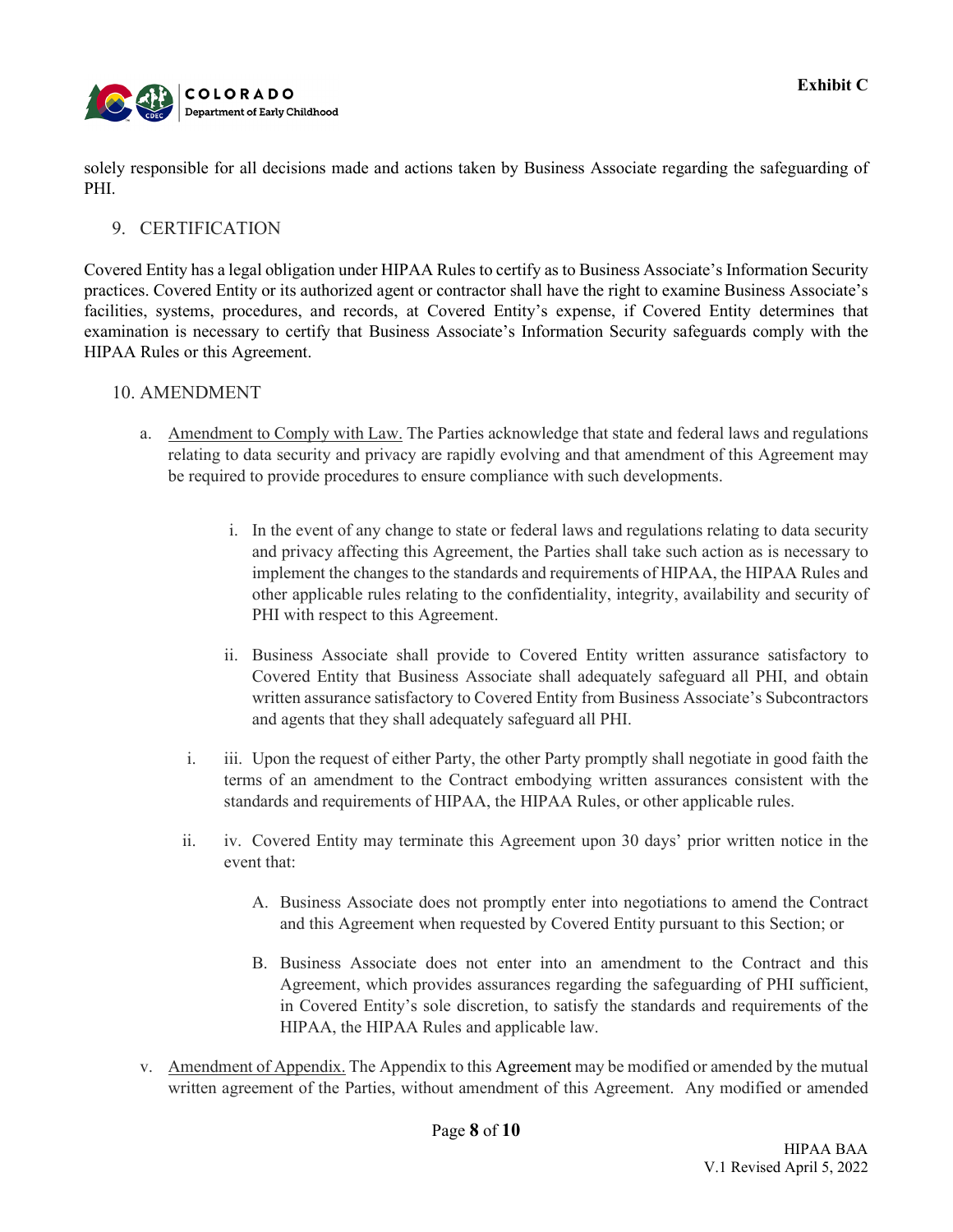

Appendix agreed to in writing by the Parties shall supersede and replace any prior version of the Appendix.

#### 11. ASSISTANCE IN LITIGATION OR ADMINISTRATIVE PROCEEDINGS

Covered Entity shall provide written notice to Business Associate if litigation or administrative proceeding is commenced against Covered Entity, its directors, officers, or employees, based on a claimed violation by Business Associate of HIPAA, the HIPAA Rules or other laws relating to security and privacy or PHI. Upon receipt of such notice and to the extent requested by Covered Entity, Business Associate shall, and shall cause its employees, Subcontractors, or agents assisting Business Associate in the performance of its obligations under the Contract to, assist Covered Entity in the defense of such litigation or proceedings. Business Associate shall, and shall cause its employees, Subcontractor's and agents to, provide assistance, to Covered Entity, which may include testifying as a witness at such proceedings. Business Associate or any of its employees, Subcontractors or agents shall not be required to provide such assistance if Business Associate is a named adverse party.

#### 12. INTERPRETATION AND ORDER OF PRECEDENCE

Any ambiguity in this Agreement shall be resolved in favor of a meaning that complies and is consistent with the HIPAA Rules. In the event of an inconsistency between the Contract and this Agreement, this Agreement shall control. This Agreement supersedes and replaces any previous, separately executed HIPAA business associate agreement between the Parties.

#### 13. SURVIVAL

Provisions of this Agreement requiring continued performance, compliance, or effect after termination shall survive termination of this contract or this agreement and shall be enforceable by Covered Entity.